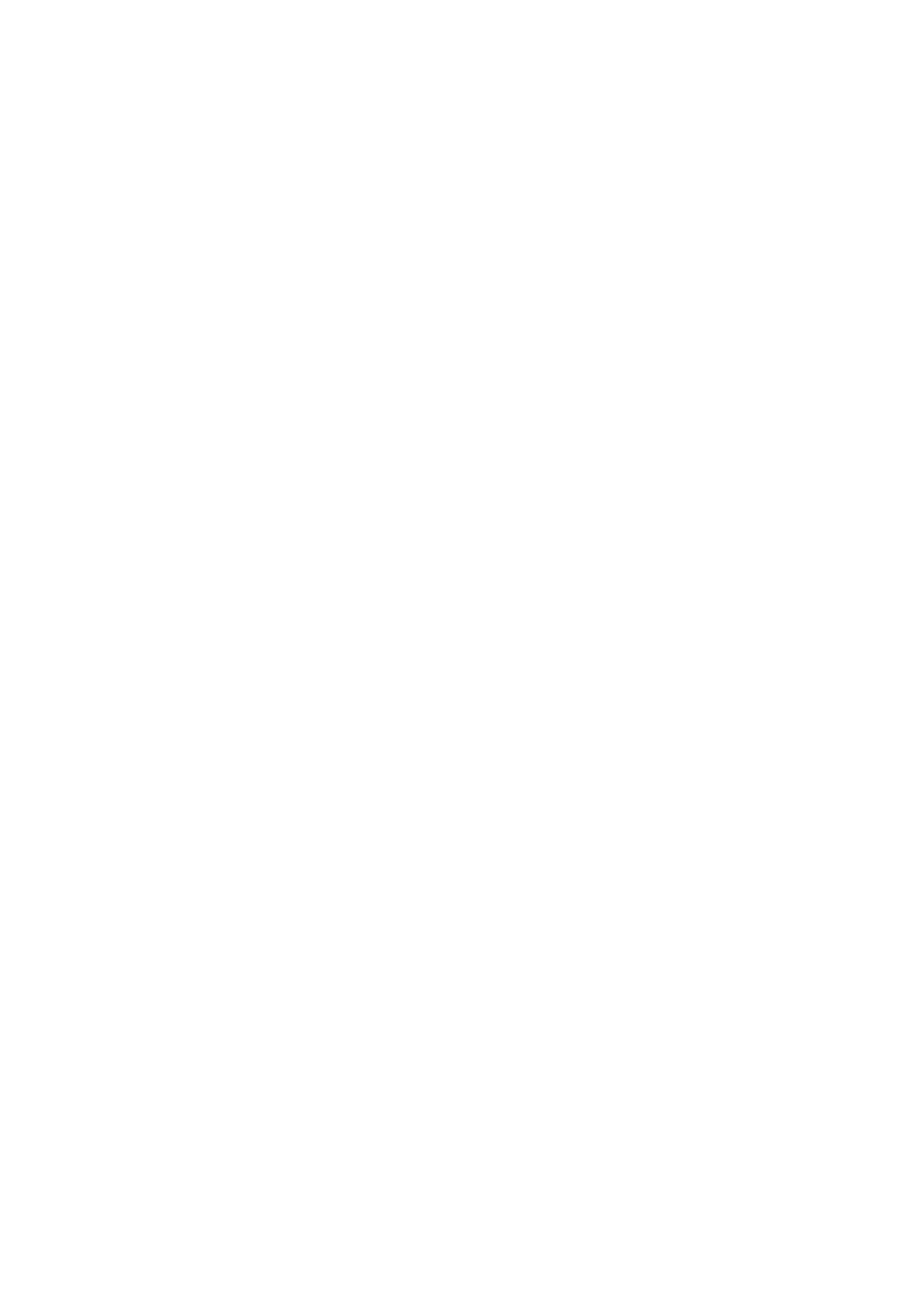# **1. INTRODUCTION**

1. The Workshop on Regional Response Capacity and Co-ordination for Major Oil Spill in the Mediterranean Sea (MEDEXPOL 2013) was held in Athens, Greece between the 10 and 12 December 2013.

2. The Workshop was organized by the Regional Marine Pollution Emergency Centre for the Mediterranean Sea (REMPEC) in cooperation with the Mediterranean Oil Industry Group (MOIG) and the Global oil and gas industry association for environmental and social issues (IPIECA). The Workshop was co-financed by the International Maritime Organization's Integrated Technical Cooperation Programme (IMO ITCP), the United Nations Environment Programme – Mediterranean Action Plan (UNEP-MAP) through its Mediterranean Trust Fund and the EU funded Ecosystem Approach (ECAP), as well as MOIG and IPIECA.

3. As announced at the 1<sup>st</sup> Meeting of the ad hoc Working Group on the Offshore Protocol held in Malta between 13 and 14June 2013, MEDEXPOL 2013 addressed contingency planning and response operations in case of an offshore incident as well as progress made in the implementation of Decision IG.20/12.

4. The principal objectives of the Workshop were:

- a) To review regional arrangements and policies related to response and cooperation to major oil spill incidents in the Mediterranean Region;
- b) To examine the identified recognized international best practices and regulations relevant to the implementation of the Offshore Protocol;
- c) To review the assessment and analysis of the existing practical measures in place in the Mediterranean countries with regard to Offshore activities; and
- d) To provide recommendations to be considered when drafting the Action Plan requested by Decision IG.20/12

# **2. ORGANISATION OF THE MEETING**

# **2.1 Speakers**

5. To achieve the objectives outlined above, the agenda was prepared by REMPEC in cooperation with IPIECA. A total of twenty-one (21) speakers from Governments, United Nations Organizations, European and public Institutions, Universities and private companies contributed to this event providing specific presentations.

## **2.2 Participants**

6. All Mediterranean countries were invited to nominate in consultation with all national authorities concerned their representatives in the Workshop. The invitation to attend the event was also extended to the specialized agencies of the United Nations, other governmental and nongovernmental organizations, the international professional organizations and associations, whose activities are relevant for the objectives of the Workshop as well as to the oil industry sector through MOIG.

7. A total of seventy-five (75) participants including thirty-nine (39) representatives from seventeen (17) Mediterranean coastal States (Albania, Algeria, Croatia, Cyprus, Egypt, France, Greece, Israel, Italy, Libya, Malta, Monaco, Montenegro, Morocco, Spain, Tunisia and Turkey), and thirty-six (36) representatives from the oil industry and response companies participated in the Workshop.

8. The final list of participants is reproduced in **Annex I** to the present report.

## **2.3 Material**

9. The Workshop was divided in four (4) sessions on Monitoring, Spill Response Techniques and Equipment, Coordination and on the Offshore Protocol. The final annotated agenda of the Workshop as delivered is reproduced in **Annex II** of the present report.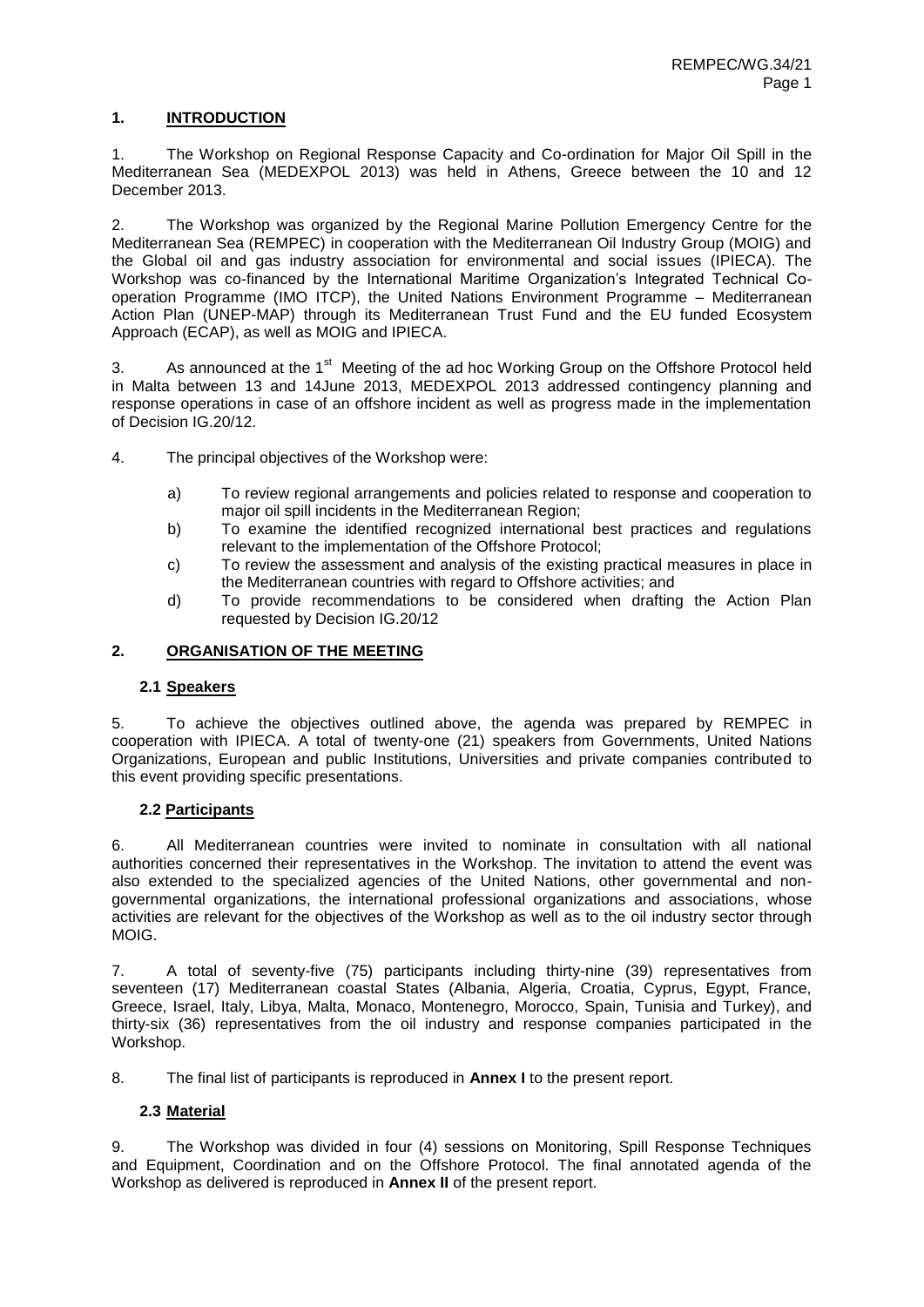The list of documents provided to the participants is reported in **Annex III** of the report.

## **3. PROCEEDINGS OF THE MEETING**

10. MEDEXPOL 2013 was held between  $10^{th}$  and  $12^{th}$  December 2013, in the Conference Room of the Radisson Blue Hotel in Athens, Greece, where most of the participants were accommodated.

11. The composition of the secretariat is detailed in **Annex I.**

12. The working languages of the Meeting were English and French. Simultaneous English/French/English interpretation was provided during the Meeting.

#### **Agenda Items 1 &2: Opening & Organisation of the Meeting**

13. Mr Hébert, Director of REMPEC, welcomed the participants and thanked them for their contribution. He thanked the speakers and the co-organisers for their support in the preparation of the event. He concluded providing an overview of the Workshop and highlighted the objectives and expected outcomes of this event.

14. Mr Kamour, Chairman of MOIG, introduced then Mr Houcine Mejri, new Director of MOIG who thanked the participants and organisers. He reminded the long lasting collaboration between IMO, IPIECA, REMPEC and MOIG, and reminded that this activity was in line with the joint REMPEC - MOIG Mediterranean Government Industry Cooperation Action Plan (MGICAP).

## **Agenda Item 3: Tier 3 Scenarios**

16. Mr Gonzalez Deogracia, OPRC Programme Officer at REMPEC, introduced two scenarios of major incidents occurring in the Mediterranean region to set the context of the discussions and encourage a dynamic dialogue on practical and operational issues. He highlighted that the scenarios were entirely fictive, not based on any risk assessment in the area concerned and that they should be considered exclusively for the purpose of making the Workshop more lively. One scenario described a blow out from an offshore platform, whilst the other scenario focuses on a tanker incident. The participants were invited to consider these scenarios for the discussions in the following thematic sessions.

## **SESSION 1: TIER 3 MONITORING**

#### **Agenda Item 4: Forecasting platform**

17. Dr De Dominicis, Researcher at the National Institute of Geophysics and Volcanology – INGV (Italy), introduced the Mediterranean Oceanography Network for the Global Ocean Observing System MOONGOOS and detailed the agreement between the Network and REMPEC. She then presented the Mediterranean Decision Support System for Marine Safety Project (MEDESS-4MS), a regional service combining the well-established Mediterranean models and data for the oil spill forecasting, gathered in a web-interface including a Geographical Information System. She concluded presenting the results of the forecasting model for the workshop tanker incident scenario.

18. Mr Zodiatis, Researcher at the University of Cyprus, introduced the oil spill prediction system MEDSLIK, also included in the MEDESS-4MS system. He then presented the results of the forecasting model (MEDSLIK) for the workshop blowout scenario and highlighted the importance of high resolution data to reach a more reliable forecast.

19. To present the industry forecasting model capacity, Mr Harrington-Missin from Oil Spill Response Limited (OSRL) provided the results of the simulations on the workshop blowout scenario using private forecasting model, emphasizing the influence of sub-sea dispersant. The Workshop was informed that the environmental data used for the simulation were provided by the University of Cyprus to be able to compare the model results.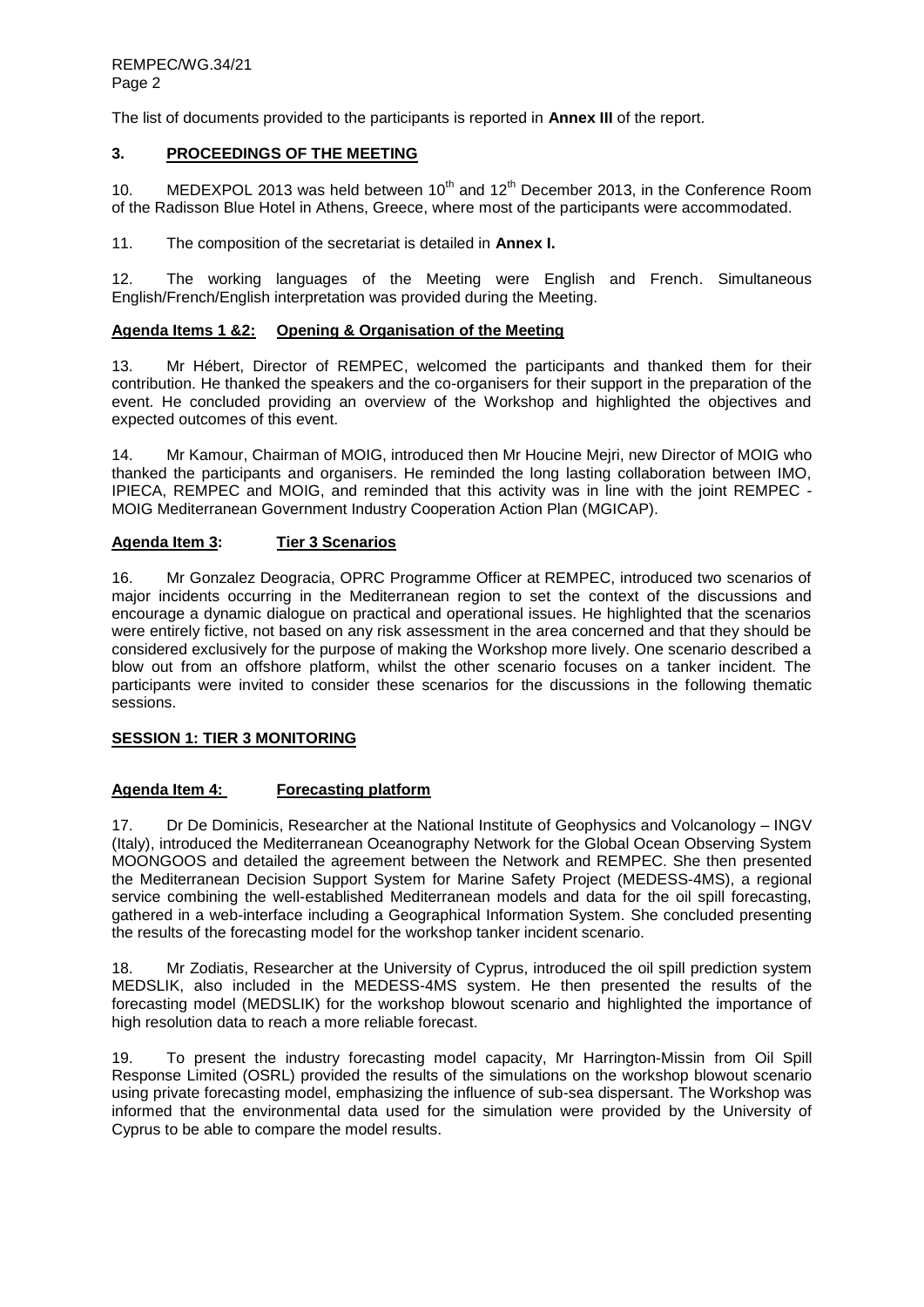20. The participants concluded the agenda item 4 with the following remarks:

- It was emphasised that forecasting models should be used with caution and should be validated by observation;
- Mediterranean coastal States whose meteorological and oceanographic national institutions are not yet part of MOONGOOS should seriously consider joining the network;
- The availability of high resolution data for the Mediterranean region through MOONGOOS and MEDESS-4MS was acknowledged. The industry sector was invited to consider a cooperative approach to benefit from this data access.

## **Agenda Item 5: Satellite oil spill monitoring**

21 Mr Pedrosa Rey, Head of Pollution Response Division of the Spanish Merchant Shipping Directorate summarized the Spanish procedures to access satellite images to monitor oil spills, and highlighted the main entities involved in the mobilization of the necessary means, in case of an emergency.

22. Mr Sheta, Environmental Crisis Manager from the Egyptian Environmental Affairs Agency (EEAA) presented the acquisition process of satellite mage in Egypt, in case of major oil spill.

23. Mr Bjorgo, from UNOSAT, presented from Geneva, through video conference, the satellite analysis services of his Organization and the possible access to satellite images through the activation of the International Charter Space for Major Disasters. He reminded that UNOSAT is the Operational Satellite applications programme under the umbrella of the UN Institute for training and research (UNITAR) and that the charter was based on the voluntary providing of images by companies operating satellites and was to be used only for the immediate response phase to a disaster. He also reminded participants that there was an "authorised user" identified in the countries. He illustrated the services with simulated oil spills images in the context of the scenarios proposed for the Workshop.

24. Mr Bal, Head of Department Operations at the European Maritime Safety Agency (EMSA), introduced the European satellite oil pollution CleanSeaNet as well as other vessel detection and monitoring systems made available by the Agency. He also explained the procedure to access, through the European Emergency Response and Coordination Centre (ERCC), the Agency services for EU and non-EU Members States.

25. The participants concluded the agenda item 5 with the following remarks:

- Following request of clarification from the participants, it was confirmed that following the adoption of the new mandate of the Agency, EMSA's services are available for all Mediterranean coastal States including EU and non-EU Member States;
- Competent authorities in charge of oil spill response should be informed about the various sources of satellite data from government, UNOSAT, EMSA, the oil industry and universities and the respective procedures to access these images. Participants were invited to inform their competent authorities in return to their countries.

## **SESSION 2: TIER 3 SPILL RESPONSE TECHNIQUES AND EQUIPMENT AVAILABLE**

#### **Agenda Item 6: Well Capping System**

26. To illustrate the well capping technology, Mr Dahlstlett, Base Manager at OSRL Norway Limited, was invited to inform the participants on OSRL's Subsea Well Response Project and Services and the challenges related to subsea well control incidents. He explained the deployment procedures of the well capping device and highlighted the mobilization time frame in the context of the workshop's blowout scenario. He, in particular highlighted that the "incident owner" was responsible for the on-site deployment and use of the device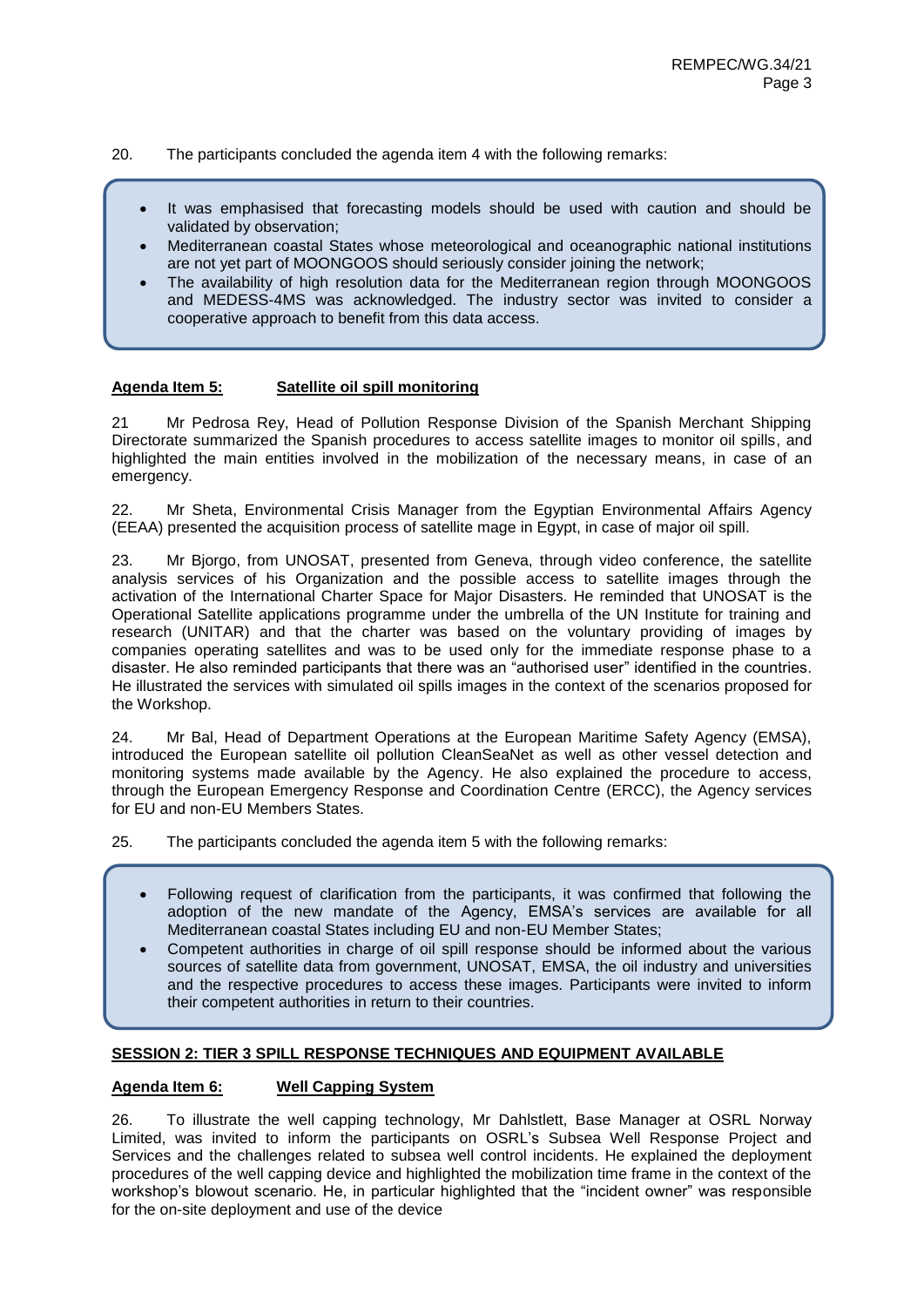## 27. Several suggestions and remarks were made by the participants and the speaker:

- Stand-by vessel and unloading/loading equipment should be considered locally for technical and economic reasons;
- The required customs procedures and regulations could be reviewed to increase the effectiveness of the deployment of the capping system;
- Well Capping System should be considered as a last and short term solution to stop the leaks. Other tools such as relief wells should be considered;
- It was noted that other private companies were offering similar systems;
- The operator is responsible to for the training of the technical team in charge of the deployment of the well capping system;
- Cooperation between well capping system providers and local industries should be considered to assess the required capacity building;
- When granting the authorization regulators may consider requesting access to this tool and the necessary logistical arrangements.

## **Agenda Item 7: At sea recovery**

28. Mr Hébert gave an overview of the topics to be taken into account for the mobilisation of means and at sea recovery (i.e. towing vessels, recovery vessels, at sea storage capacity, unloading capacity and oil treatment on shore). He illustrated the towing vessel capacity in the areas concerned by the workshop scenarios and made reference to the EU-financed SafeMed Project report on Emergency towing arrangements in the Mediterranean Sea:

[http://www.safemedproject.org/documents/safemed-l-documents/3.3-o-emergency-towing-](http://www.safemedproject.org/documents/safemed-l-documents/3.3-o-emergency-towing-arrangements/view)

[arrangements/view](http://www.safemedproject.org/documents/safemed-l-documents/3.3-o-emergency-towing-arrangements/view) ). He further reminded the existence of the online Mediterranean Oil Spill Waste Management Decision Support Tool which could assist Mediterranean coastal States in developing their national oil spill waste management plan.

29. In the context of the workshop scenarios, Mr Pedrosa and Mr Sheta presented respectively the Spanish and Egyptian Contingency Plan and National Response System in place.

30. The following points were highlighted during the discussions:

- Containment and recovery should be considered in combination with other response tools as many factors can limit the efficiency of the techniques;
- The importance of external resources to ensure the mobilisation of means in case of a major spill was underlined;
- Vessel of opportunities and local alternatives may be considered to increase the response capacity to major pollutions. The required specialised equipment and expertise and training programme for vessels of opportunities crews should also be assessed;
- Ensure that Regional agreement and International Assistance procedures are in place in case of a major oil spill
- Countries which did not submit the response equipment inventory forms in the framework of the Project MEDESS-4MS were invited to send them to REMPEC at their earliest convenience;
- Participants were also invited to use the online Mediterranean Oil Spill Waste Management Decision Support Tool and provide their feedback.

#### **Agenda Item 8: In-situ Burning**

31. Dr Jezequel, Chemical Engineer at the Centre of Documentation, Research and Experimentation on Accidental Water Pollution (Cedre) delivered a presentation on current studies on In Situ Burning (ISB), following the Deep Water Horizon (DPH) Incident. He underlined that ISB would be more suitable on a blow-out scenario than on an oil spill from vessel as there is a constant input of fresh oil which could be more easily inflamed. Although some reports on the use of ISB during the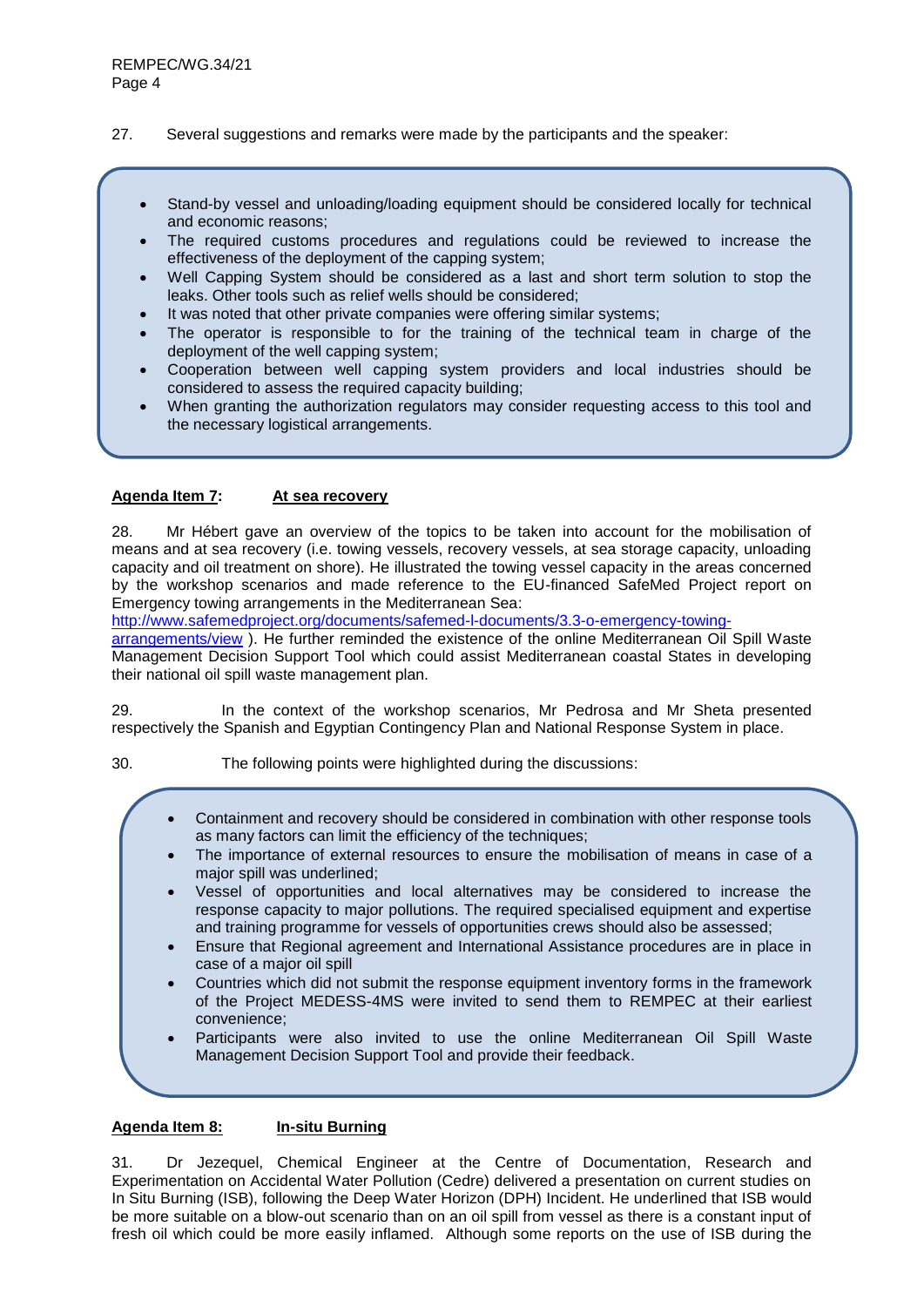Macondo incident state that 80% of the product was burnt, leaving only 20 % of burnt residues, he stated that, according to CEDRE's current experiments, a ratio 60/40 was the maximum they have reached to date. As the air pollution impact of this technique was mentioned, he informed the meeting that official reports valuated this impact to the equivalent of one year emission from the ships usually sailing through the Gulf of Mexico area. He also informed the participants that the results of the study would be made publically available in 2014.

32. Mr. Gonzalez Corbal, Head of Unit for Coastal Protection from the Ministry of Agriculture, Food and Environment of Spain, and Mr Sheta presented the view of Spain and Egypt on the use of ISB. In both countries, ISB is not considered within their respective legislation but could be considered as a potential technique following an impact assessment on the use of this technique.

33. Discussions on ISB concluded with the following remarks:

- More information should be made available on this technique and its potential impact to enable countries to assess the suitability of ISB as a possible response technique within their "tool box"; As for other techniques it should be considered after a proper net environmental benefit analysis (NEBA) has been conducted
- Cedre's results from the study should be disseminated
- More R&D and implication from the universities
- Additional studies on recovery and residual waste disposal should be considered;
- The use of such technique with potential impact to neighbouring countries would require further consideration at sub-regional and regional level;
- ISB need similar requirements and right conditions as the containment recovery (weather, vessels of opportunity, booms etc.).

## **Agenda Item 9: Lessons learnt on extended use of dispersant**

34. Mr Ahnel, Director of Environmental Technology at BP, delivered a presentation on the extended use of dispersants in case of an oil spill, as well as on the main aspects of surface and subsurface application. He emphasized that the extended use of dispersant was facilitated by the existence of a reliable scientific baseline in the area and a constant monitoring of the effects on several biota during and after the response operations. As regards the sub-sea use, it proved to be very efficient as a response technique.

35. In summary, dispersants are an important part of the oil spill response toolkit; under the appropriate circumstances, dispersant use can reduce safety risks and overall environmental impacts; dispersant selection and application based on science and government approval; pre-planning is very useful; both industry and governments can do further research building on the experiences gained from the DWH response.

#### **Agenda Item 10: Dispersant stockpiles and application means**

36. Mr Nicoll, Advocacy Manager at OSRL, provided an overview on the industry dispersant stockpiles and application means. The efficiency, acceptability and feasibility of the dispersant use were discussed, highlighting that in particular with a ship incident, the time window for the use of dispersant was shorter than for an offshore incident as the natural weathering process of the oil will hinder the effectiveness of this technique

37. Mr Gonzalez Corbal and Mr Sheta introduced the current national regulations on the use of dispersant in Spain and Egypt.

## **Agenda Item 11: National versus Regional Dispersant Use Policy**

38. Mr Gonzalez Deogracia presented the regional and sub-regional approaches in place in the Mediterranean region on the use of dispersant. He reminded that the Mediterranean Countries agreed on a number of issues related to the use of dispersants in the region and detailed this [approach](http://www.rempec.org/admin/store/wyswigImg/file/Information%20resources/Guidelines/RIS%20D2%20%28Dispersants%29/EN/DispersantsGuidelinesPartI.pdf) [adopted](http://www.rempec.org/admin/store/wyswigImg/file/Information%20resources/Guidelines/RIS%20D2%20%28Dispersants%29/EN/DispersantsGuidelinesPartI.pdf) by the Eighth Ordinary Meeting of the Contracting Parties to the Barcelona Convention (UNEP (OCA)/MED IG.3/5, Appendix I, Antalya, Turkey 15 October 1993).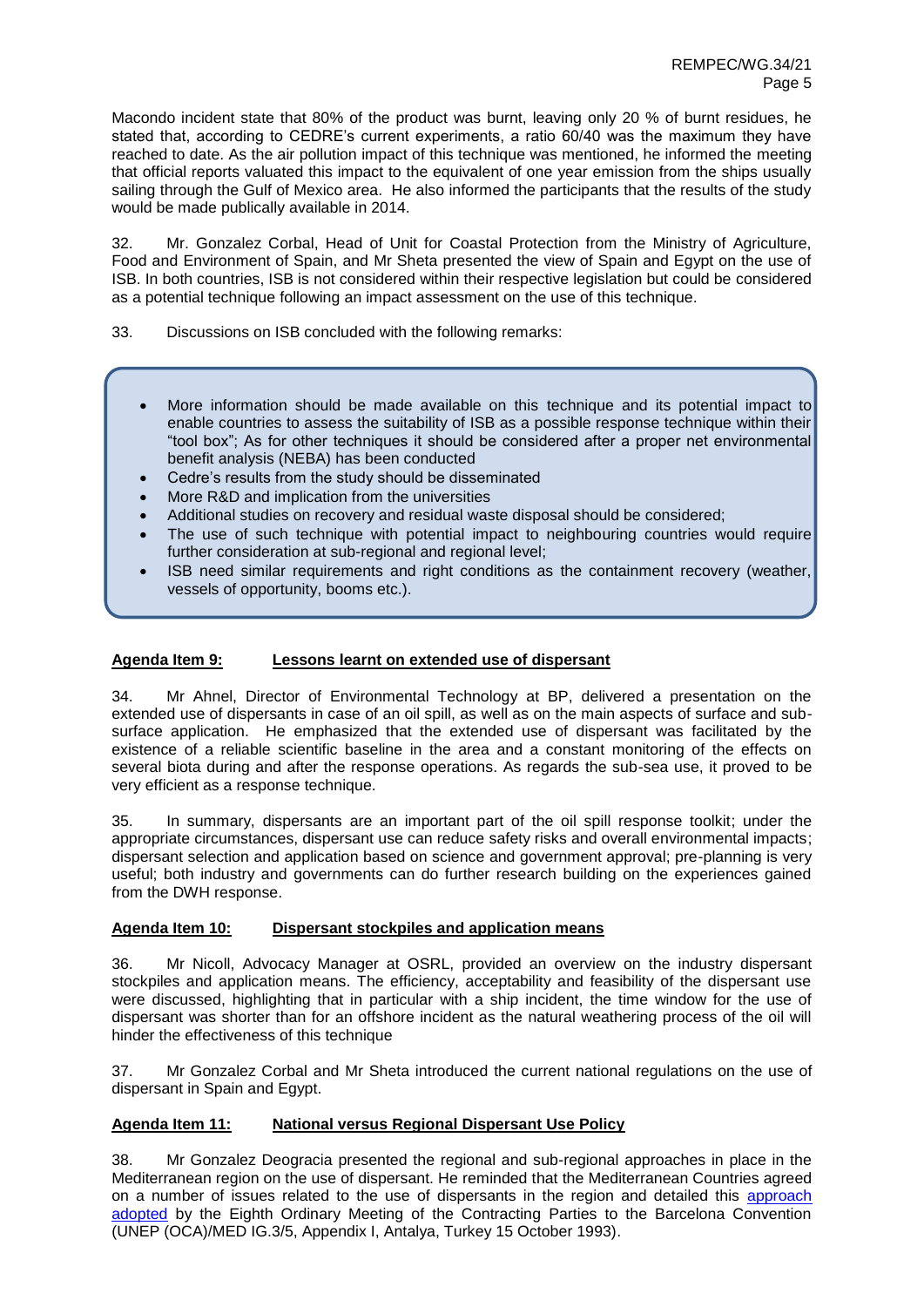39. Mr Bal introduced EMSA's activities on dispersants including regular inventories, development of the Dispersant Usage Evaluation Tool (DUET) to be disseminated in 2014, the technical correspondence group on dispersant established to review the literature on dispersant and address possible common dispersant testing procedures.

40. Following discussions on dispersants use, participants raised the following questions and remarks:

- There is currently no international testing protocol to choose on a uniformed manner the type of dispersants to be used, depending on the toxicity and efficiency. Despite the difficulties to harmonize such procedures, the participants emphasized the added value of a recognized common approach
- In case of major oil spill, the dispersant will most likely be considered as one a response option. Given the window of opportunity to decide on the use of dispersant, it was recognized that Net Environmental Benefit Analysis and the approval of the required regulations for the use of dispersant would be beneficial before such incident occurs. This element should be reflected in the contingency plans
- It was recommended to involve national environmental agencies in the decision process for the selection of dispersants.
	- It was also recommended to:
		- a) To follow-up EU developments on dispersant (DUET, stock piles)
		- b) To consult neighbouring countries on transboundary effects of dispersant use
		- c) To consider policies on use of dispersant within sub-regional plans.

# **SESSION 3 TIER 3 COORDINATION**

## **Agenda Item 12: Sub-regional, Regional, European, International, industry mechanisms and databases**

41. Ms Charlebois, Senior Technical Officer at the Marine Environment Division of the International Maritime Organisation (IMO) introduced the Draft IMO Guidelines on International Offer of Assistance (IOA) which were disseminated to the participants under document REMPEC/WG.34/INF.3.

42. Ms Debling, Programme Officer at the UNEP's Office for the Coordination of Humanitarian Affairs (OCHA), presented from her office in Geneva, through video conference, the objective of her Organization and introduced the Joint UNEP/OCHA Environment Unit (JEU) and the requirements for the mobilization of this unit. She then illustrated the involvement of UNEP-OCHA in oil spill incidents.

43. Ms Mackeviciute introduced the EU Civil Protection Mechanism and the next call for proposals, the Emergency Response Coordination Centre (ERCC) and the Common Emergency Communication and Information System (CECIS) underlining that the access to these mechanisms were enlarged to European Neighbourhood Policy countries.

44. Mr Bal delivered a presentation on EMSA's network of Stand-by Oil Spill Response Vessels. He presented the vessels and equipment available at EMSA and provided information on the ongoing SafeMed III Project.

45. Mr Gonzalez Deogracia recalled the Mediterranean response and coordination mechanisms in place through REMPEC. He reminded the participants the existence of online tools available on REMPEC's website and introduced on-going projects aimed at improving preparedness and response. He invited participants to keep their respective country profile updated.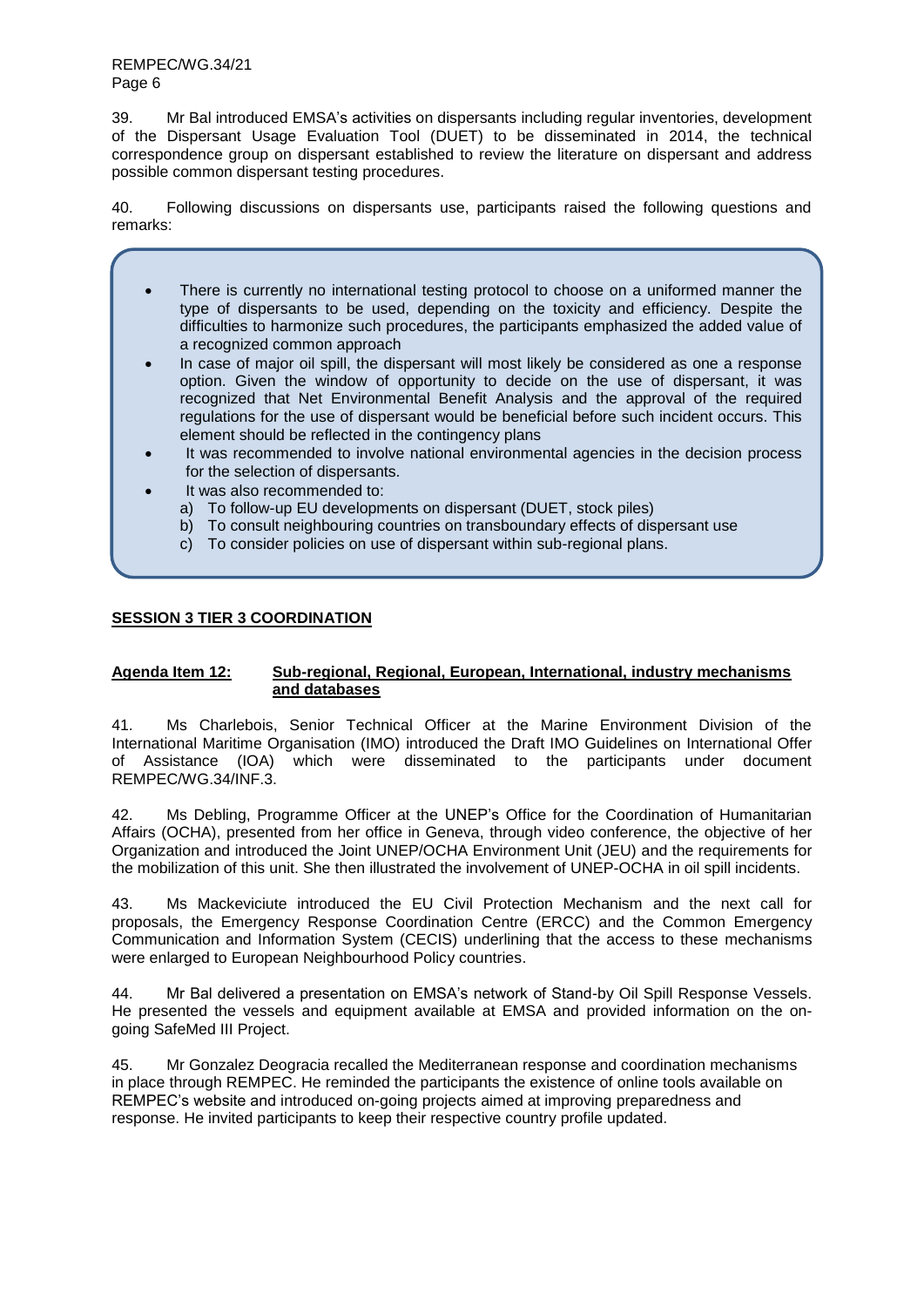- 46. Following these presentations the participants recommended:
	- To identify duplication/overlapping/gaps between the EU and Regional level which include inter alia:
	- Inventories, activities, reporting
	- Projects financed through various funding mechanisms which required more coordination at European and regional level
	- To improve cooperation arrangements and synergies between the EU and Regional mechanisms including inter alia:
		- a) Better coordination in case of emergency (e.g. between ERCC and REMPEC)
		- b) Mediterranean decision on integration within CECIS
		- To organize a Meeting on EU/BCN Convention coordination to discuss the above issues
	- To better identified and integrated shoreline competent authorities in the national overall response system
	- To ensure regular communication exercises at regional level

#### **Agenda Items 13 & 14: Procedures (offers, processing, evaluation) & Customs, Legal, Financial issues**

47. In view of the overall presentation made on the IAO Guidelines under agenda item 12 and the limited time available to cover the remaining items scheduled, no presentations was delivered on Agenda Item 13 and 14.

## **Agenda Item 15: National and Offshore Contingency Planning and Exercises**

48. Mr Gonzalez Deogracia updated the participants on the status of ratifications of the Emergency Protocol, the Prevention and Emergency Protocol and the Offshore Protocol. He then reminded the provisions related to the contingency planning stated in these regional instruments and in the other international legal instruments (UNCLOS, OPRC Convention, etc..).

49. Mrs Askalany, Director in Crisis & Continuity Management in BP Egypt, delivered a presentation on the preparedness and response tools and plans developed following the DWH incident.

50. It was recommended to:

- Organize on a regular basis exercises between government and industry;
- Inform and involve REMPEC when countries and industry organise exercises in the Mediterranean

#### **Agenda Item 16 Conclusions and recommendations**

51. The participants were invited to provide comments and recommendations on the addressed topics during the meeting. The main conclusions and recommendations are captured in the report in the above paragraphs.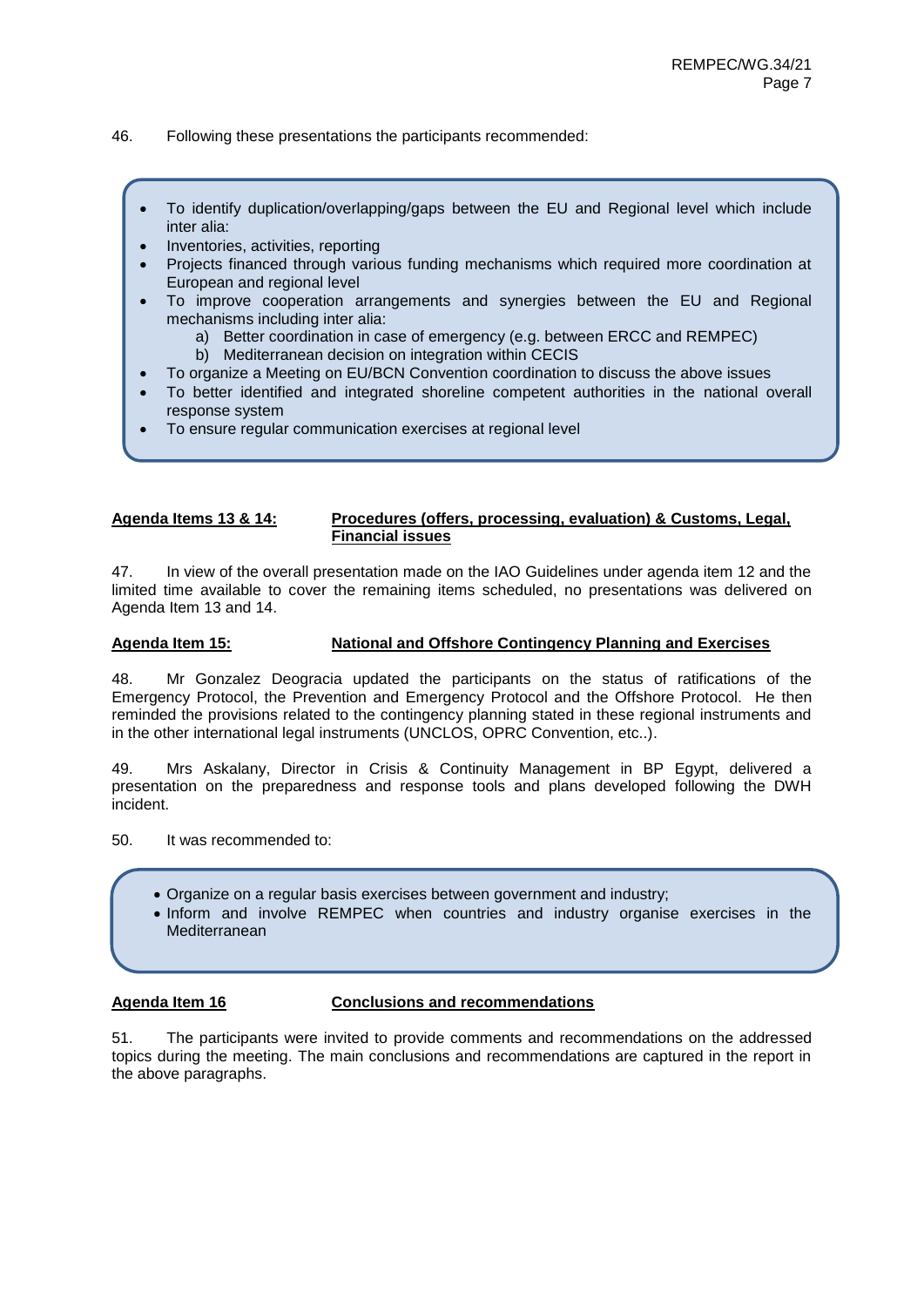## **SESSION 4 THE OFFSHORE PROCOTOL**

## **Agenda Item 17: Progress in the implementation of Decision IG.20/12 and Decision of the 18th Ordinary Meeting of the Contracting Parties to the Barcelona Convention and its Protocols**

52. Mr Hébert informed the participants on the current developments regarding the implementation of Contracting Parties Decision IG. 20/8 regarding the Offshore Protocol (OP) to the Barcelona Convention which requested the secretariat to conduct an in depth analysis of the existing situation as regards offshore activities in order to identify possible gaps and to draft an Action Plan for the full implementation of the OP by the Contracting parties. He further informed them of the conclusions of the 18th Ordinary Meeting of the Contracting Parties to the Barcelona Convention (COP 18). He reminded the outcome of the First Offshore Protocol Working Group held in Malta between the 13 and 4 June 2013.

53. He referred to the COP's decision related to the establishment of the Barcelona Convention Offshore Oil and Gas Group (BARCO OFOG) which should support the drafting of the Action plan and serve as a regional technical body to assist in the identification of best practices and to ensure a monitoring and assessment of the impact of these activities consistent with the overall policy adopted within the Mediterranean Action Plan. He further highlighted that the COP decided that "the BARCO OFOG should be financed through extra budgetary resources; and requested the Secretariat to identify international bodies that might provide specific sources of financing to assist Mediterranean Coastal States in carrying out the obligations arising from the Offshore Protocol; and invited the relevant oil and gas offshore industry to assist the Barcelona Convention Offshore Oil and Gas Group (BARCO OFOG), through technical support and financial contributions for the implementation of the program of work that may result from the Offshore Protocol Action Plan". The Decision IG.21/8 on follow up actions regarding Offshore Protocol Action plan reflecting this new developments was distributed to the participants.

## **Agenda Item 18 Liability and compensation**

54. Mr Librando Senior Deputy Director of the Legal affairs and External Relation Division at IMO, informed the participants about recent regulatory developments regarding liability and compensation in case of an oil pollution due to offshore activities. His speech was disseminated under document REMPEC/WG.34/INF.4.

55. Mr Lerede, Syndicate Claims Director at The Standard (P&I) Club, gave a presentation on liabilities and insurance related to risks of offshore operations. He introduced the Oil Pollution Liability Agreement (OPOL) and its application and limits, outlining that no claims has been submitted yet under this scheme. He explained that this was as a direct result of the working mechanism of OPOL which is only called to intervene once the responsible operator has failed to meet the compensation claims which has never happened, as the operators, being major international players, don't want to face a reputational risk by not paying compensation.

56. During the following discussion: participants raised the following questions and remarks:

- Concerning Article 27, the delegation of Cyprus informed the meeting that UK guidelines dealing with the financial security for any damage caused by offshore activities are followed. A legislative act will be soon issued in Cyprus. Reference was made on the document REMPEC/WG.34/INF.10 on "New Challenges in Oil Spill Response for Mediterranean States engaged in Offshore Activities", submitted by the Government of Cyprus;
- Discussions on the compensation threshold took place, highlighting the need for consistency between any future development on the matter at the Mediterranean level and at the EU level as stated in Recital (63) of the Directive 2013/30/EU;
- With the understanding that no consensus has been met at international level to establish a Global compensation regime, participants underlined the risk of having various regional approaches leading to possible discrepancies related to the compensation rules and liabilities;
- A delegation commented that the lack of a uniform regime was seen as a weakness and pointed out that the Mediterranean Coastal States which are represented at the IMO Council should promote together the idea of including this topic on the Strategic Action Plan of the IMO.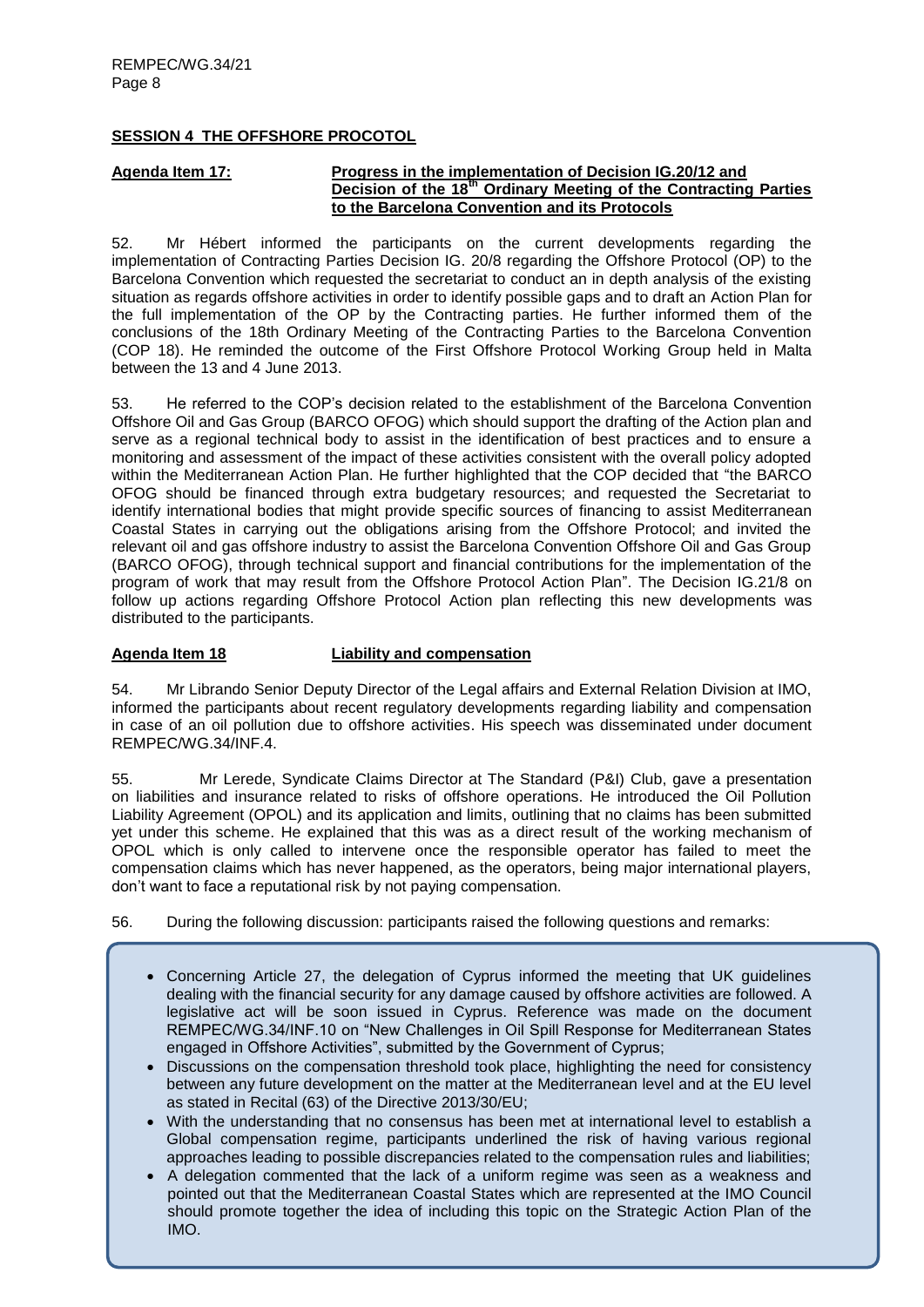## **Agenda Item 20 Offshore Protocol Questionnaire Analysis**

57. The Agenda Item 20 was introduced before Agenda Item 19 to take into consideration the results of the questionnaire analysis (document REMPEC/WG.34/20) within the presentation of the Offshore best practices review (document REMPEC/WG.34/19).

58. Ms Silva Meijas, Executive Secretary & Coordinator (UNEP/MAP) joined the meeting and reminded the importance the Offshore Protocol Action Plan to implement the required measures to ensure environment protection against possible pollution from offshore activities.

59 The Consultant provided an overall introduction on the studies which results were disseminated to the participants under documents REMPEC/WG.34/19 and REMPEC/WG.34/20.

60. The Consultant, described the objective and method used to perform the requested National Questionnaire Analysis reported in document REMPEC/WG.34/20. He reminded that only 10 Contracting Parties out of 22 responded to the questionnaire. He introduced the results of the analysis underlining regulations in place in EU countries and non EU countries and then compared the provisions of the Offshore Protocol and the EU Directive 2013/30/EU. He concluded describing the identified gaps between the national legislative frameworks and the OP.

61. Mr Hébert invited the national participants to consult the report to ensure that all the existing established regulations and provisions were reported in the analysis.

## **Agenda Item 19 Offshore Best Practices Review**

62. The Consultant gave an overview of the Best Practices currently in place as reported in the document REMPEC/WG.34/19 examples of best practices from well-established authorities and organisations at international level were provided for each article of the Offshore Protocol. The consultant introduced the various proposed recommendations and invited the participants to provide their comments.

63. The following comments were highlighted by the participants:

- In terms of Safety Zone, the delegation of Cyprus recalled that under UNCLOS it was a prerogative of the Coastal State under which jurisdiction the activity is taking place and that access to such safety zone required the approval from the Department of Merchant Shipping (DMS) for any activity around the drilling unit;
- As regards monitoring systems, the participants recommended to take advantage of the OSPAR Convention experience to support the establishment of a Mediterranean monitoring system;
- Reference was made to the EU Offshore Oil and Gas Authorities Group (EUOAG) and the current discussions on the notification procedures and common EU approach. It was suggested to liaise with the EUOAG to ensure homogeneity of the data provided through the notification.
- It was underlined that some elements on decommissioning were missing from the Offshore Protocol and therefore recommended that:
- Authorities in charge of granting the authorization should be informed about the possible dismantlement of the installation;
- A Financial security should be required to ensure the dismantlement of the installation; and
- Disposal of the waste generated by the dismantling should be included in the waste removal plan
- Participants requested the inclusion of the response capacity of EMSA in the Mutual Assistance part of the Best Practice Analysis Report.
- However the participants were quite overwhelmed by the amount of information contained in the study and pointed out that a comparative analysis would be beneficial for any future consideration in the framework of the Action Plan.
- As regards the regional overview based on the questionnaire the Meeting agreed that there was a need to review the assessment made by the Consultant and also for the countries which have not replied to do so. As such it was not possible to have a regional overview.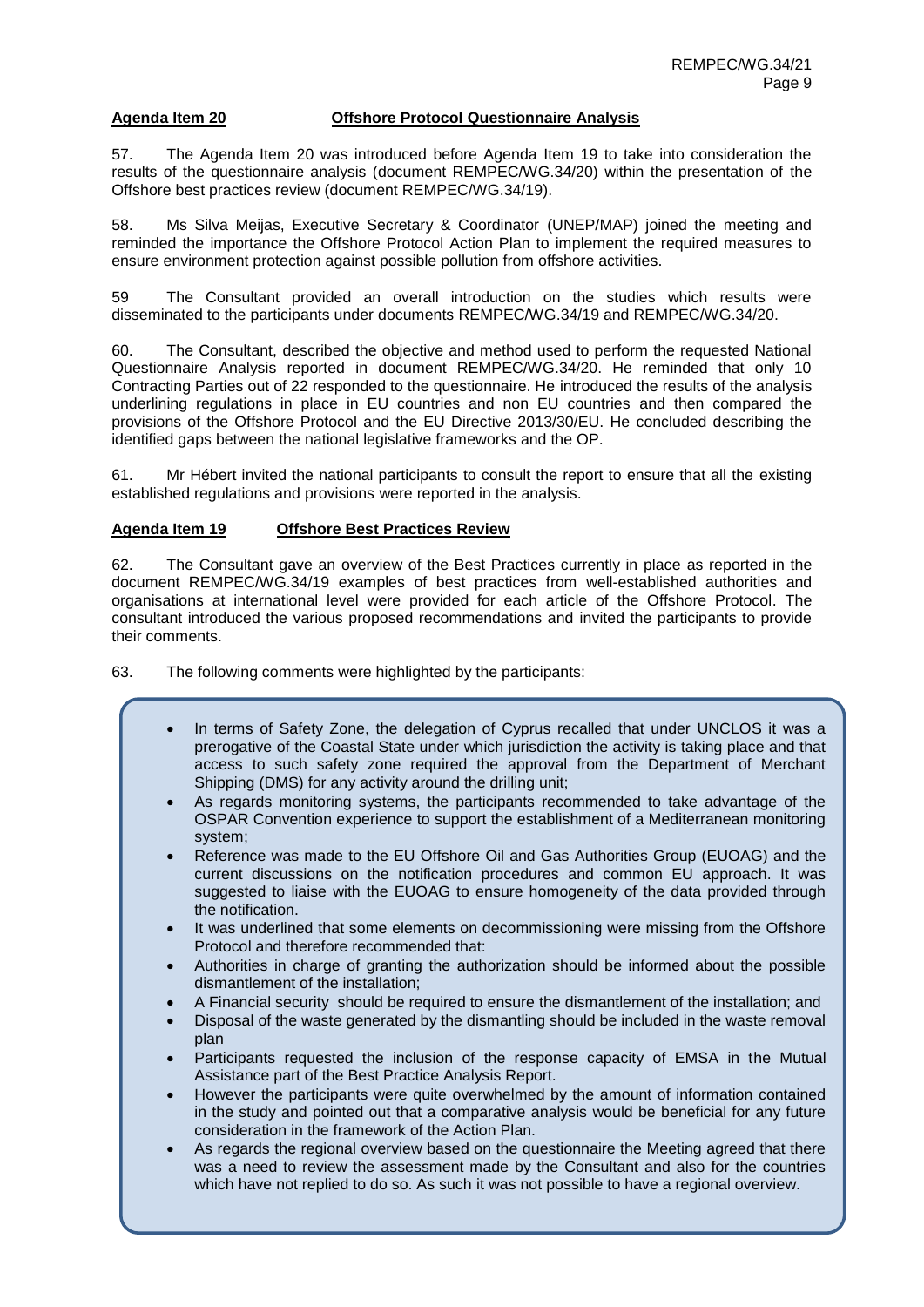# **4. CONCLUSION OF THE MEETING**

64. Taking into consideration the last two comments and the reaction of the participants, and considering the deadline for the finalization of the Action Plan for the implementation of the Offshore Protocol by the end of 2014, a timeline for the definition of the outline and the drafting of the Action Plan was proposed.

| Date             | Action to be taken                                                                                                                                                                                                                         |
|------------------|--------------------------------------------------------------------------------------------------------------------------------------------------------------------------------------------------------------------------------------------|
| End January 2014 | REMPEC will disseminate the reviewed recommendations of<br>the<br>Consultant to the Contracting Parties                                                                                                                                    |
| 28 February 2014 | Each Contracting Party should consult the relevant competent authorities<br>to provide comments and prioritize the proposed recommendations. The<br>countries feedbacks should be communicated to REMPEC by 28<br>February 2014.           |
| End-March 2014   | The comments and priorities identified by the countries will be compiled<br>and disseminated by REMPEC in a report comprising:<br>the priorities, way-forward and recommendations; and<br>a draft outline of the Action Plan.<br>$\bullet$ |
| June 2014        | 3 <sup>rd</sup> Offshore Protocol Working Group Meeting to discuss priorities and<br>Action Plan outline                                                                                                                                   |

65. Mr Hébert concluded the Workshop thanking the participants and facilitators for their contribution, as well as the co-organisers for their involvement and contribution to the preparation of the event.

66. The Workshop was closed at 17.00 on Thursday, 12 December 2013.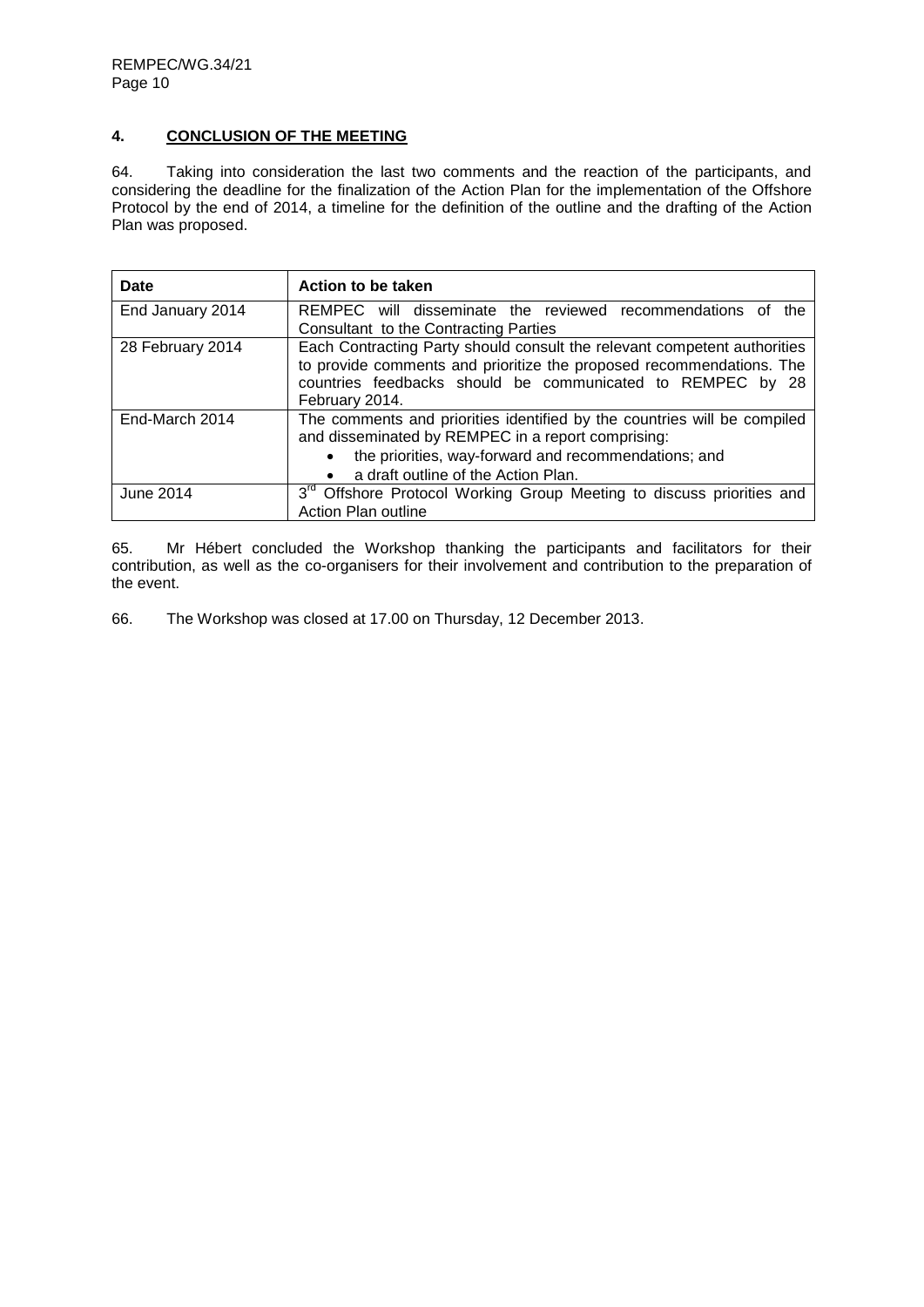# **ANNEX (E) I**

## **FINAL LIST OF PARTICIPANTS / LISTE FINALE DES PARTICIPANTS**

## **CONTRACTING PARTIES /** *PARTIES CONTRACTANTES*

## **ALBANIA/** *ALBANIE*

#### **Mrs Ornela SHOSHI**

Head of Environmental Standard, Strategic Environment Assessment and Industrial Pollution Ministry of Environment Rruga E. Durresit Nr. 27 1001 Tirana

Tel No: +355 4 225 61 13 Mobile: +355 672 0528 22 Fax No: +357 4 227 0627 E-mail: [Ornela.Shoshi@moe.gov.al](mailto:Ornela.Shoshi@moe.gov.al)

#### **Ms Vjola SALIAGA**

Expert at Water Departmen Ministry of Environment Rruga E. Durresit Nr. 27 1001 Tirana

Tel No: +355 4 225 61 13<br>Mobile: +355 6740 85 686 Mobile: +355 6740 85 686<br>Fax No: +357 4 227 0627 Fax No: +357 4 227 0627<br>E-mail: Viola.Saliaga@m [Viola.Saliaga@moe.gov.al](mailto:Viola.Saliaga@moe.gov.al)

## **ALGERIA /** *ALGÉRIE*

## **Mme Naima GHALEM**

Sous Directrice de la prévention du littoral, milieu marine et zones humides Ministère de l'aménagement du territoire et de l'environnement et de la Ville Rue des Quatre Cannons – Alger Centre Alger 1600

Tél No: +213 21 432 8 75 Fax No: +213 21 432 875 E-mail: [ghalem\\_nm@yahoo.fr](mailto:ghalem_nm@yahoo.fr)

# **CROATIA /** *CROATIE*

## **Ms Nevia KRUŽIĆ**

Head of Department for Sea and Coastal Protection Ministry of Environmental and Nature Protection Department for Sea and Coastal Protection Uzarska 2/1 51000 Rijeka

Tel No: +385 51 213 499 Mobile: +385 91 1 394 035 Fax No: +385 51 214 324 E-mail: [nevia.kruzic@mzoip.hr](mailto:nevia.kruzic@mzoip.hr)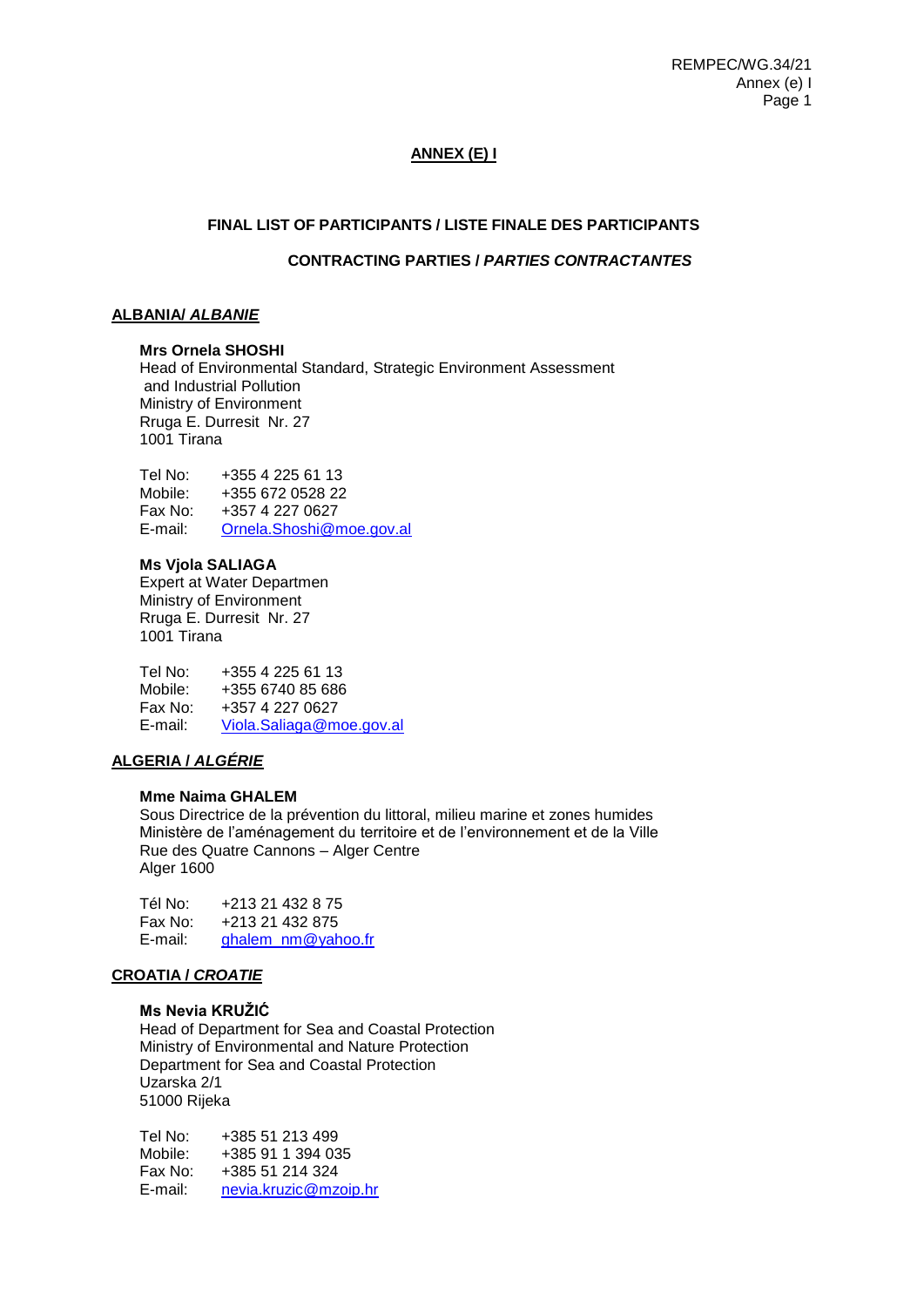## **CROATIA /** *CROATIE (cont.)*

# **Captain Darko GLAŽAR D.Sc.**

Harbour Master Ministry of Sea, Transport and Infrastructure Safety of Navigation, Marine Environment and Inland Waters Protection Authority Senjsko pristaniŝte 3 51000 Rijeka

Tel No: +385 51 214 113<br>Mobile: +385 99 2111 247 +385 99 2111 247 Fax No:  $+38551211660$ <br>E-mail: darko.glazar@poi [darko.glazar@pomorstvo.hr](mailto:darko.glazar@pomorstvo.hr)

# **CYPRUS /** *CHYPRE*

## **Dr Theodoulos MESIMERIS**

Senior Environment Officer Department of Environment Ministry of Agriculture, Natural Resources and Environment 20-22, 28<sup>th</sup> October Avenue 1498 Nicosia

Tel No: +357 22 408 948 Mobile: +357 994 91 01 Fax No: +357 22 774 945 E-mail: [tmesimeris@environment.moa.gov.cy](mailto:tmesimeris@environment.moa.gov.cy)

## **Mr Marinos IOANNOU**

Head of Naval Service Pollution Controller Department of Fisheries and Marine Research Voukourestiou and Theodektou Corner P. O. Box 51305 3505 Limassol

Tel No: +357 25 817 312 Mobile: +357 996 36 777 Fax No: +357 25 305 543 E-mail: [maioannou@dfmr.moa.gov.cy](mailto:maioannou@dfmr.moa.gov.cy)

## **Mr Nicos ATTAS**

Marine Surveyor Department of Merchant Shipping (DMS) Kyllinis Street CY 4007 Mesa Geitonia

| Tel No: | +357 25 848 100       |
|---------|-----------------------|
|         | +357 25 848 132       |
| Fax No: | +357 25 848 200       |
| E-mail: | nattas@dms.mcw.gov.cy |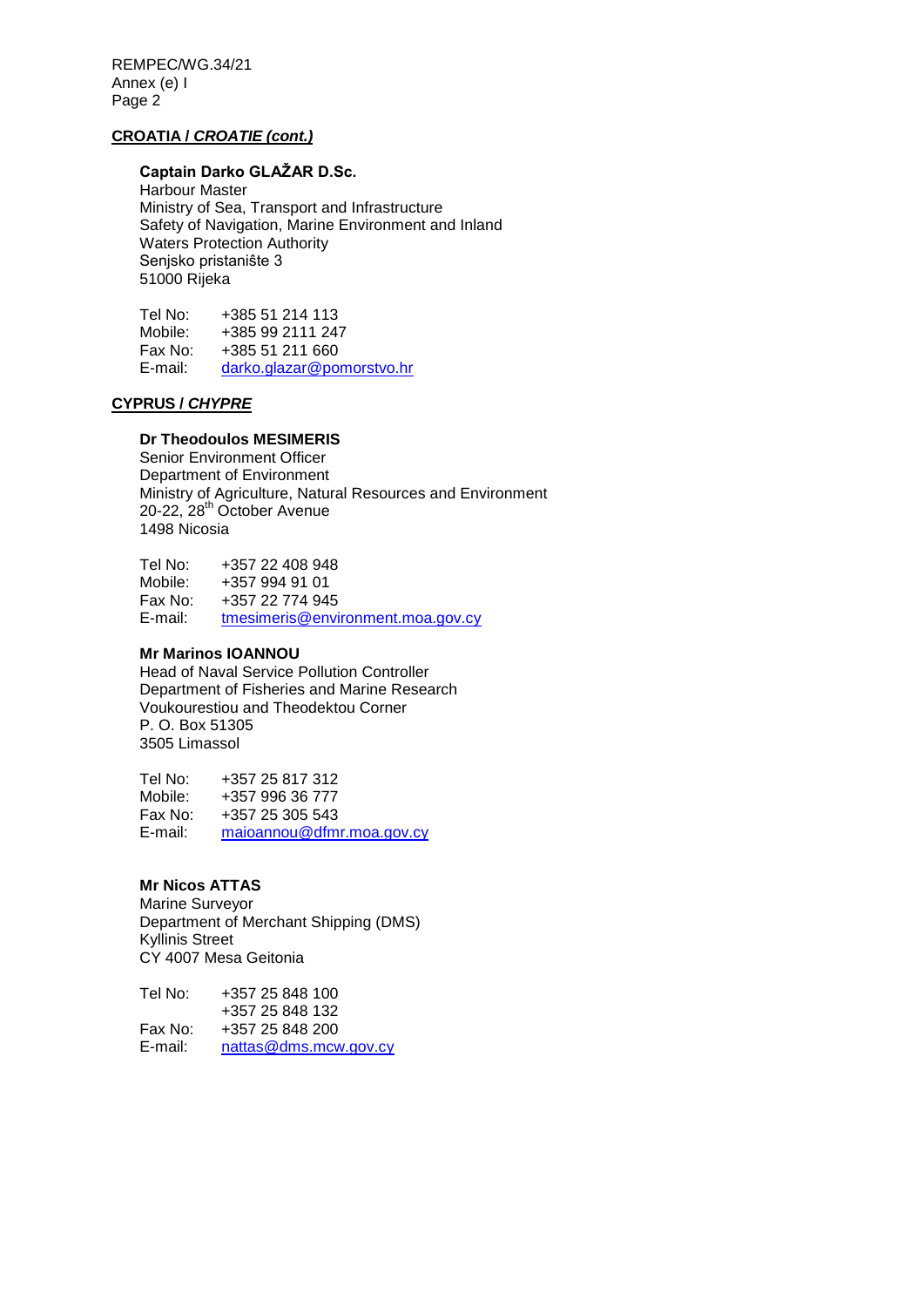## **CYPRUS /** *CHYPRE* **(***cont***.)**

# **Mr Ioannis EFSTRATIOU**

Senior Marine Surveyor Department of Merchant Shipping (DMS) Kyllinis Street CY 4007 Mesa Geitonia

Tel No: +357 25 848 100 +357 25 848 273 Mobile: +357 996 92622<br>Fax No: +357 25 848 200 +357 25 848 200 E-mail: [jefstratiou@dms.mcw.gov.cy](mailto:jefstratiou@dms.mcw.gov.cy)

# **EGYPT/** *EGYPTE*

## **Mr Ahmed Kasem Kasem SHETA**

Environmental Crisis Management General Manager Egyptian environmental Affairs Agency (EEAA) 30 Misr- Helwan El-Zyraea road P,Om 11728 Maadi, Cairo

| Tel No: | +20 2 2525 6491         |
|---------|-------------------------|
|         | +20 2 2525 64 92        |
| Mobile: | +20 100 3824 600        |
| Fax No: | $+20$ 2 25 25 64 94     |
| E-mail: | ahmed sheta@hotmail.com |
|         | Sief 98@yahoo.com       |

## **Mr Ayman Ahmed AbdelWahed AHMED**

Director of Central Operations Room Egyptian environmental Affairs Agency (EEAA) 30 Misr- Helwan El-Zyraea road P,Om 11728 Maadi, Cairo

| Tel No: | +20 2 2525 6491   |
|---------|-------------------|
|         | +20 2 2525 64 92  |
| Mobile: | +20 100 669 08 91 |
| Fax No: | +20 2 25 25 64 94 |
| E-mail: | ayman77@yahoo.com |

## **FRANCE /** *FRANCE*

#### **M. Lionel Philippe PERRETTE**

Chargé de mission hydrocarbures offshore Ministère de l'écologie, du développement durable et de l'énergie Arche Nord 92055 La défense Paris

Tel No : +33 1 408 19 556 Portable: +33 670 34 79 61 +33 1 408 19 397 E-mail: [lionel.perrette@developpement-durable.gov.fr](mailto:lionel.perrette@developpement-durable.gov.fr)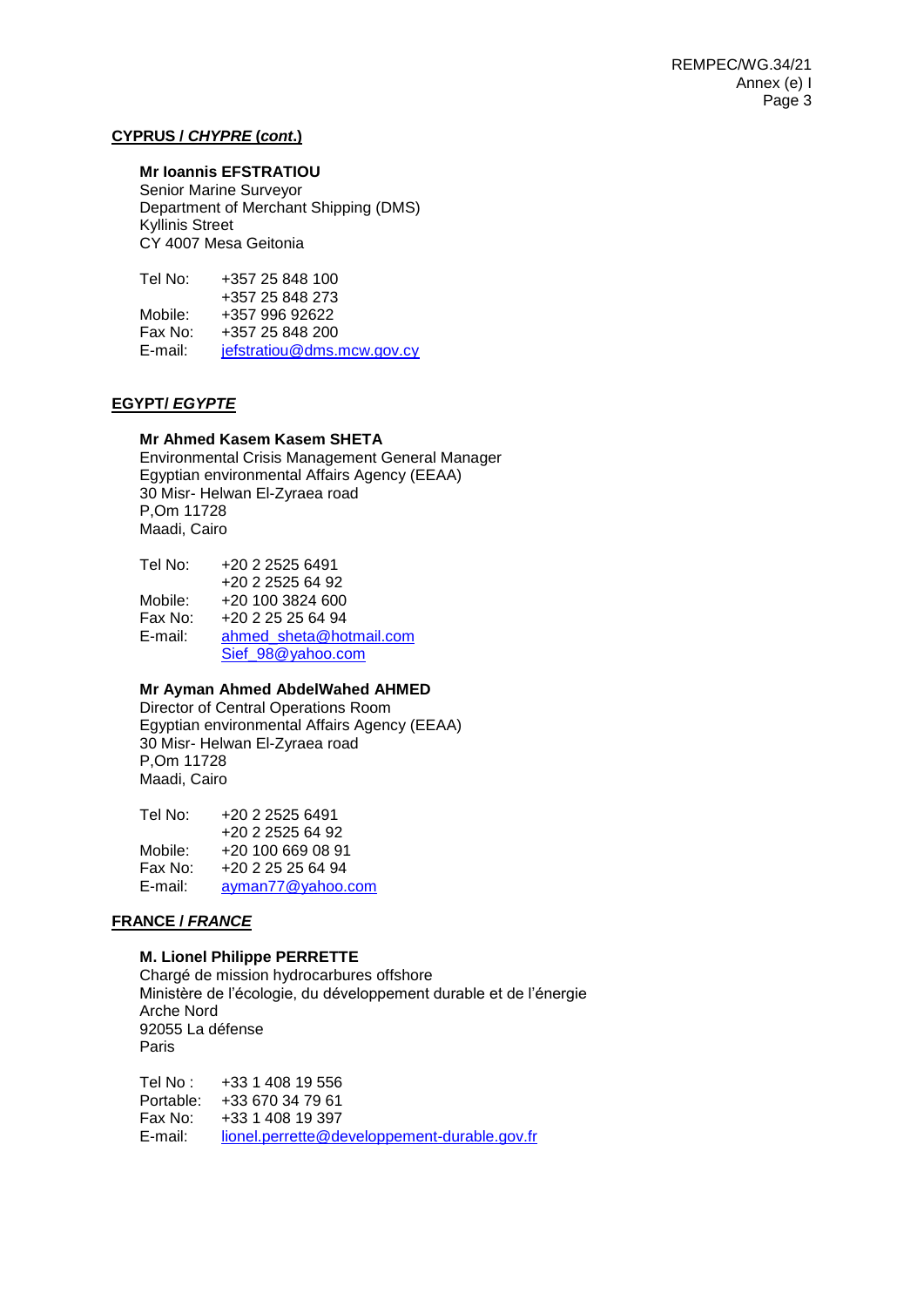# **GREECE /** *GRECE*

### **Captain Alexandros LAGOUROS**

**Director** Ministry of Shipping, Maritime Affairs and the Aegean Marine Environment Protection Directorate Akti Vasileiadi Gates E1 *-* E2 18510 Piraeus

| Tel No: | +30 210 419 1132 |
|---------|------------------|
| Mobile: | +30 697 453 4394 |
| Fax No: | +30 210 422 0440 |
| E-mail: | lagouros@hcg.gr  |
|         |                  |

## **Lieutenant Commander (T) HCG Aspasia MARI**

Head of 2<sup>nd</sup> Department "Pollution Combating Materials" and Means & New Technologies" Head of 3rd Department "Management of Blue Fund Resources Co-financed Projects Ministry of Shipping, Maritime Affairs and the Aegean Marine Environment Protection Directorate Akti Vasileiadi Gates E1 *-* E2 18510 Piraeus

Tel No: +30 210 419 1547 Mobile: +30 6938 771 577 Fax No: +30 210 422 0440 E-mail: [aspamari@hcg.gr](mailto:aspamari@hcg.gr)

## **Lieutenant Commander HCG Aikaterini SKIADA**

Vice-Head of 4<sup>th</sup> Department "Citizen Education, Raise Awareness And Volunteering Ministry of Shipping, Maritime Affairs and the Aegean Marine Environment Protection Directorate Akti Vasileiadi Gates E1 *-* E2 18510 Piraeus

Tel No: +30 210 406 4247 Mobile: +30 6945 890845 Fax No: +30 210 422 0440 E-mail: [katskiada@hotmail.com](mailto:katskiada@hotmail.com)

# **Warrant Officer HCG Konstantinos FOUNTOUKOS**

Rapporteur of 4<sup>th</sup> Department "Citizen Education, Raise Awareness And Volunteering Ministry of Shipping, Maritime Affairs and the Aegean Marine Environment Protection Directorate Akti Vasileiadi Gates E1 *-* E2 18510 Piraeus

Tel No: +30 210 419 1351<br>Mobile: +30 6944 444 890 +30 6944 444 890 Fax No: +30 210 422 0440 E-mail: [kfount@yen.gr](mailto:kfount@yen.gr)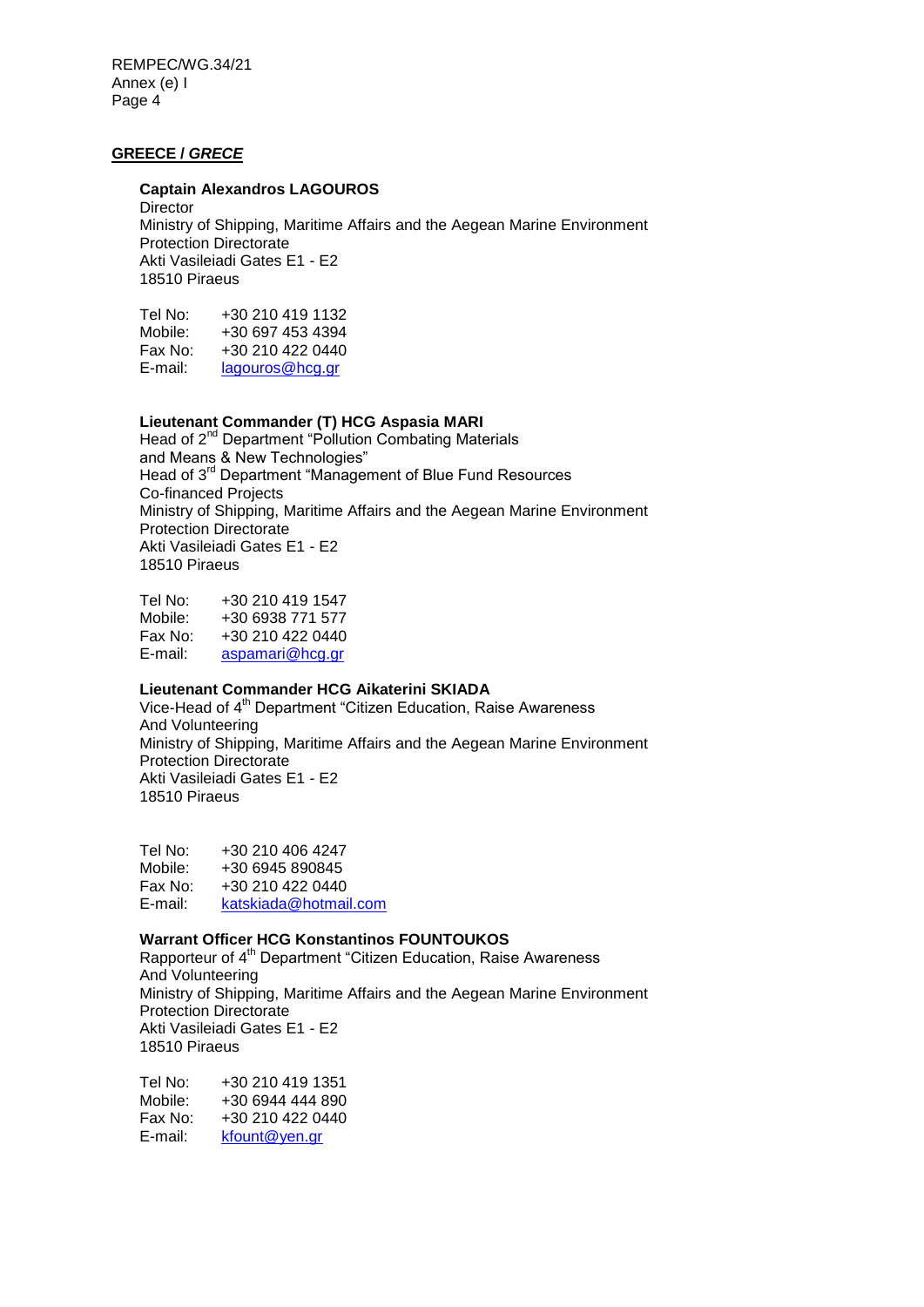### **GREECE /** *GRECE (cont.)*

## **Lieutenant Commander (T) HCG Stylianos MARKOULAKIS**

Head of 1<sup>st</sup> Department "Prevention and Combating of Pollution Incidents & Contingency Planning Implementation Ministry of Shipping, Maritime Affairs and the Aegean Marine Environment Protection Directorate Akti Vasileiadi Gates E1 *-* E2 18510 Piraeus

| +30 210 406 41 20 |
|-------------------|
| +30 697 402 4703  |
| +30 210 422 0440  |
| smarkoul@yen.gr   |
|                   |

## **Lieutenant Junior HCG Konstantinos MANGIDAS**

Vice Head of 1<sup>st</sup> Department "Prevention and Combating of Pollution" Incidents & Contingency Planning Implementation Ministry of Shipping, Maritime Affairs and the Aegean Marine Environment Protection Directorate Akti Vasileiadi Gates E1 *-* E2 18510 Piraeus

Tel No: +30 210 419 1351<br>Mobile: +30 697 721 73 11 +30 697 721 73 11 Fax No: +30 210 422 0440 E-mail: [maggidaskostas@hcg.gr](mailto:maggidaskostas@hcg.gr)

## **Mr Alexandros KOULIDIS**

EIA/ Strategic Environment Assessment (SEA) Expert Ministry of Environment, Energy and Climate Change Special Service of Environment 11 Alexandras Ave 11473 Athens

Tel No: +30 210 641 79 60 Mobile: +30 6974 458 547 Fax No: +30 210 643 06 37 E-mail: [alexander.koulidis@gmail.com](mailto:alexander.koulidis@gmail.com)

#### **Mr Sotiris TSIANTOULAS**

Head of Department – Licensing and Technical Aspects Ministry of Environment, Energy and Climate Change General Directorate of Energy Petroleum Installation Directorate 10192 Athens

Tel No: +30 210 696 94 09 Mobile: +30 697 4800 686 Fax No:  $+30\,210\,696\,94\,02$ <br>E-mail:  $t$ siantoulass@eka. [tsiantoulass@eka.ypeka.gr](mailto:tsiantoulass@eka.ypeka.gr)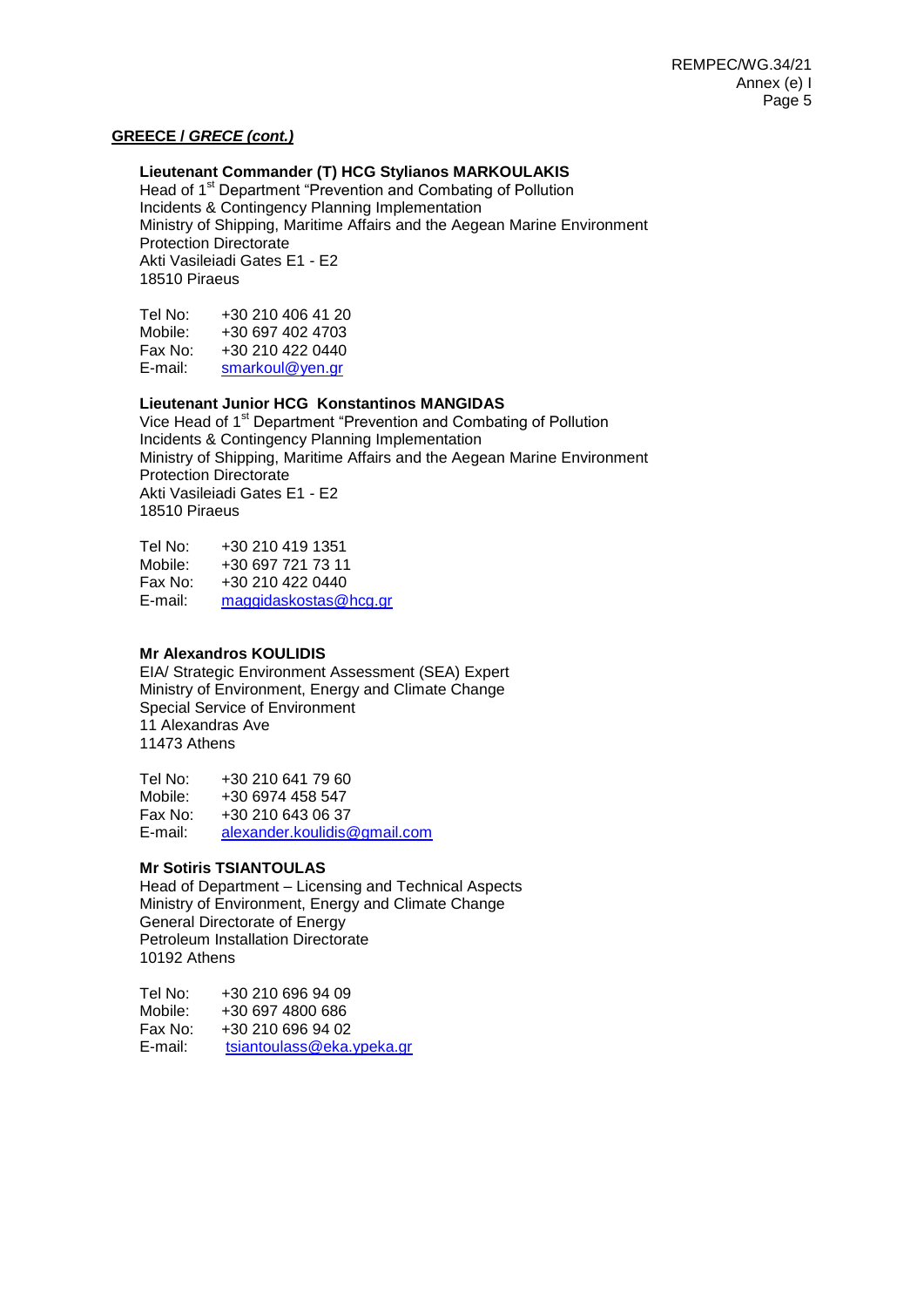## **GREECE /** *GRECE (cont.)*

# **Mr Konstantinos GEORGOULAKIS**

Head of Department – Licensing Safety Regulations Ministry of Environment, Energy and Climate Change General Directorate of Natural Wealth 10192 Athens

Tel No: +30 210 696 93 33<br>Mobile: +30 697 409 01 05 Mobile: +30 697 409 01 05<br>Fax No: +30 210 696 93 46 Fax No: +30 210 696 93 46<br>E-mail: GeorgoulakisC@ek [GeorgoulakisC@eka.ypeka.gr](mailto:GeorgoulakisC@eka.ypeka.gr)

# **ISRAEL /** *ISRAEL*

#### **Mr Ran AMIR**

Director of Marine and Coastal Environment Division Ministry of Environmental Protection 15 A Pal-Yam Street 31333 Haifa

| Tel No: | +972 4 863 35 00  |
|---------|-------------------|
| Mobile: | +972 50 62 33 050 |
| Fax No: | +972 4 863 35 20  |
| E-mail: | rani@sviva.gov.il |

## **Mr Frederic ARZOINE**

Scientific Co-ordinator Ministry of Environmental Protection 15 A Pal-Yam Street, 31333 Haifa

| Tel No: | +972 4 863 35 20   |
|---------|--------------------|
| Mobile: | +972 50 623 7621   |
| Fax No: | +972 4 863 35 20   |
| E-mail: | freda@sviva.gov.il |

# **ITALY /** *ITALIE*

## **Captain Giovannini RODOLFO**

Coast Guard Marine Environment Pollution Response Head Office Italian Coast Guard Via Cristoforo Colombo 44 00147 Rome

Tel No: +39 06 57 22 56 39<br>Mobile: +39 338 670 7537 Mobile: +39 338 670 7537<br>Fax No: +39 06 57 22 56 79 +39 06 57 22 56 79 E-mail: [giovannini.rodolfo@minambiente.it](mailto:giovannini.rodolfo@minambiente.it)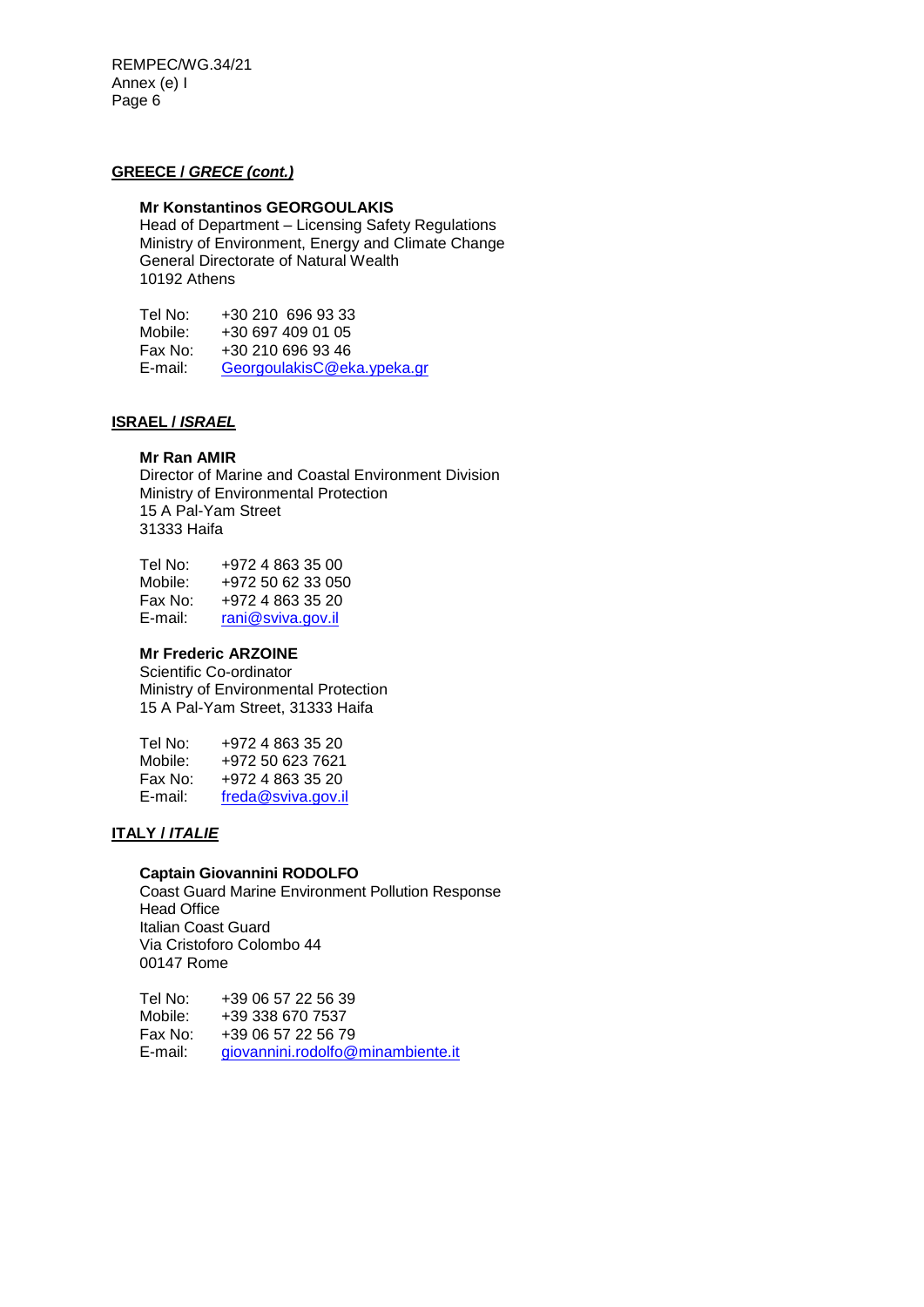## **ITALY /** *ITALIE (cont.)*

#### **Ms Lucia SPATH**

Marine Environment Department Coast Guard Marine Environment Pollution Response Italian Coast Guard Via Cristoforo Colombo 44 00147 Rome

Tel No: +39 06 57 22 56 39<br>Mobile: +39 338338 658 73 Mobile: +39 338338 658 7377 Fax No: +39 06 57 22 56 79 E-mail: [lucia.spath@mit.gov.it](mailto:lucia.spath@mit.gov.it) [Spath.lucia@minambiente.it](mailto:Spath.lucia@minambiente.it)

#### **LIBYA /** *LIBYE*

## **Mr. Mohamed A. ELGAMEZI**

Director of Environment Emergency Office P.O. Box 83618 Al-Gheran, Tripoli

Tel No: +218 21 48 70 266 Mobile: +218 92 518 4180 Fax No: +218 21 487 15 90 E-mail: [etleha@yahoo.com](mailto:etleha@yahoo.com)

## **Eng. Abduladim A .BALLUG**

HSE Advisor Environment General Authority (EGA) P.O. Box 83618 Al-Gheran, Tripoli

Tel No: +218 21 48 70 266 +218 21 48 72 188 Mobile: +218 91 212 42 05 / +218 926 306 547 Fax No: +218 (21) 487 15 90 E-mail: [aaafmm@yahoo.com](mailto:aaafmm@yahoo.com)

## **MALTA /** *MALTE*

#### **Captain Richard GABRIELE**

Head of Pollution and Incident Response Transport Malta Malta Transport Centre Marsa MRS 1917

Tel No: +356 229 14420 Mobile: +356 99494312 Fax No: +356 229 14429 E-mail: [richard.gabriele@transport.gov.mt](mailto:richard.gabriele@transport.gov.mt)

# **Dr Charles GALEA**

Senior Scientific Officer Continental Shelf Department Ministry of Transport and Infrastructure Block F, Antonio Maurizio Valprega Street Floriana FRN 1700

Tel No: +356 2292 7289 E-mail: [charles.a.galea@gov.mt](mailto:charles.a.galea@gov.mt)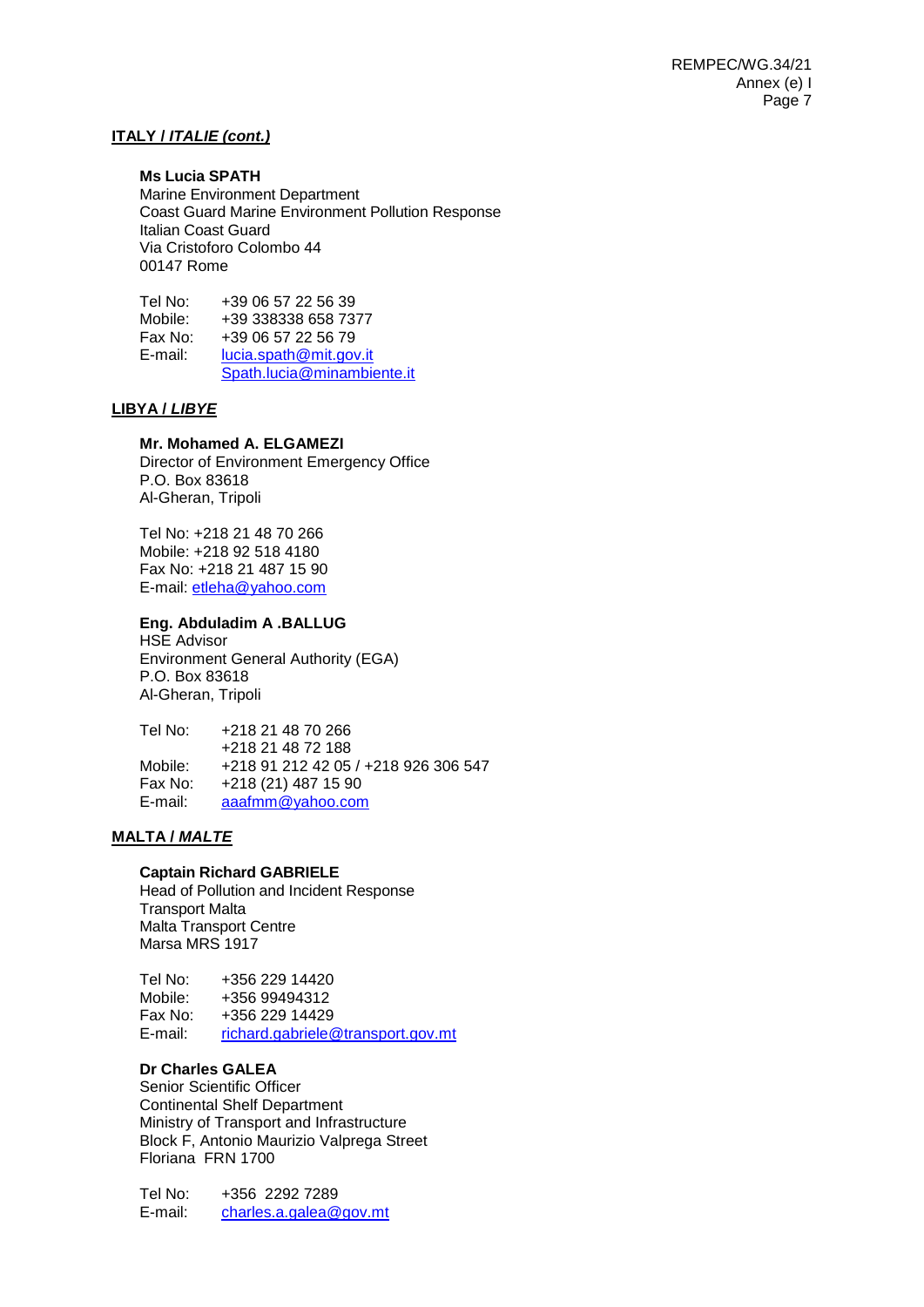## **MALTA /** *MALTE (cont.)*

## **Mr Franck LAUWERS**

Senior Environmental Protection Officer Malta Environment and Planning Authority (MEPA) St Francis Ravelin Street St Francis Ravelin, Floriana, FRN1230

Tel No: +356 2290 7201 Fax No: +356 2290 2295 E-mail: [unep-map.malta@mepa.org.mt](mailto:unep-map.malta@mepa.org.mt)

## **MONACO/** *MONACO*

## **M. Pierre BOUCHET**

Adjoint Directeur des Affaires Maritimes Pilote Direction Affaires Maritime Quai Jean Charles Rey B.P. 468 MC-98012 Monaco Cedex

| Tel No: | +377 98 98 22 80    |
|---------|---------------------|
| Mobile: | +377 06 07 93 17 99 |
| Fax No: | +377 98 98 22 81    |
| E-mail: | pbouchet@gouv.mC    |
|         | marine@gouv.mc      |

## **MONTENEGRO/** *MONTENEGRO*

## **Captain Predrag RATKOVIĆ**

Head of Sector for the Prevention of Marine Pollution from Ships Maritime Safety Department Marsala Tita br. 7 85000 Bar

Tel No: +382 30 313 241 Mobile: +382 69 632 932 Fax No: +382 30 313 274 E-mail: [predrag.ratkovic@pomorstvo.me](mailto:predrag.ratkovic@pomorstvo.me)

#### **MOROCCO/** *MAROC*

#### **Dr Fatima SBAI**

Chef de Service de l'Environnement Ministère de l'énergie, des mines et de l'Environnement Département Energie et Mines Quartier administrative B.P. 6208 Agdal 10080 Rabat

Tel No: +212 537 68 84 61 Portable: +212 66 11 607 94 Fax No: +212 537 68 87 31 E-mail: [sbaifatima2000@yahoo.fr](mailto:sbaifatima2000@yahoo.fr) [f.sbai@mem.gov.ma](mailto:f.sbai@mem.gov.ma)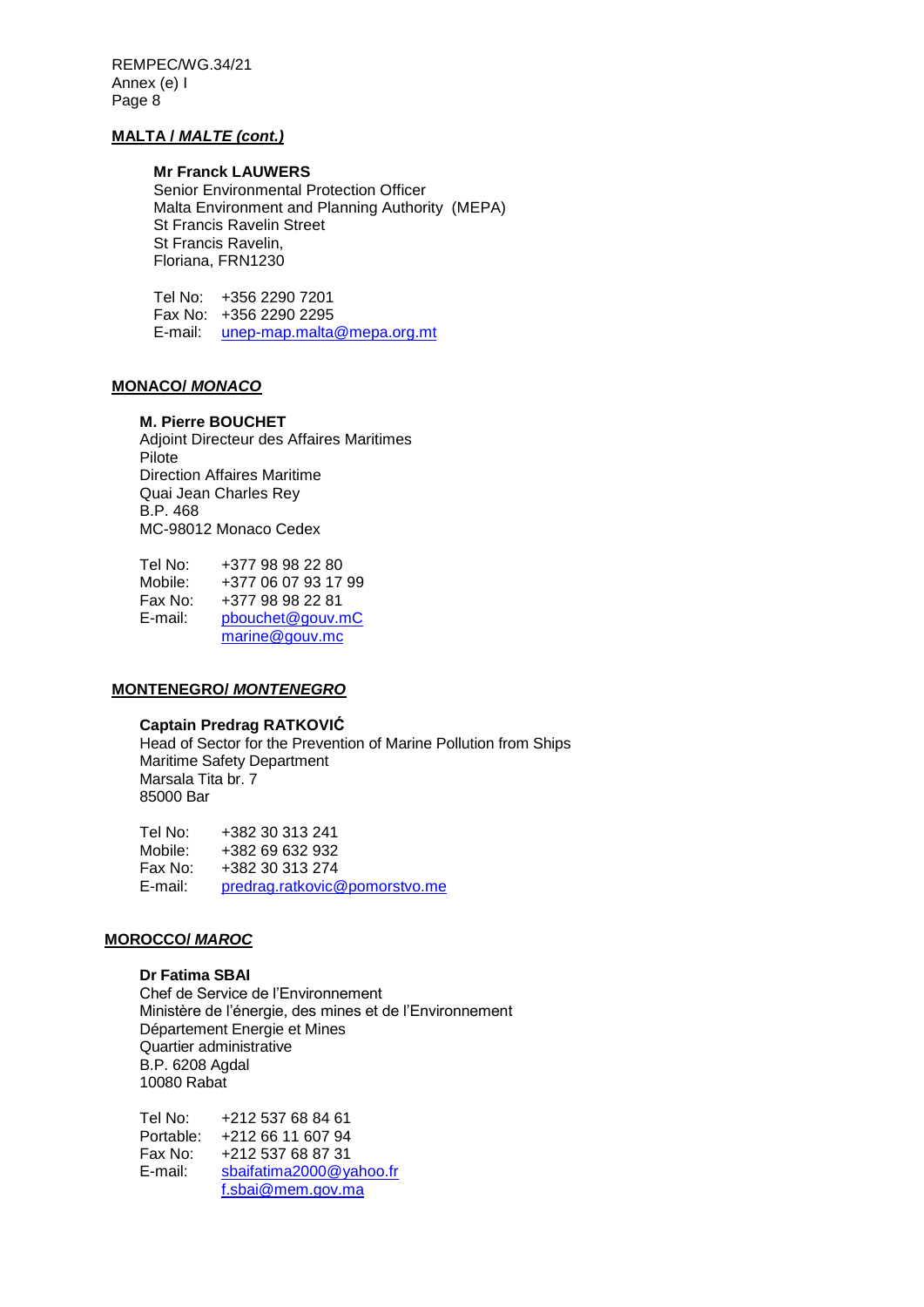## **MOROCCO/** *MAROC (suite.)*

# **Mme Lalla Maryem EL KIRAM**

Ingénieur en Chef Ministère de l'énergie, des mines et de l'Environnement Département Energie et Mines Quartier administrative B.P. 6208 Agdal 10080 Rabat

Tel No: +212 537 68 84 55 Portable: +212 663 44 01 05 Fax No: +212 537 67 07 02<br>E-mail: marvemelkiram@gr maryemelkiram@gmail.com

## **SPAIN /** *ESPAGNE*

## **Mr Jose Manuel GONZALEZ CORBAL**

Head of Area for Coastal Protection Ministry of Agriculture, Food and Environment PL San Juan de la Cruz, S/N Madrid 28071

| Tel No: | +34 91 597 6128      |
|---------|----------------------|
| Mobile: | +34 607 169 913      |
| Fax No: | $+34915976902$       |
| E-mail: | jmgcorbal@magrama.es |

## **Mr Pablo PEDROSA REY**

Head Pollution Response Division Dirección General de la Marine Mercante Ruiz de Alarcon 1 28071 Madrid

| Tel No: | +34 91 597 90 98    |
|---------|---------------------|
| Mobile: | +34 646 085 207     |
| Fax No: | +34 91 597 92 35    |
| E-mail: | ppedrosa@fomento.es |

#### **TUNISIA/** *TUNISIE*

#### **M Samir KHEDHIRA**

Sous-directeur de la Pollution Marine Agence Nationale de Protection de l'environnement Ministère de l'équipement et de l'environnement Centre Urbain Nord 15 rue 7051 cité Essalem 2080 Tunis

Tel No: +216 71 233 600<br>Mobile: +216 9797 52 88 +216 9797 52 88 Fax No: +216 71 232 811 E-mail: [samirkhedhira@yahoo.fr](mailto:samirkhedhira@yahoo.fr)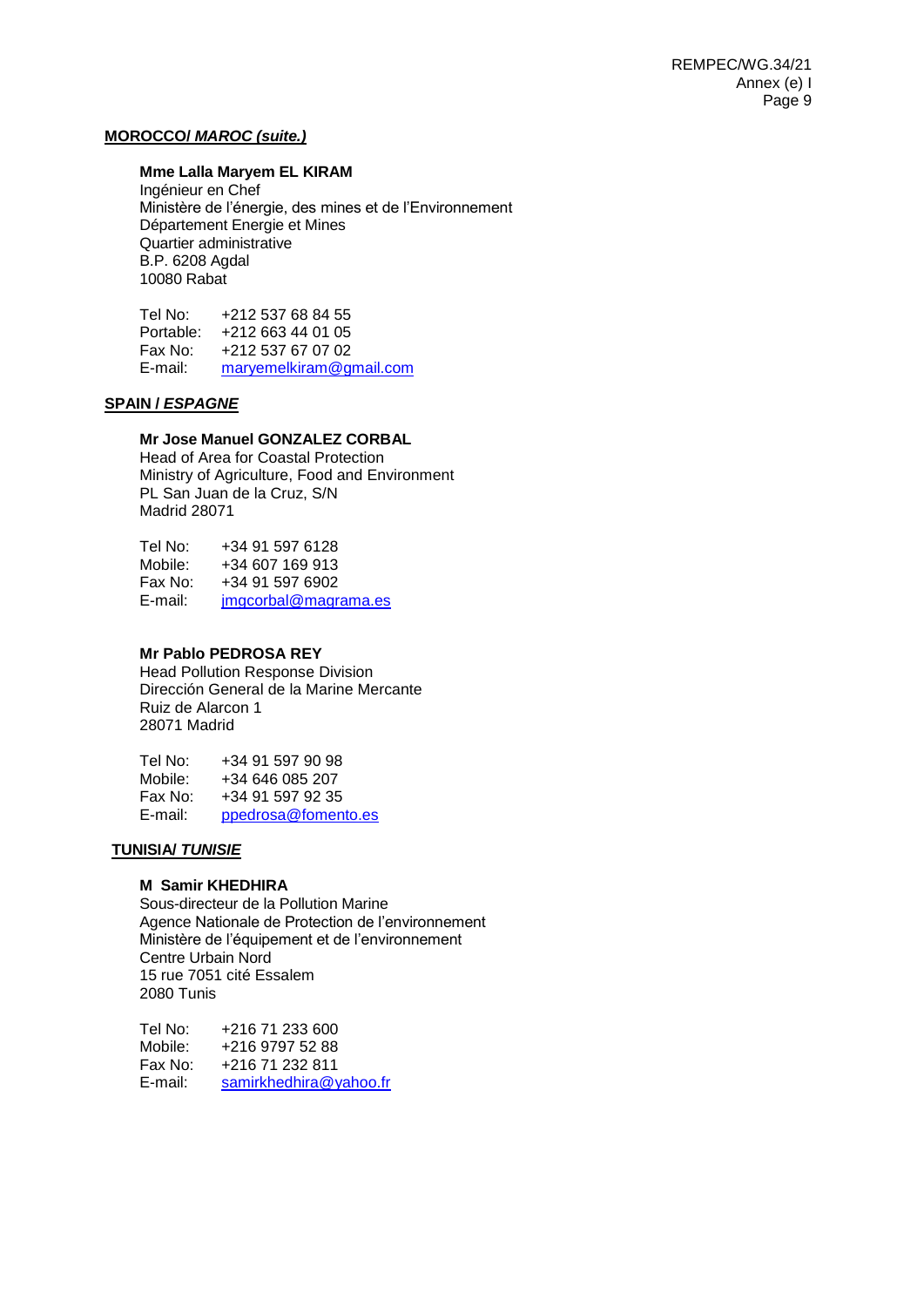## **TUNISIA/** *TUNISIE (suite.)*

## **Mme Naimi FOLLA**

Chef de Service chargé des affaires juridiques Agence Nationale de Protection de l'environnement Ministère de l'équipement et de l'environnement Centre Urbain Nord 15 rue 7051 cité Essalem 2080 Tunis

Tel No: +216 71 233 600 Portable: +216 98 715 980 Fax No: +216 71 232 811<br>E-mail: naimifolla@yahoo [naimifolla@yahoo.fr](mailto:naimifolla@yahoo.fr)

# **TURKEY /** *TURQUIE*

## **Mr Burak AYKAN**

Maritime Expert Ministry of Transport, Maritime Affairs and Communications Hakki Turaylic Caddesi No 5 emek 06530 Ankara

Tel No: +90 312 2031000 ext 3469<br>Mobile: +90 5333 255 349 +90 5333 255 349 Fax No: +90 312 231 3306 E-mail: [burak.aykan@denizcilik.gov.tr](mailto:burak.aykan@denizcilik.gov.tr)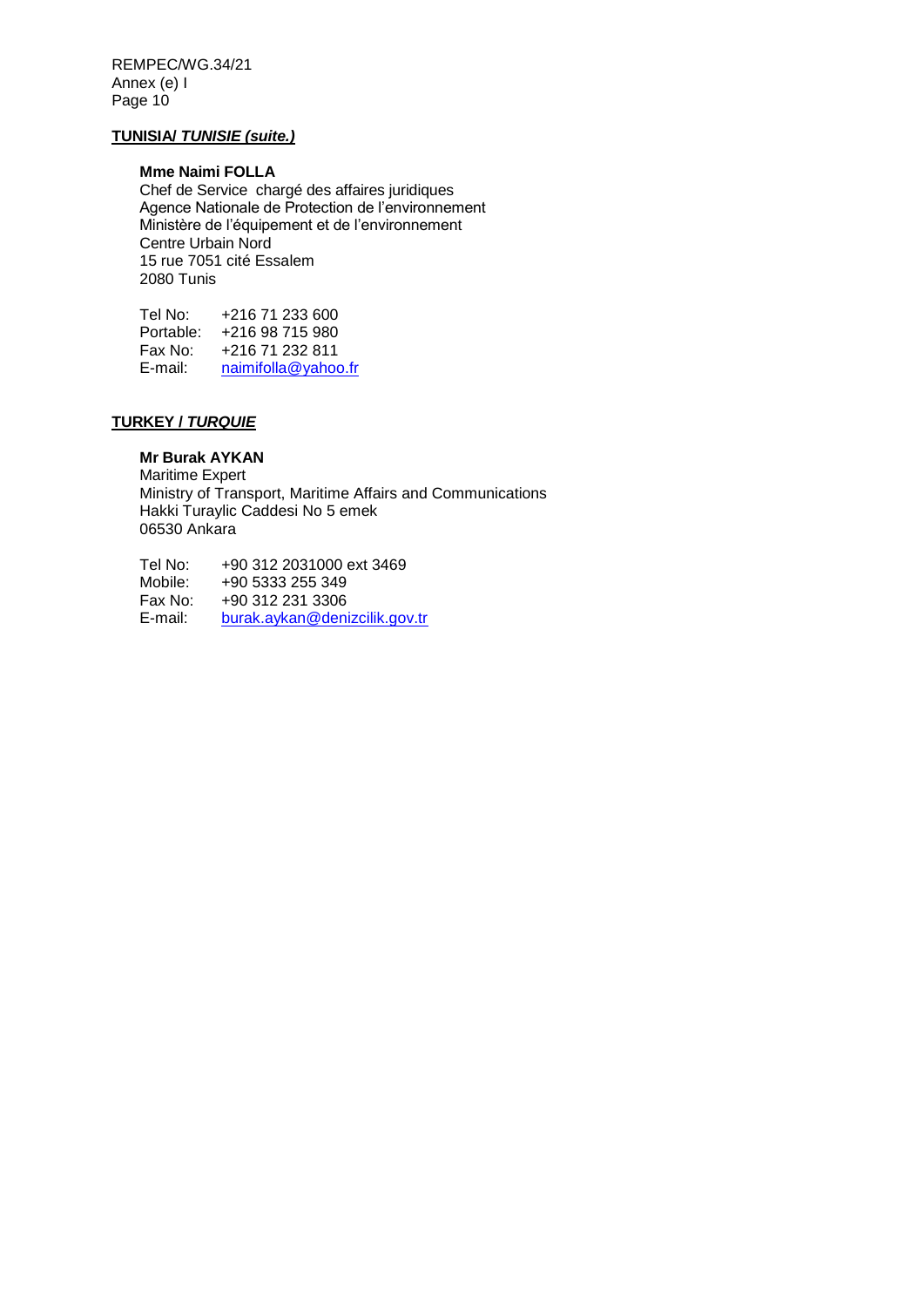# **OTHER PARTICIPANTS/** *AUTRE PARTICIPANTS*

# **B.P.**

## **Mr Dave ROUSE**

Oil Spill Preparedness and Response Project Manager S&OR | northafricaregion Floor 2, Building C, BP ICBT, Sunbury on Thames Middlesex, TW16 7BP UNITED KINGDOM

Tel No: +44 203 019 783<br>Mobile: +44 7920 471 263 +44 7920 471 263 E-mail: [David.Rouse@uk.bp.com](mailto:David.Rouse@uk.bp.com) 

## **CSA OCEAN SCIENCES INC.**

# **Dr. Jodi Nanette HARNEY**

Senior Scientist t CSA Ocean Sciences Inc. 8502 SW Kansas Ave. Stuart, FL 34997 USA

Tel No: +1 772 219 300 Mobile: +1 407 408 3154 Fax No: +1 772 219 3010 E-mail: [jharney@conshelf.com](mailto:jharney@conshelf.com)

## **Mr. Gill ZEIDNER Ph.D**

CSA Ocean Sciences Inc. - Israel Branch 147 Bar Yehuda road, Nesher 3688306 ISRARL

Tel No: +972 4 6363 992 Mobile: +972 54 8318666 Fax No: +972 4 6266 681 E-mail: [gzeidner@conshelf.com](mailto:gzeidner@conshelf.com)

#### **ENI - TUNISIA**

# **Mr Zoubeir DAMMAK**

Hse Tunisia ENI-Tunisia Rue Lac de Come Tunis 1053, TUNISIE

Tel No: +216 71 108 843 Portable: +216 20 289 089<br>Fax No: +216 71 655 083 +216 71 655 083 E-mail: [zoubeir.dammak@enitunisia.eni.it](mailto:zoubeir.dammak@enitunisia.eni.it)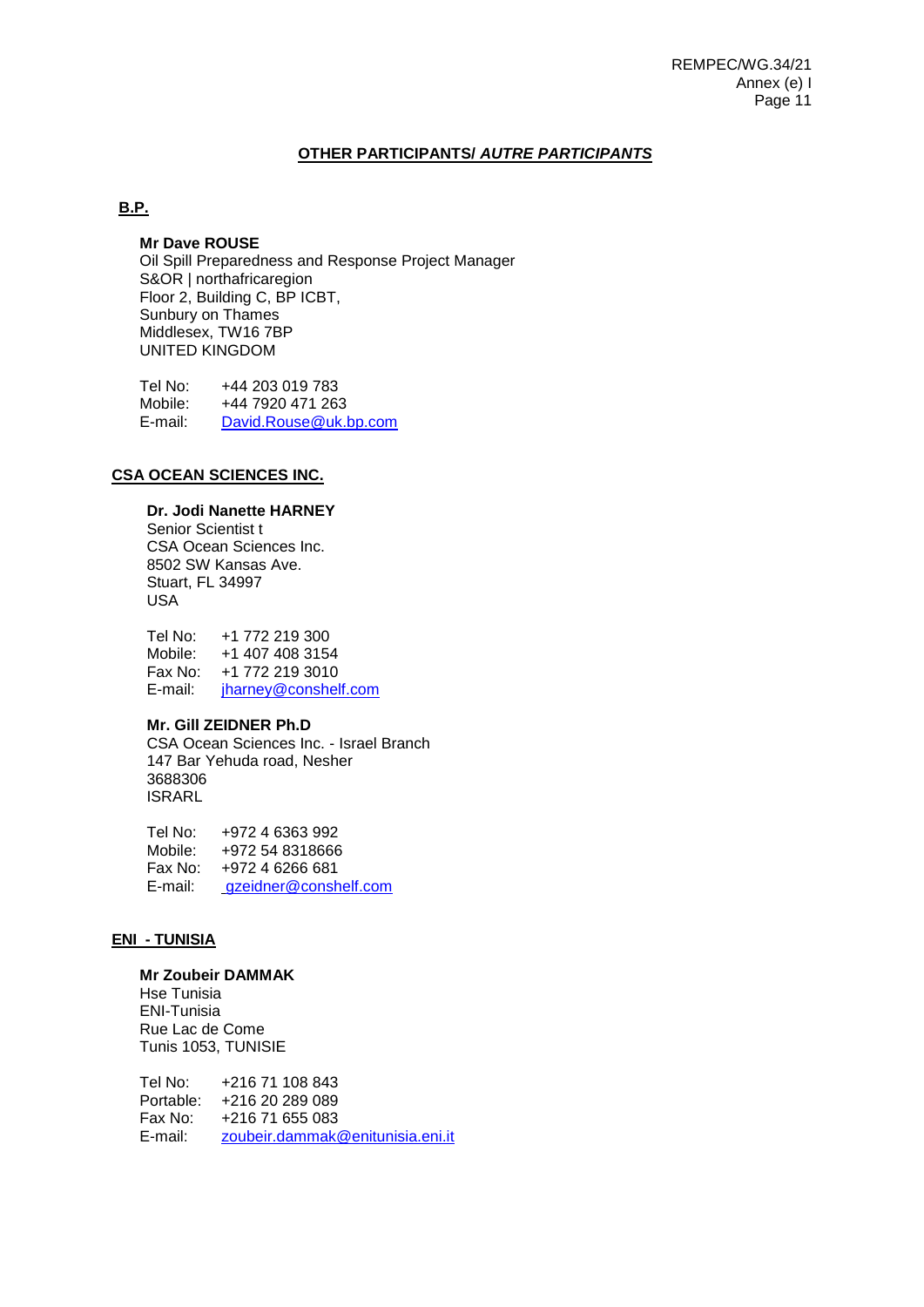# **OTHER PARTICIPANTS/** *AUTRE PARTICIPANTS (cont.)*

## **ENVIRONMENTAL PROTECTION ENGINEERING S.A. (EPE)**

## **Dr. Vassilios MAMALOUKAS-FRANGOULIS**

Director, Marine Environment Department Environment Marine Services M/C. Environmental Protection Engineering S.A. 24, Dervenakion Street 18545 Piraeus GREECE

| Tel No: | +30 210 406 0000    |
|---------|---------------------|
| Mobile: | +30 6944 500 204    |
| Fax No: | +30 210 463 44 11   |
| E-mail: | v.mamaloukas@epe.gr |

## **ETAP**

#### **Mr Ridha HAMMAMI**

Operation & Production Manager **ETAP** TUNISIE

Portable: +216 98 32 11 35 E-mail: [hammami.ridha@etap.com.tn](mailto:hammami.ridha@etap.com.tn)

# **ISCO**

# **Mr Darko DOMOVIĆ**

Council Member **ISCO** c/o OSEC m. Laginje 2 51211 Matulji **CROATIA** 

Tel No: +385 21 276 795 Mobile: +385 91 79 89 544 Fax No: +385 51 277 885 E-mail: [ddomovic@hi.t-com.hr](mailto:ddomovic@hi.t-com.hr)

## **LAMOR**

# **Mr Steven J. REILLY**

Vice President of Global Business LAMOR

Tel No: 001 2033 765 5306<br>E-mail: steve.reilly@lamor.o [steve.reilly@lamor.com](mailto:steve.reilly@lamor.com)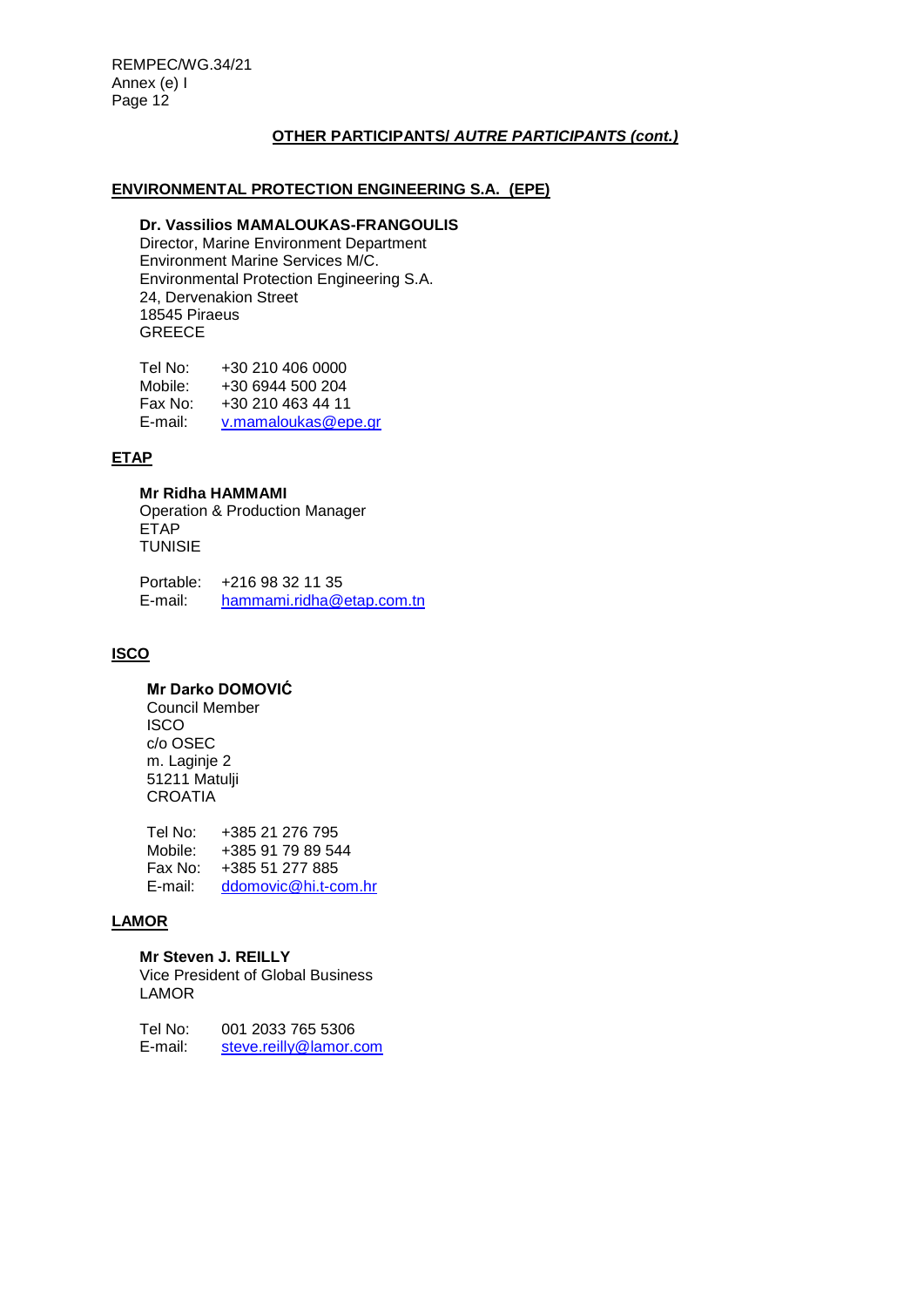### **OTHER PARTICIPANTS/** *AUTRE PARTICIPANTS (cont.)*

## **LUISS GUIDO CARLI UNIVERSITY**

#### **Professor Alberto MERCATI**

Luiss Guido Carli University Via Salvini 2 00197 Rome ITALY

| Tel No: | +39 06 85 22 55 78 |
|---------|--------------------|
| Mobile: | +39 34 959 49 058  |
| E-mail: | amarcati@luiss.it  |

#### **Motor Oil (HELLAS)**

## **Mr Sourligas STAVROS**

Refinery Port Motor Oil (HELLAS) Corinth Refineries SA **GREECE** 

Mobile: +30 69 773 893 95 E-mail: [sourlist@moh.gr](mailto:sourlist@moh.gr)

#### **Mr Markidis DIMITRIOS**

Refinery Security Motor Oil (HELLAS) Corinth Refineries SA **GREECE** 

Mobile:  $+30\,697\,0080\,262$ <br>E-mail: dmardikis@moh.gr [dmardikis@moh.gr](mailto:dmardikis@moh.gr)

# **NATIONAL OIL CORPORATION (NOC)**

**Mr Abubaker ALWAFI**  Environment Engineer NOC-LIBYA

Mobile No: +218 928 055 998 E-mail: [aalwafi@noc.ly](mailto:aalwafi@noc.ly)

## **Mr Nouri Khalifa ROBAA**

Environment Senior Staff NOC-LIBYA

Tel No: +218 927 384 914 E-mail: [nuri1958@yahoo.com](mailto:nuri1958@yahoo.com)

# **NOBLE ENERGY INTERNATIONAL LIMITED**

## **Mr Terry MOORE**

Global Emergency Response Manager Noble Energy, Inc. 1001 Noble Energy Way Houston, TX 77070 USA Tel No: +1 281 943 1509 Mobile: +1 281 881 2125 Email: [terrymoore@nobleenergyinc.com](mailto:terrymoore@nobleenergyinc.com)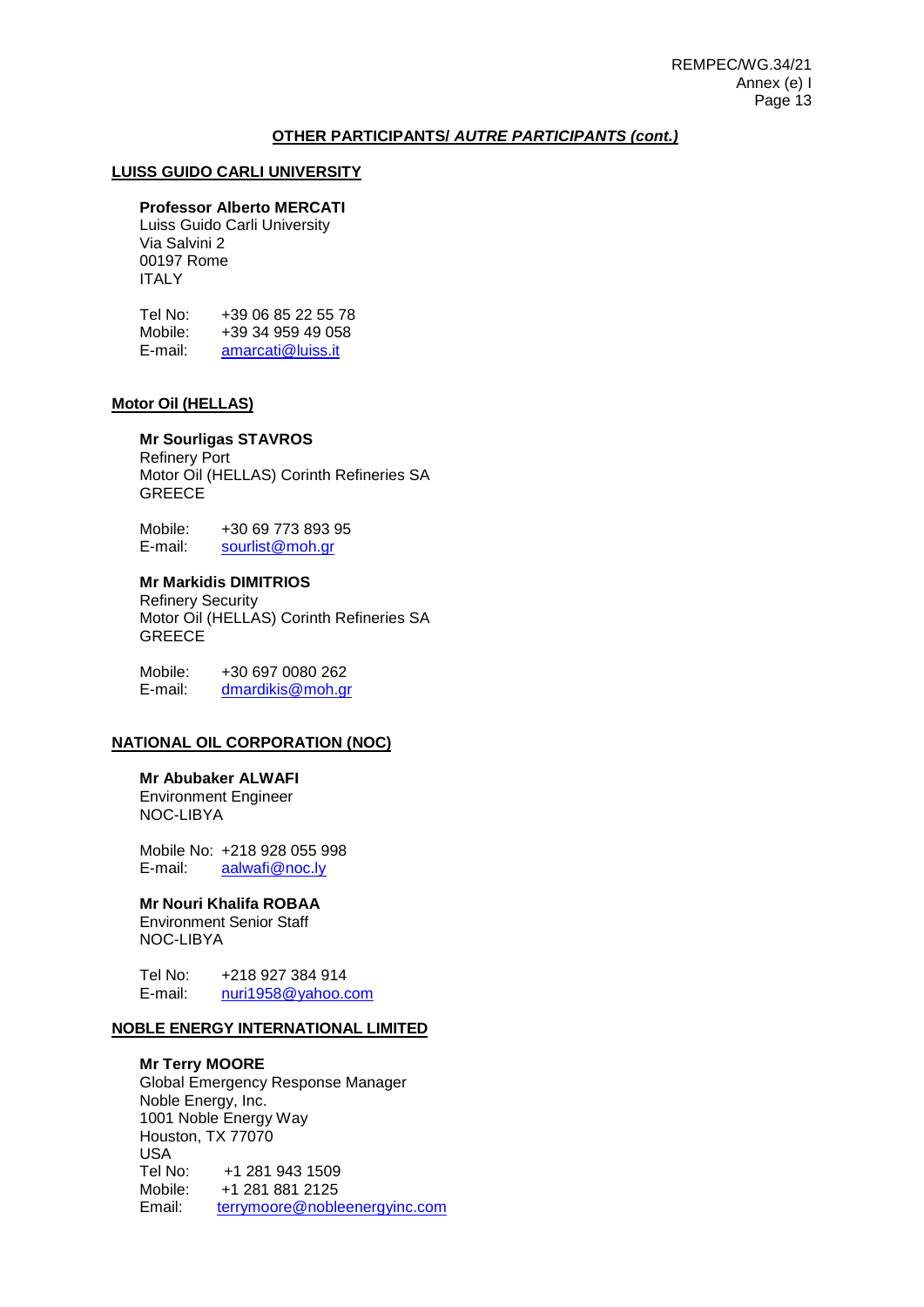### **OTHER PARTICIPANTS/** *AUTRE PARTICIPANTS (cont.)*

#### **NOBLE ENERGY INTERNATIONAL LIMITED (***cont.***)**

## **Mrs Christa HENAGER**

EHS Manager Cyprus Noble Energy International Ltd 73 Metochiou Street 2407 Nicosia Cyprus

Tel No: +357 22 584449<br>Mobile: +357 99 689240 +357 99 689240 US Mobile: +1 281 386 7210 E-mail: [chenager@nobleenergyinc.com](mailto:chenager@nobleenergyinc.com)

# **Mr William SHAW**

EHS Manager Cyprus Noble Energy International Ltd 73 Metochiou Street 2407 Nicosia Cyprus

Tel No: +357 22 584449 US Mobile:  $+1$  281 253 5091<br>Email: wshaw@nobleene [wshaw@nobleenergyinc.com](mailto:wshaw@nobleenergyinc.com)

## **Mr James PALMER**

Emergency Response Coordinator Noble Energy, Inc. 1001 Noble Energy Way Houston, TX 77070 USA

Tel No: +1 281 943 1489 Mobile: +1 281 813 5907 E-mail: [jpalmer@nobleenergyinc.com](mailto:jpalmer@nobleenergyinc.com)

#### **Ms. Christiana KENTA**

Environmental and Regulatory Compliance Specialist Noble Energy International Limited 73 Metochiou 2407 Nicosia **CYPRUS** 

Tel No: +357 22 58 4443 Mobile: +357 97 874 671 Fax No: +357 22 449 208 E-mail: [CKenta@nobleenergyinc.com](mailto:CKenta@nobleenergyinc.com)

# **Mr Lior YAKOBOVITZ**

Operation Support Centre Supervisor Noble Energcy Israel 12 Aba Even Boulevard Herzlia Pituach 46725 ISRAEL

Tel No: +972 74 719 3335 Mobile: +972 5423 789 12 Fax No: +972 74 719 3390 E-mail: [lyakobovitz@nobleenergyinc.com](mailto:lyakobovitz@nobleenergyinc.com)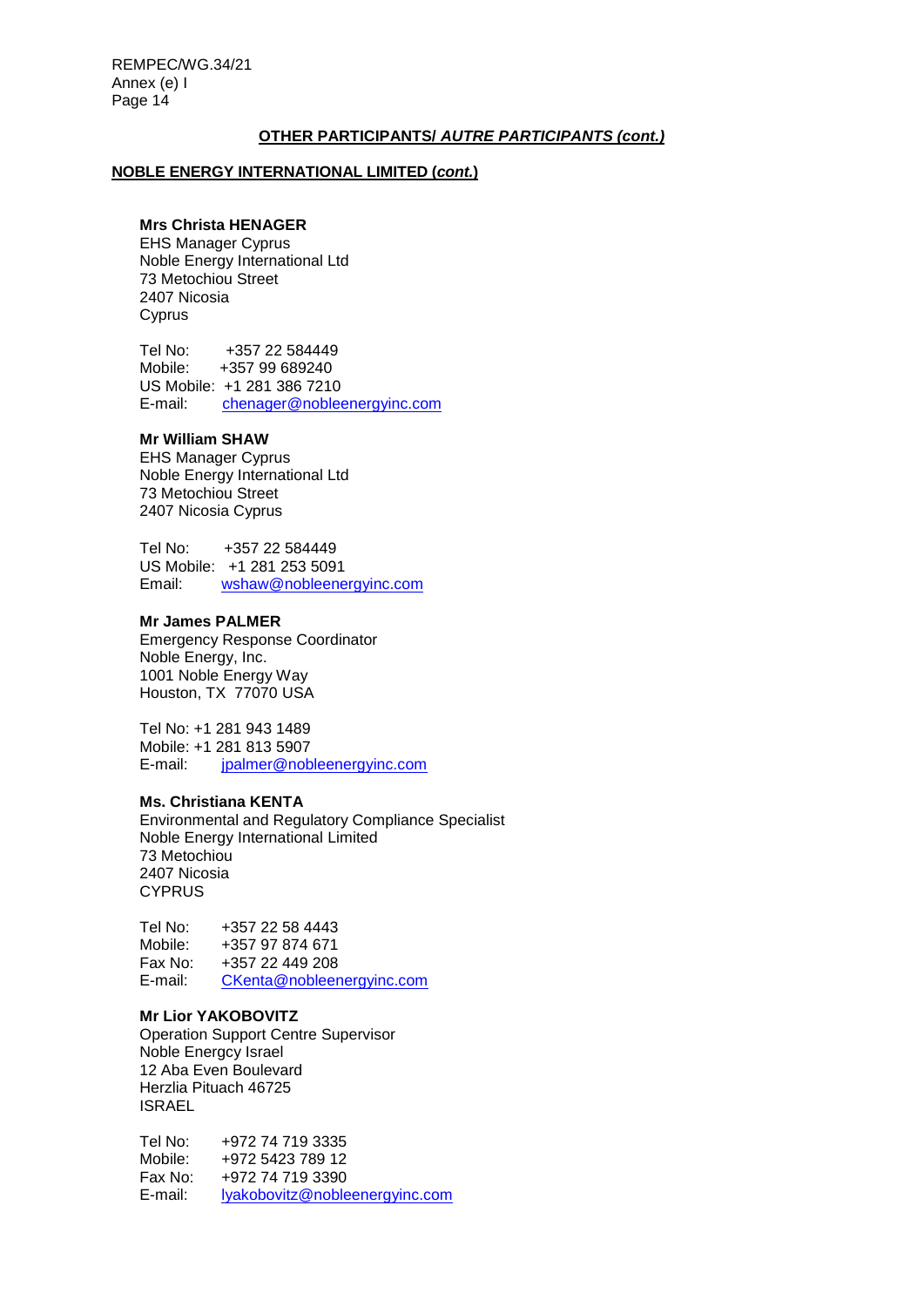### **OTHER PARTICIPANTS/** *AUTRE PARTICIPANTS (cont.)*

## **NRC INTERNATIONAL SERVICES LTD.**

#### **Mr David COOK**

Vice- President Operations NRC International Services Ltd.

Mobile:  $+970$  1866201<br>E-mail:  $\frac{d \cos \omega}{2 \pi}$ [dcook@nrcc.com](mailto:dcook@nrcc.com)

#### **Mr David NAZAH**

Head of Group Department NRC International Services Ltd.

Mobile: +970 1866201 E-mail: [dnazha@nrcc.com](mailto:dnazha@nrcc.com) 

## **OIL SPILL RESPONSE ALLIANCE (OSRI INTERNATIONAL LTD.)**

# **Captain Richard BYRNES**

Chief Executive Officer International Environmentall & Marine Services (IEMS) Villa 85, Street 45, 2nd District, Zone 4 5<sup>th</sup> settlement New Cairo, Cairo, EGYPT

Mobile: +20 1061 20 6660<br>E-mail: rbrynes@iemseq.c [rbrynes@iemseg.com](mailto:rbrynes@iemseg.com)

## **Mr Paul PISANI**

**Director** AOST/OSRA 125 B/ 6 St George's Road St Julians MALTA

Tel No: +356 21 380 941 Mobile: +356 9949 2767 Fax No: +356 21 380 384 E-mail: [paul@aost.com](mailto:paul@aost.com)

#### **Mr Paul XIRADAKIS**

**Director** OSRA International Ltd. 81 Akti Miaouli Street 185 38 Piraeus **GREECE** 

| Tel No:  | +30 201 451 82 00 |
|----------|-------------------|
| Mobile : | +30 6972913 306   |
| Fax No:  | +30 210 4539 032  |
| E-mail:  | pxira@otenet.gr   |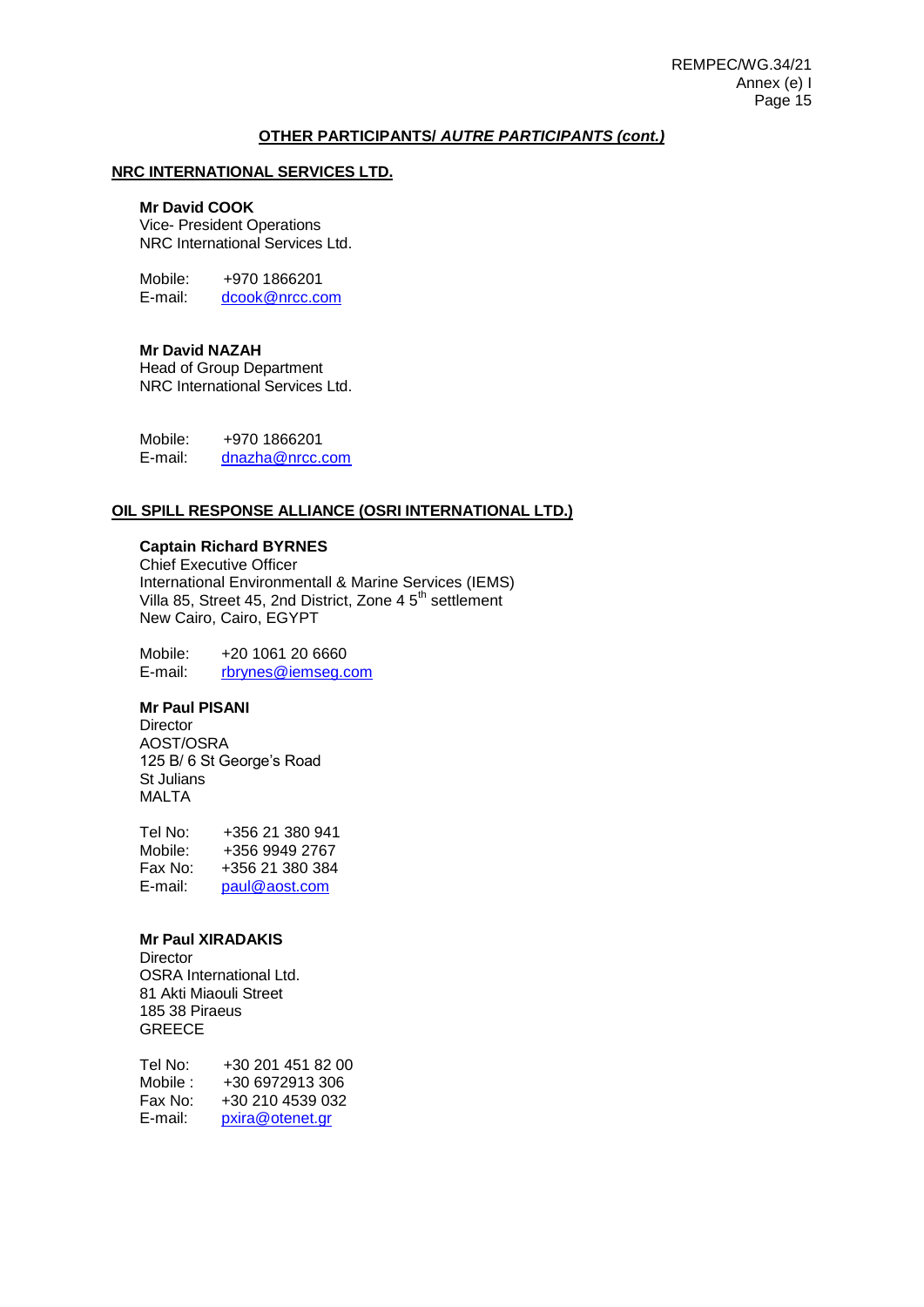# **OTHER PARTICIPANTS/** *AUTRE PARTICIPANTS (cont.)*

# **OIL SPILL RESPONSE ALLIANCE (OSRI INTERNATIONAL LTD.) (***cont***.)**

#### **R. Admiral Elias SAMPATAKAKIS**

Ops Manager OSRA international Ltd. 81 Akti Miaouli Street 185 38 Piraeus GREECE

Tel No: +30 201 451 82 00<br>Mobile: +30 6944 855 580 Mobile: +30 6944 855 580<br>Fax: +30 210 4539 032 Fax: +30 210 4539 032<br>E-mail: es@osraint.com [es@osraint.com](mailto:es@osraint.com)

## **Mr Mehmet Kerem KERMELI**

General Manager MEKE Group Kemeralti Caddesi No:35/4 Karakoy 34425 Istanbul **TURKEY** 

Tel No: +90 53 228 722 20 Fax No: 90 212 293 43 20<br>E-mail: Kerem.kermeli@m [Kerem.kermeli@mekemarine.com](mailto:Kerem.kermeli@mekemarine.com)

## **OIL SPILL RESPONSE LIMITED (OSRL)**

## **Mr Robert JAMES**

Regional Director EMEA Oil Spill Response Limited (OSRL) Lower William Street SO14 QE UNITED KINGDOM

Tel No: +44 2380 331 551<br>Mobile: +44 7717 498 987 Mobile: +44 7717 498 987<br>Fax No: +44 2380 331 972 +44 2380 331 972 Email [robjames@oilspillresponse.com](mailto:robjames@oilspillresponse.com)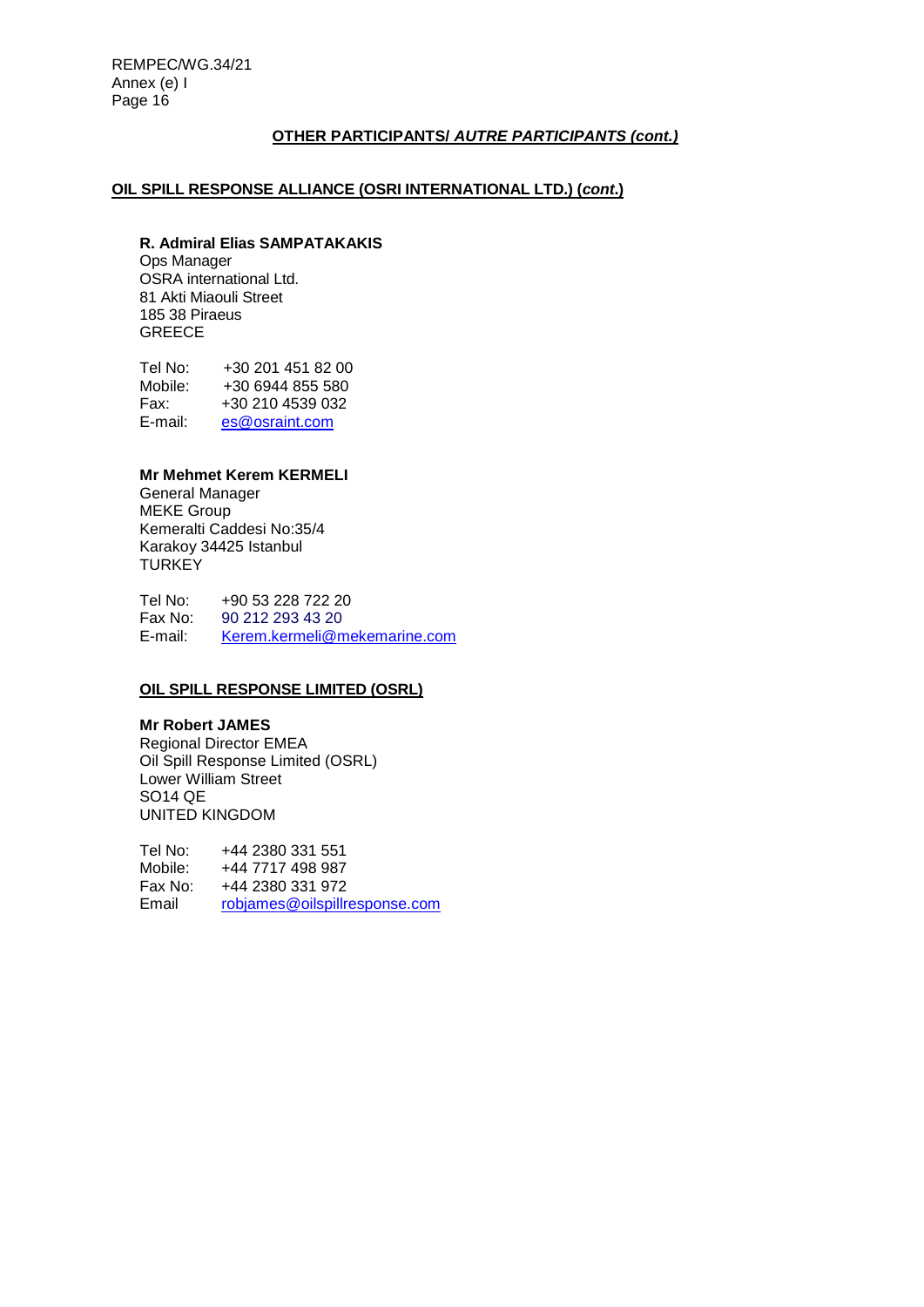## **OTHER PARTICIPANTS/** *AUTRE PARTICIPANTS (cont.)*

## **PREMIUM CONSULTING**

# **Mr Manolis NICOLAIDES PhD**

Managing Director Maritime Economist Premium Consulting 10, Thetidos str, Athens GR11528

Tel No: +30 2107213919, Fax No: +30 2107213025 E-mail: [en@premiumc.gr](mailto:en@premiumc.gr)

## **Ms Martina MANIATI PhD**

Premium Consulting Maritime Economist Premium Consulting 10, Thetidos str, Athens GR11528

Tel No: +30 2107213919, Fax No: +30 2107213025 E-mail: [mm@premiumc.gr](mailto:mm@premiumc.gr)

#### **SEREPT**

# **Mr Malek KALLEL**

HSE Engineer **SEREPT** 

Tel No: +216 784 73 400bile:<br>E-mail: malek.kallel@serept.c [malek.kallel@serept.com.tn](mailto:malek.kallel@serept.com.tn)

## **TANKAGE MEDITERRANEE S.A. (TANKMED)**

#### **M. Abdallah CHAFFARI**

(Operation Manager). Tankage Méditerranée S.A. (TANKMED) Street lac TURKANA - Imm. ZAHRA - 1<sup>st</sup> floor Les Berges du Lac 1053 Tunis TUNISIE

Tel: +216 71 960 478 Portable: +216 98 414 886 Fax: +216 71 960 855 E-mail: [Abdallah.chaffari@tankmed.net](mailto:Abdallah.chaffari@tankmed.net)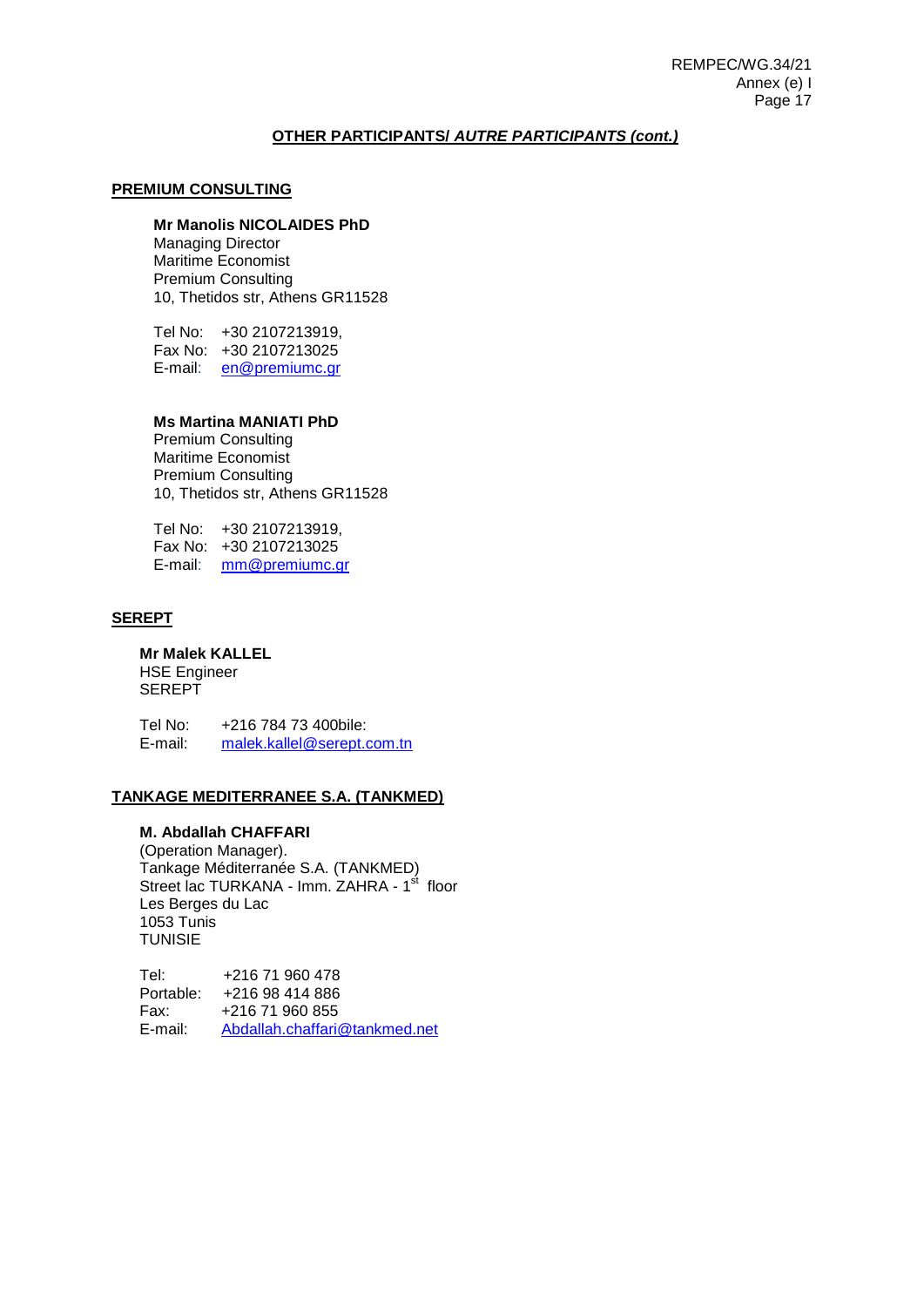## **OTHER PARTICIPANTS/** *AUTRE PARTICIPANTS (cont.)*

# **TURKISH PETROLEUM CORPORATION (TPAO)**

## **M. Nacy KOSE**

HSE Manager Mobile:+90 505548 35 27 E-mail: [nkose@tpao.gov.tr](mailto:nkose@tpao.gov.tr)

# **Mr Galip YILMAZ**

HSE Chief Mobile+90 506 238 98 97 E-mail: [gyilmaz@tpao.gov.trr](mailto:gyilmaz@tpao.gov.trr)

Turkish Pertorlem Corportation Söğütözü Mahallesi, 2180. Cadde No: 86 06100 Çankaya – Ankara **TURKEY**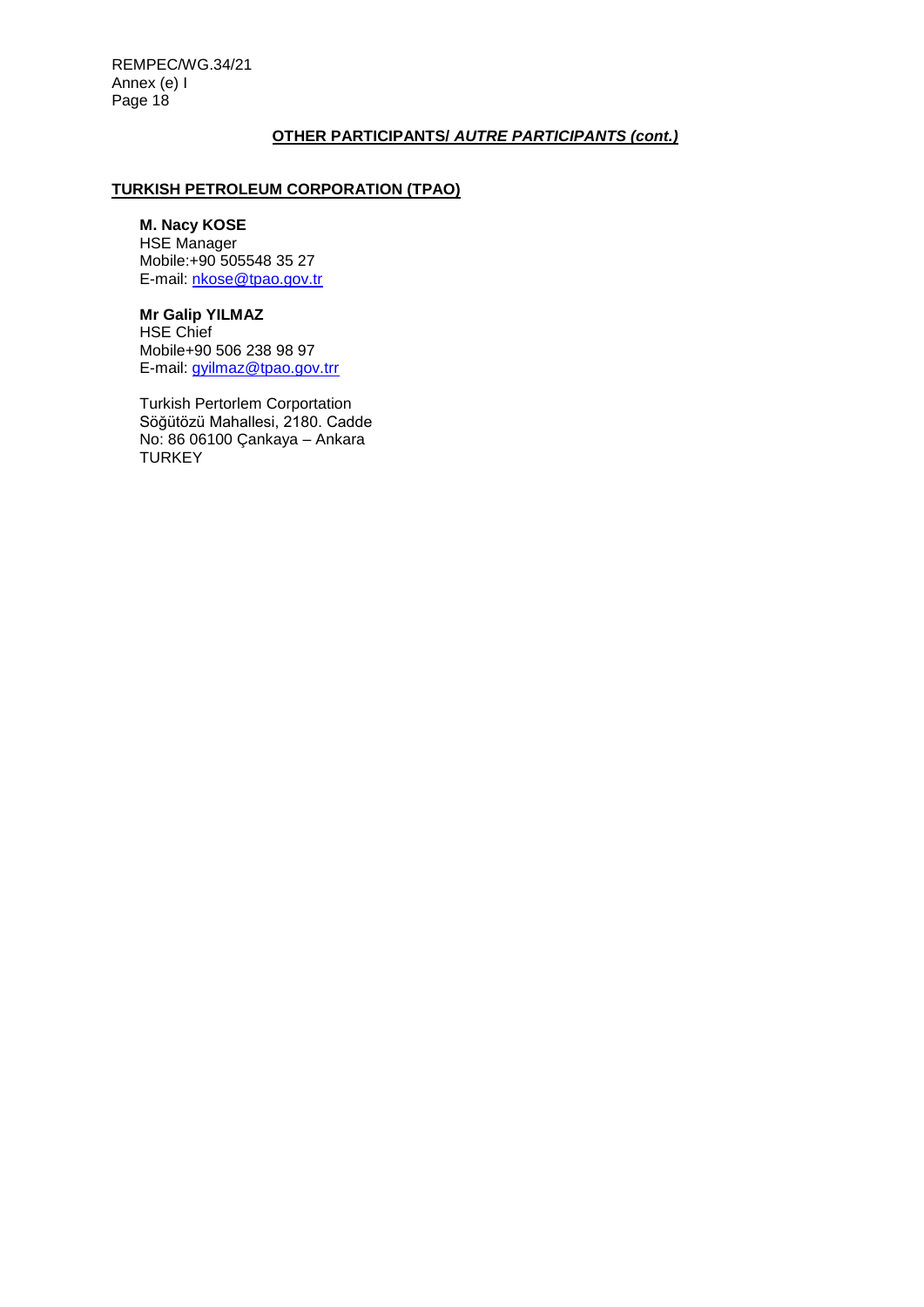## **SPEAKERS/** *CONFERENCIERS*

#### **INTERNATIONAL MARITIME ORGANIZATION (IMO)/** *ORGANISATION MARITIME INTERNATIONALE (OMI)*

## **Mr Gaetano LIBRANDO**

Senior Deputy Director Legal affairs and External Relation Division

Tel No: +440 207 587 3242<br>Fax No: +44 207 587 3210  $+ 44 207 587 3210$ E-mail: [GLibrand@imo.org](mailto:GLibrand@imo.org)

# **Ms. Patricia CHARLEBOIS**

Senior Technical Expert Transport of Liquid Chemicals Bulk (MARPOL Annex II) Marine Environne Division

Tel No: +440 207 587 3163 E-mail: [PCharleb@imo.org](mailto:PCharleb@imo.org)

International Maritime Organization 4 Albert Embankment London SE1 7SR UNITED KINGDOM

#### **UNITED NATIONS ENVIRONMENT PROGRAMME/OFFICE FOR THE COORDINATION OF HUMANITARIAN AFFAIRS (UNEP/OCHA)**

## **Ms Florentina DEBLING**

Programme Officer Joint UNEP/OCHA Environment Unit Environmental Emergencies Section, Emergency Services Branch ¦ United Nations Office for the Coordination of Humanitarian Affairs (OCHA) Palais des Nations - bureau D-115 CH 1211 Geneva 10 SWITZERLAND

Tel: [+41 22 917 2373](tel:%2B41%2022%20917%201747) Mobile No: +41 797 230 234 Fax No: [+41 22 917 0257](tel:%2B41%2022%20917%200257) E-mail: [debling@un.org](mailto:debling@un.org)

## **UNITED NATIONS INSTITUTE FOR TRAINING AND RESEARCH (UNITAR**) / *L'INSTITUT DES NATIONS UNIES POUR LA FORMATION ET LA RECHERCHE (UNITAR)*

## **Mr Einar BJORGO**

Manager, UNOSAT United Nations Institute for Training and Research (UNITAR) Palais des Nations, CH-1211 Geneva 10 SWITZERLAND

Tel No: +41 22 766 2726 E-mail: [einar.bjorgo@unitar.org](mailto:einar.bjorgo@unitar.org%3cmailto:einar.bjorgo@unitar.org)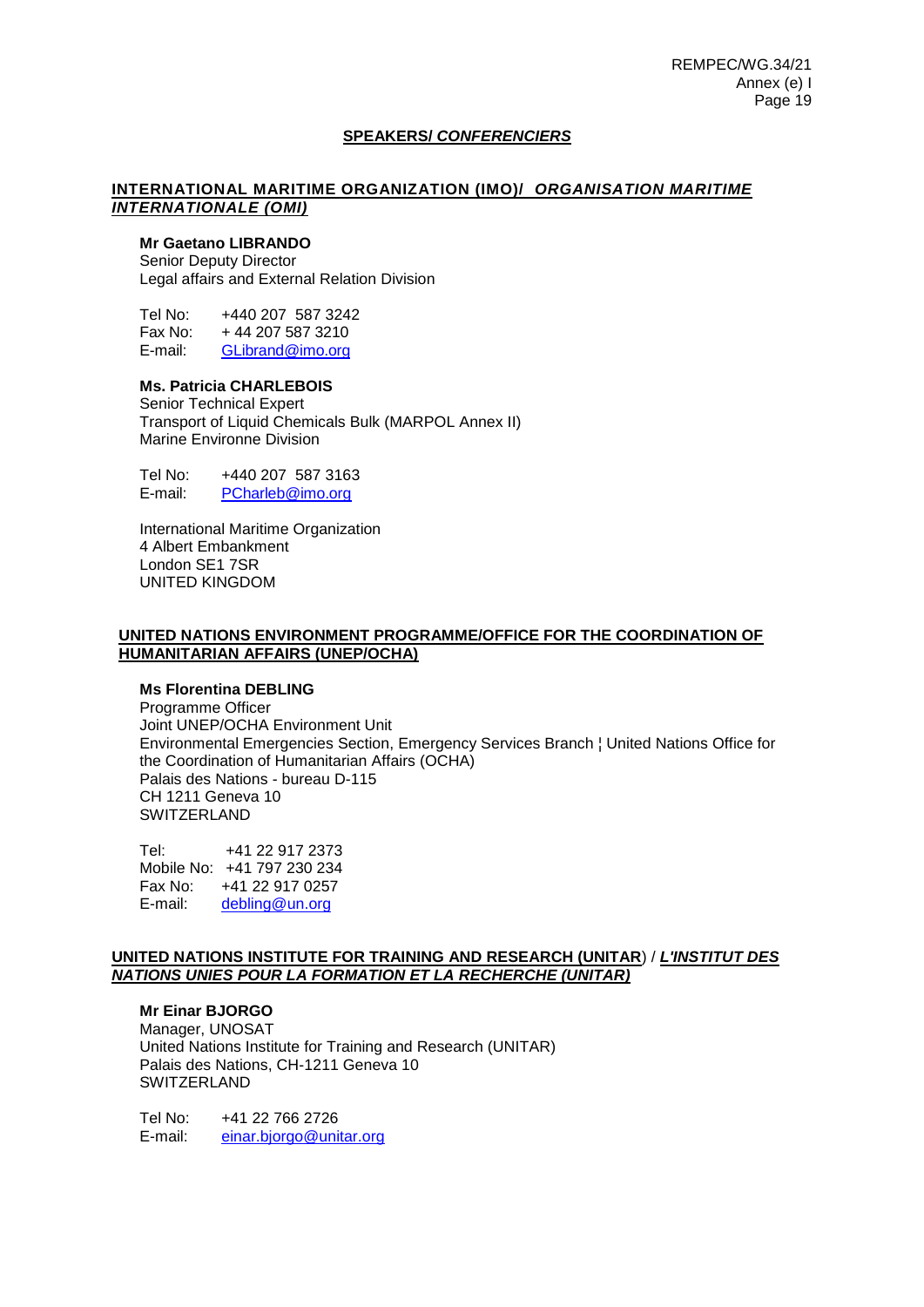## **SPEAKERS/** *CONFERENCIERS (cont.)*

#### **EUROPEAN COMMISSION**

## **Ms Asta MACKEVIVIUTE**

Policy Officer European commission Rue de la Loi, 86 B-1049 Brussels **BELGIUM** 

Tel No: +32 229 528 99<br>Mobile: +32 4844 90992 Mobile: +32 4844 909922<br>E-mail Asta.MACKEVICIU [Asta.MACKEVICIUTE@ec.europa.eu](mailto:Asta.MACKEVICIUTE@ec.europa.eu)

#### **EUROPEAN MARITIME SAFETY AGENCY**

## **Mr Leendert BAL**

Head of Department Operations European Maritime Safety Agency Praça Europa Nº4 1249-206 Lisbon, Portugal

Tel No: +351 1 211 209 244 Mobile: +351 911 089 117 Fax No: +351 1 211 209 447 E-mail: [leendert.bal@emsa.europa.eu](mailto:leendert.bal@emsa.europa.eu)

## **B.P. CORPORATION EGYPT**

**Ms Hala Gamal El Din El ASKALANY** BP Egypt Region 14 Road 252 Digla Maadi Cairo, EGYPT

Mobile: +20 100 166 6696 E-mail: [Hala.Askalany@se1.bp.com](mailto:Hala.Askalany@se1.bp.com)

#### **Mr Arden AHNELL**

Director – Environment Technology / Knowledge Management B.P. Corporation N.A. Inc. 501 Westlake Park Blvd Houston, Texas, 77079 USA

Tel No: +11 630 440 9793<br>Mobile: +11 630 440 97 93 Mobile: +11 630 440 97 93<br>E-mail: arden.ahnell@bp.c [arden.ahnell@bp.com](mailto:arden.ahnell@bp.com)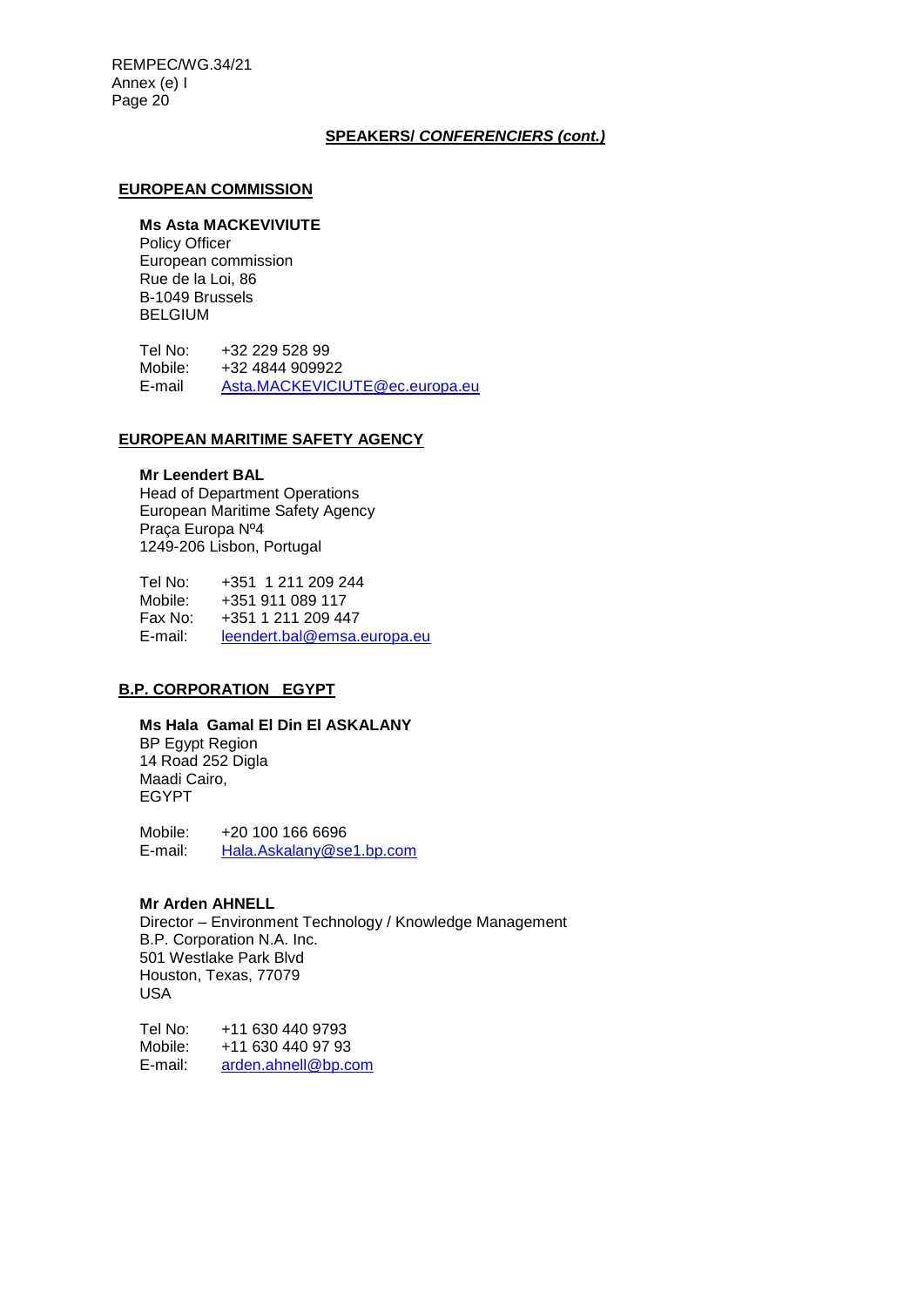## **SPEAKERS/** *CONFERENCIERS* **(***cont***.)**

## **CENTRE OF DOCUMENTATION, RESEARCH AND EXPERIMENTATION ON ACCIDENTAL WATER POLLUTION (CEDRE)**

# **Mr Ronan JEZEQUEL**

Chemical Engineer Centre of Documentation, Research ad Experimentation on Accidental Water Pollution (CEDRE) 715 rue Alain Colas CS 41836 29218 BREST CEDEX 2 France

Tel No: +33 02 98 33 10 10 Mobile: +33 06 63 03 01 45 Fax No: +33 02 98 44 91 38 E-mail: [Ronan.Jezequel@cedre.fr](mailto:Ronan.Jezequel@cedre.fr)

## **CSA OCEAN SCIENCES INC.**

**Dr Luis LAGERA** Senior Scientist Environmental Scientist CSA Ocean Sciences Inc. 540 w 52<sup>nd St</sup> LG New York NY 10019 USA

Tel No: +1 772 219 300 Mobile: +1 561 254 71 78 Fax No: +1 772 219 3000<br>E-mail: llagera@conshelf [llagera@conshelf.com](mailto:llagera@conshelf.com)

#### **EPSILON CONSULTING LTD**

#### **Mr Evelthon G. IACOVIDES**

Chief Executive Officer Epsilon Consulting ltd. 11 Tritolemou (Flat 104) 1087 Nicosia **CYPURS** 

| Tel No: | +357 22 499 569         |
|---------|-------------------------|
| Mobile: | +357 99 644 753         |
| Fax No: | +357 22 677 668         |
| E-mail: | Evelthon@epdilon.com.cy |
|         | Elacovides@conshelf.com |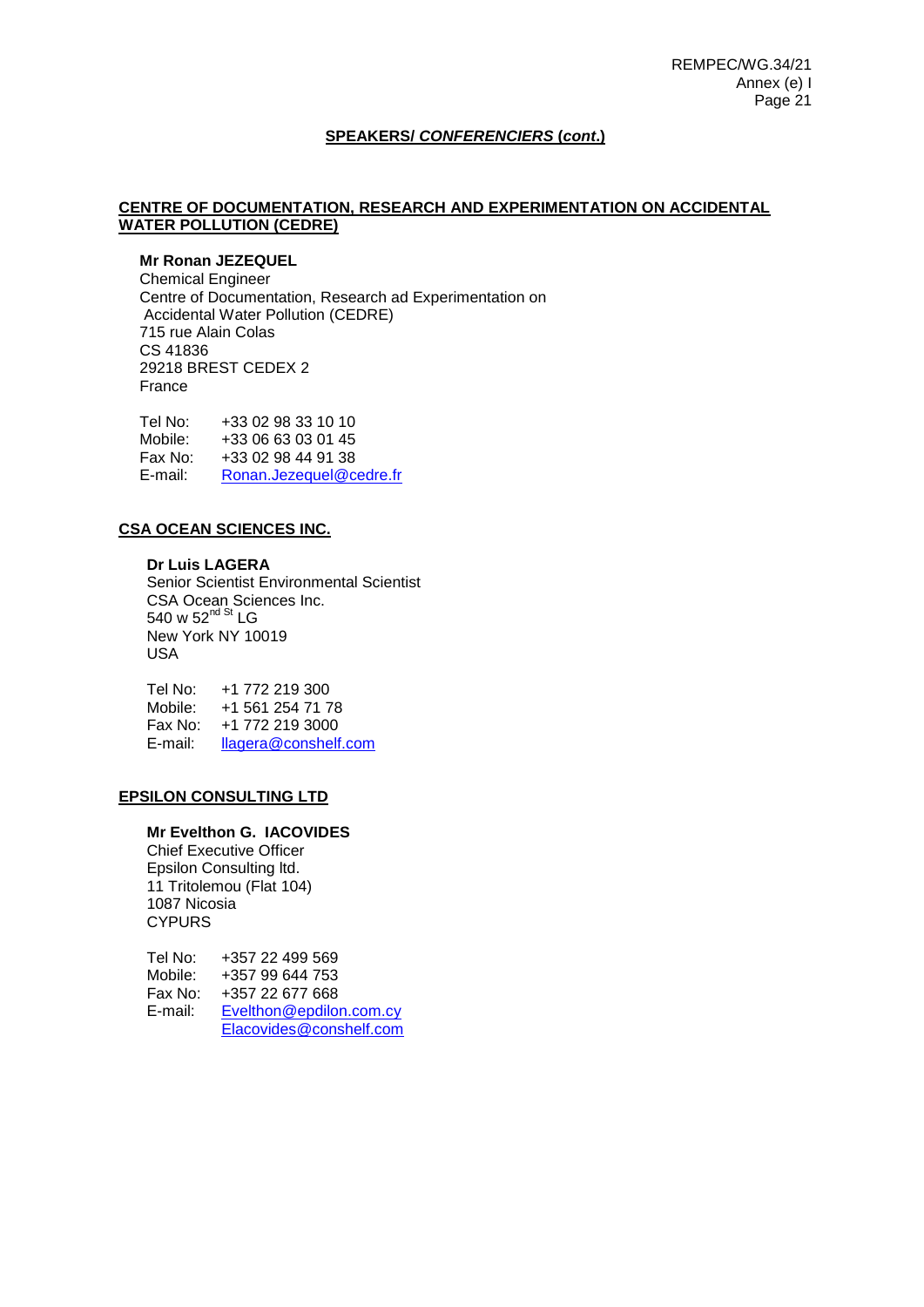## **SPEAKERS/** *CONFERENCIERS (cont.)*

## **ISTITUTO NAZIONALE DI GEOFISICA E VULCANOLOGIA (INGV)**

# **Dr. Michela DE DOMINICIS**

Researcher Istituto Nazionale Di Geofisica e Vulcanologia (INGV) Viale Aldo Moro 44 40128 Bolohna ITALY

Tel No: +39 051 378 26 30<br>Mobile: +39 051 378 26 30 Mobile: +39 051 378 26 30<br>E-mail: michela.dedominici: [michela.dedominicis@bo.ingv.it](mailto:michela.dedominicis@bo.ingv.it)

#### **OCEANOGRAPHY CENTRE – UNIVERSITY OF CYPRUS**

## **Dr George ZODIATIS**

Vice Director Oceanography Centre University of Cyprus P.O. Box 20537 Nicosia 1678 **CYPRUS** 

Tel No: +357 22 893 988 Fax No: +357 22 895 051 E-mail [gzodiac@ucy.ac.cy](mailto:gzodiac@ucy.ac.cy)

## **OIL SPILL RESPONSE LIMITED (OSRL)**

## **Mr Andrew NICOLL**

Advocacy Manager Oil Spill Response Limited (OSRL) Lower William Street SO14 QE UNITED KINGDOM

Tel No: +44 2380 331 551 Mobile: +44 7919 566 538 Fax No: +44 2380 331 972 E-mail [AndyNicoll@oilspillresponse.com](mailto:AndyNicoll@oilspillresponse.com)

#### **Mr Liam HARRIGTON-MISSIN**

Senior MetOcean Consultant Oil Spill Response Limited (OSRL) Lower William Street SO14 QE UNITED KINGDOM

Tel No: +44 2380 331 551 Mobile: +44 7919 566 538<br>Fax No: +44 2380 331 972 Fax No: +44 2380 331 972<br>F-mail liamharrington-mis [liamharrington-missin@oilspillresponse.com](mailto:liamharrington-missin@oilspillresponse.com)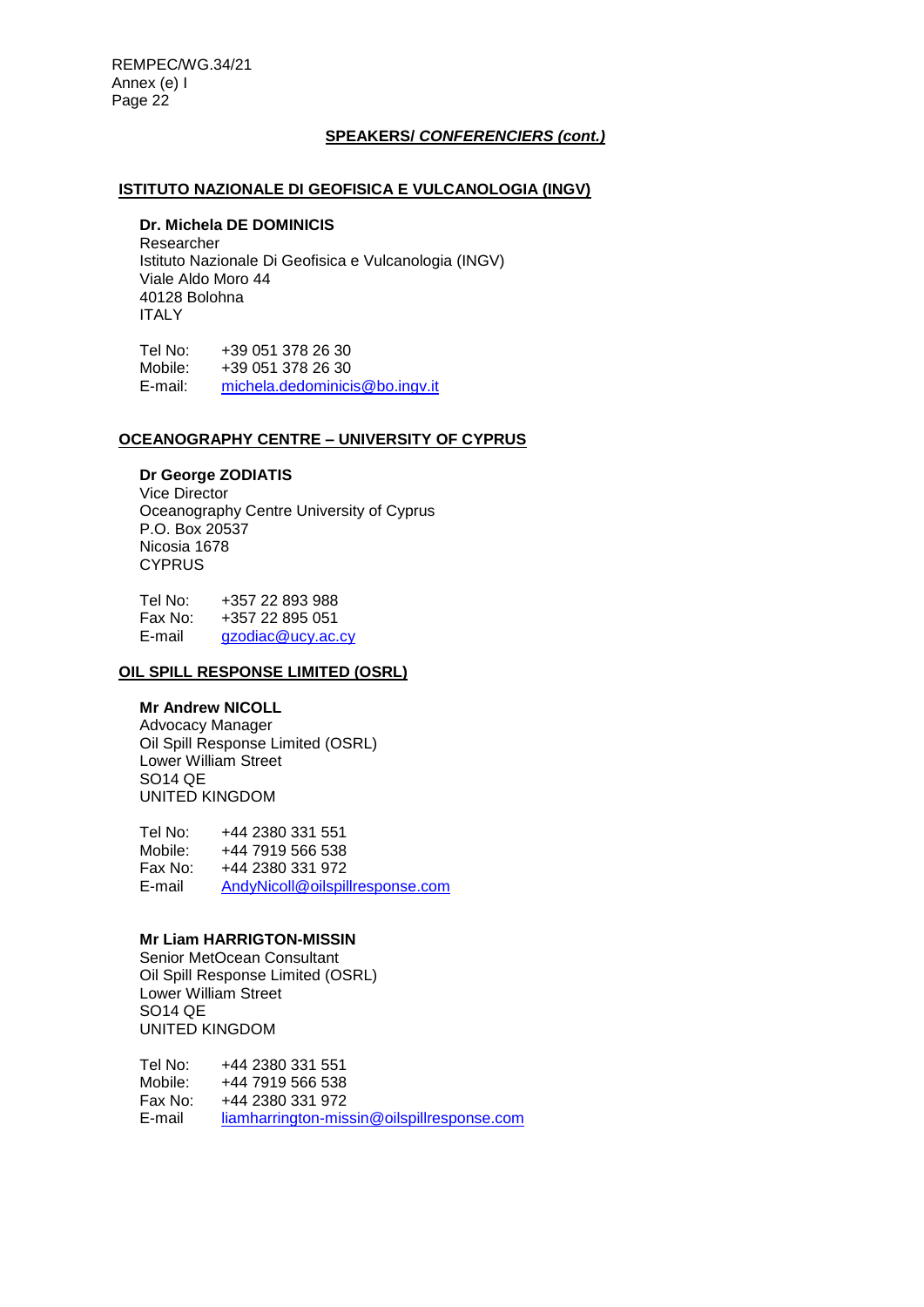#### **SPEAKERS/** *CONFERENCIERS (cont.)*

## **OIL SPILL RESPONSE LIMITED (OSRL)** *(cont.)*

#### **Mr Øistein DAHLSLETT**

Base Manager OSRC Norway Limited Risavika Havnerering 235 PostKoks 250 4098 Tananger NORWAY

Tel No: +47 95 28 42 99<br>Mobile: +47 9528 42 99 +47 9528 42 99 E-mail [oisteindahlslett@oilspillresponse.com](mailto:oisteindahlslett@oilspillresponse.com)

## **THE STANDARD CLUB**

#### **Mr Fabien LEREDE**

Syndicate Claims Director The Standard Club Essex Street London Wc2R 3AA UNITED KINGSOM

Tel No: +44 203 320 8898 Mobile: +44 7825 247 770 E-mail: [fabien.lerede@ctplc.com](mailto:fabien.lerede@ctplc.com)

## **WATSON ENERGY CONSULTING PTY LTD.**

**Ms Sarah WATSON Director** Watson Energy Consulting PTY Ltd. P.O. Box 574 Wembley 6913 AUSTRALIA

Tel No: +61 8 938 77 995 Mobile: +372 545 30624 E-mail [swatson@watsonenergyconsulting.com](mailto:swatson@watsonenergyconsulting.com)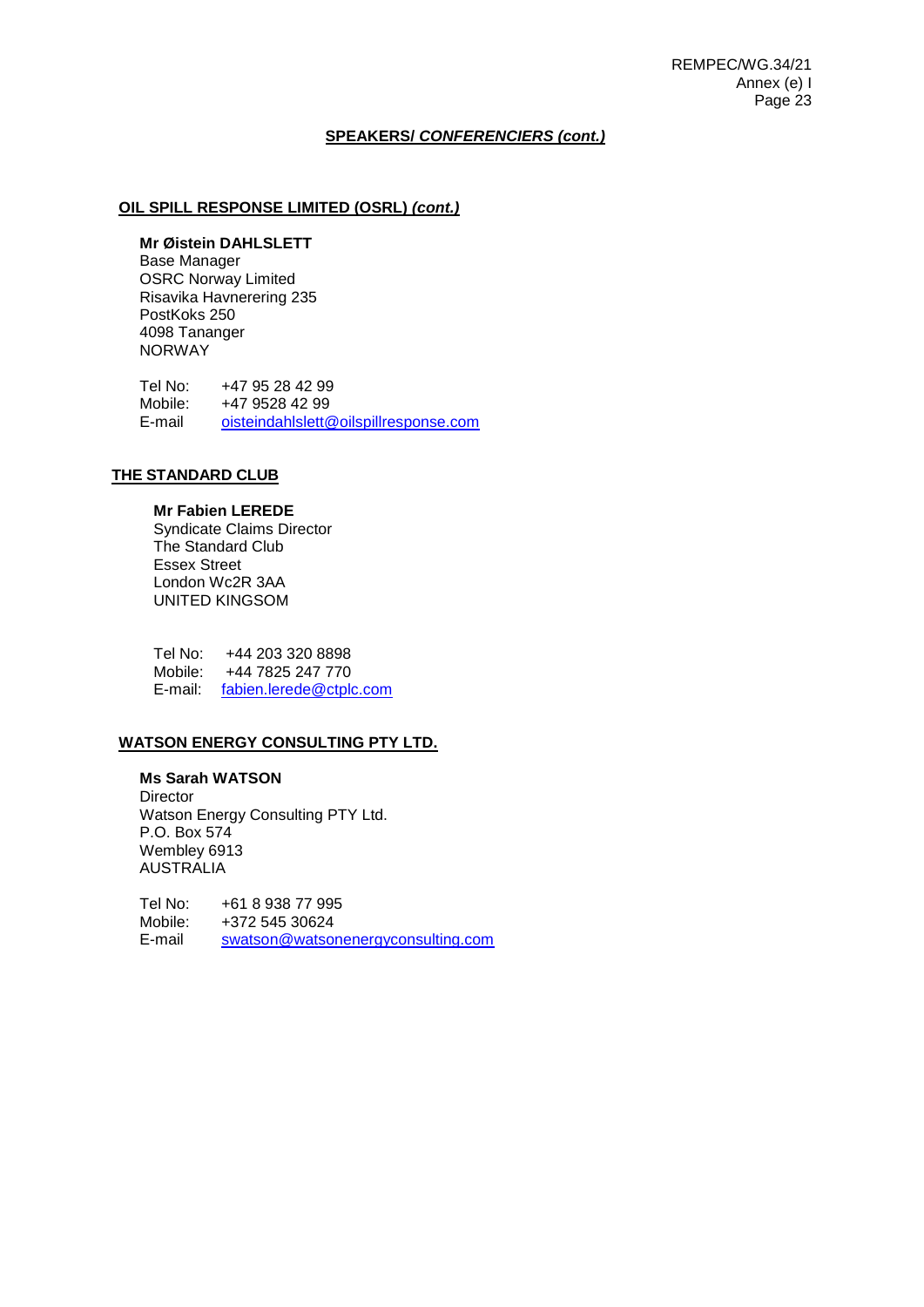## **CO-ORGANIZERS /** *CO-ORGANISATEURS*

## **MEDITERRANEAN OIL INDUSTRY GROUP (MOIG)**

#### **Mr Mahmoud Abdussalm KAMOUR**

Senior Advisor MOIG Chairman NOC - LIBYA

Mobile: +218 913 3234056<br>E-mail: macamour@noc.lv [macamour@noc.ly](mailto:macamour@noc.ly)

# **Mr Houcine MEJRI**

**Director** Mediterranean Oil Industry Group (MOIG) B2.2 Résidence Dar Maghrebia 2045 Les Berges du Lac Al Bouhaira- Tunis **TUNISIE** 

Tel No: +216 71656290 Portable: +216 23236849<br>Fax No: +216 71656190 +216 71656190 E-mail: [houcine.mejri@moig.org.tn](mailto:houcine.mejri@moig.org.tn) [info.moig@planet.tn](mailto:info.moig@planet.tn)

#### **IPIECA - THE GLOBAL OIL AND GAS INDUSTRY ASSOCIATION FOR ENVIRONMENTAL AND SOCIAL ISSUES**

**Ms Elisabeth Marie Beatrice BONNEVILLE** OSWF Manager IPIECA 209-215 Blackfrairs Raod London, SE1 8NL UNITED KINGDOM

Tel No: +44 207 76 33 23 94 Mobile: +44 75 57 78 53 53 Fax No: +44 0207 633 2389 E-mail: [Elisabeth.bonneville@ipieca.org](mailto:Elisabeth.bonneville@ipieca.org)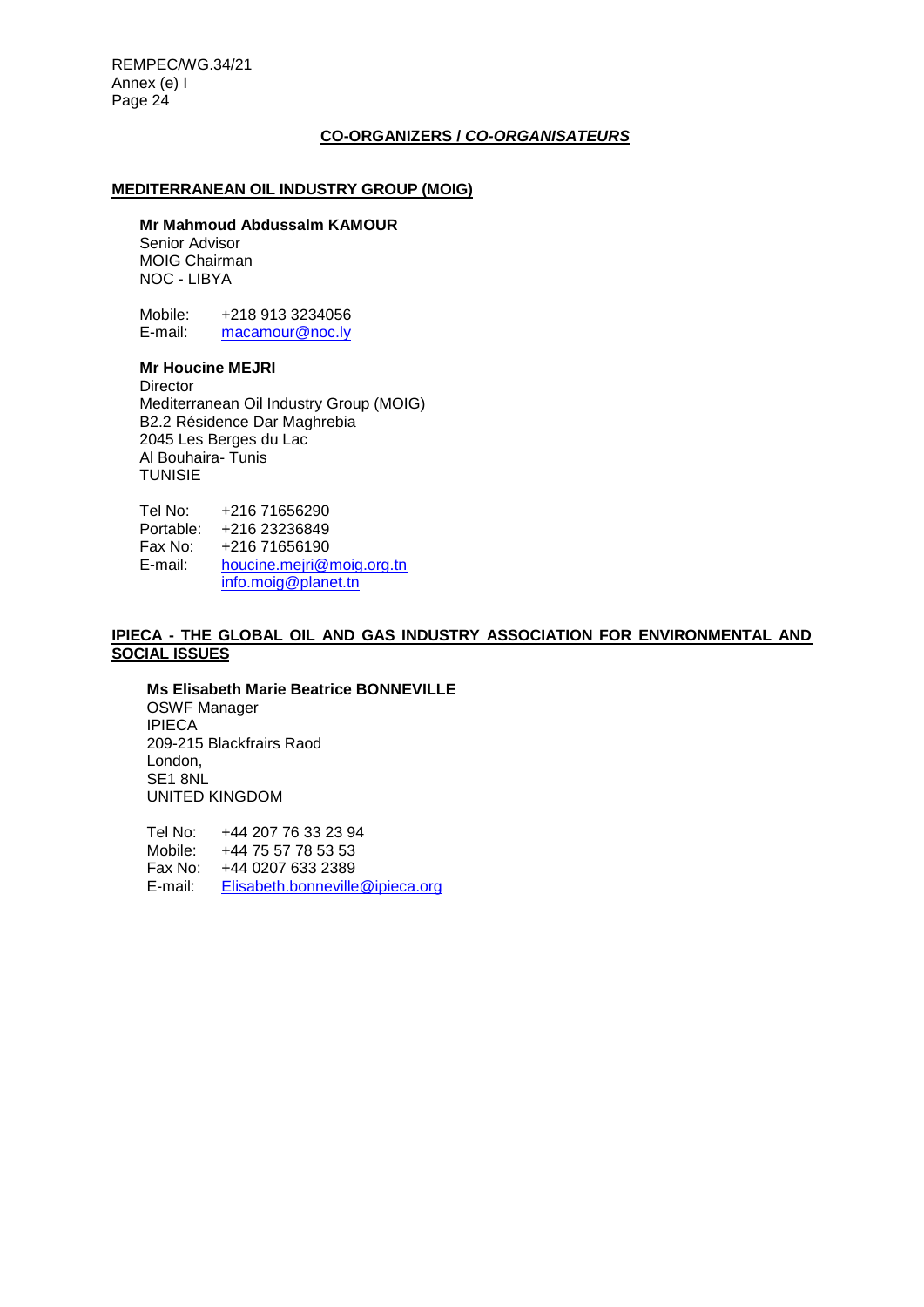## **SECRETARIAT /** *SECRETARIAT*

### **UNEP / CO-ORDINATING UNIT FOR THE MEDITERRANEAN ACTION PLAN (MAP)/** *PNUE / UNITE DE COORDINATION DU PLAN D'ACTION POUR LA MEDITERRANEE (PAM)*

# **Ms Maria Luisa SILVA MEJIAS**

Executive Secretary and Co-ordinator

Tel No: +30 210 7273126<br>Fax No: +30 210 7253196/ +30 210 7253196/7 E-mail: [maria.luisa.silva@unepmap.gr](mailto:maria.luisa.silva@unepmap.gr)

## **Mr Habib ELHABR**

Deputy Coordinator

Tel No: +30 210 7273126<br>Fax No: +30 210 7253196/ +30 210 7253196/7 E-mail: [habib.elhabr@unepmap.gr](mailto:habib.elhabr@unepmap.gr)

#### **Ms Tatjana HEMA**

MEDPOL Programme Officer

| Tel No : | +30 210 7273115   |
|----------|-------------------|
| Fax No:  | +30 210 7253196.7 |
| E-mail:  | thema@unepmap.gr  |

## **Ms Gyorgyi GURBAN**

EcAp Project Officer

Tel No: +30 210 727 31 01 Fax No: +30 210 7253196/7<br>F-mail: Gyorgyi Gurban@u [Gyorgyi.Gurban@unepmap.gr](mailto:Gyorgyi.Gurban@unepmap.gr)

## **Ms Natalie GOMEZ**

**Secretary** 

Tel No: +30 210 7273128 Fax No: +30 210 7253196 E-mail: [nathalie.gomez@unepmap.gr](mailto:nathalie.gomez@unepmap.gr)

## **Ms Alkisti FLOROU**

EcAp trainee

Tel No: +30 210 727 31 01 Fax No: +30 210 7253196/7 E-mail: [ecaptrainee@unepmap.gr](mailto:ecaptrainee@unepmap.gr)

Coordinating Unit of Mediterranean Action Plan (UNEP/MAP) 48, Vassileos Konstantinou Avenue 116 35 Athens **GREECE**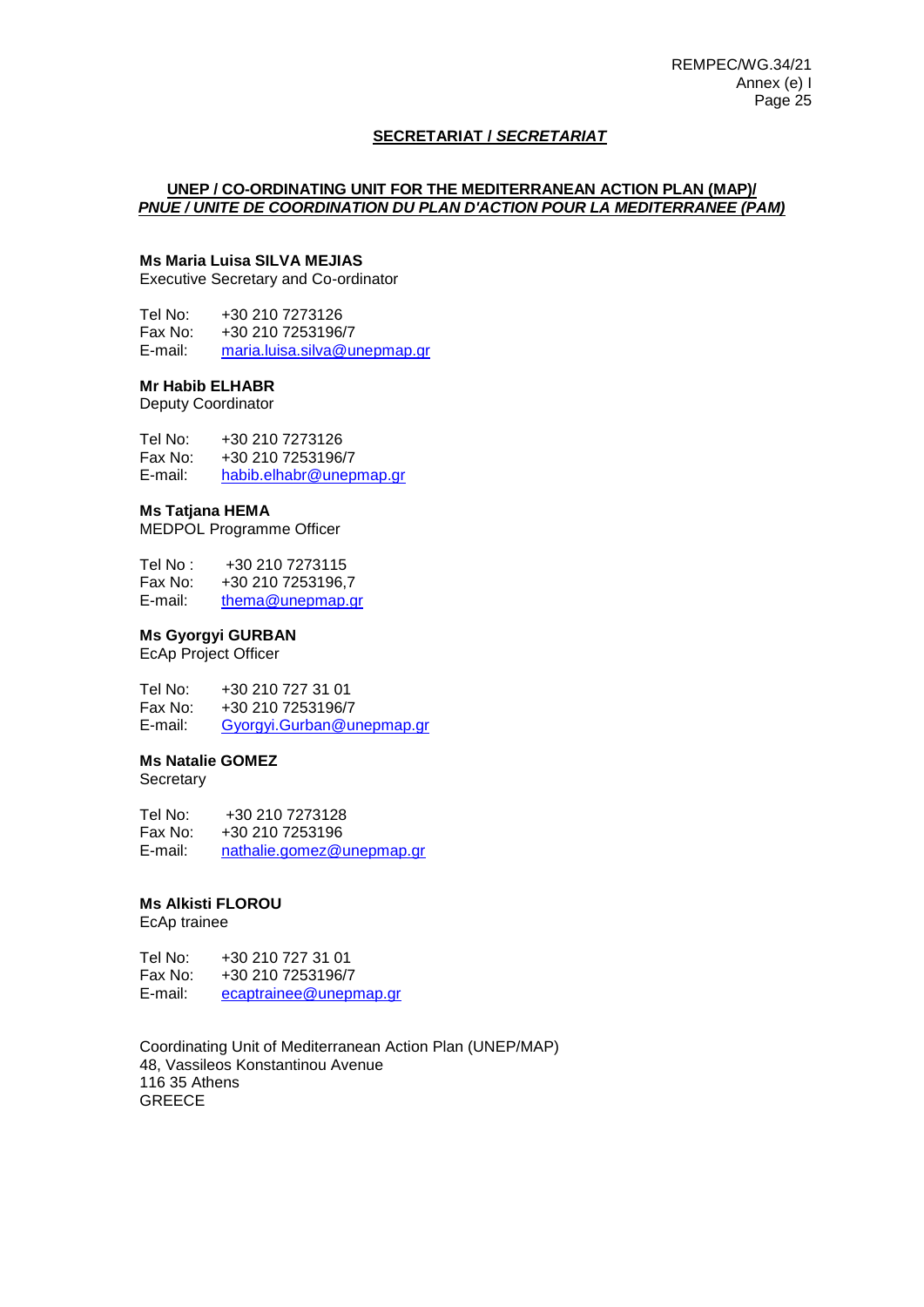## **SECRETARIAT /** *SECRETARIAT (cont.)*

## **REGIONAL MARINE POLLUTION EMERGENCY RESPONSE CENTRE FOR THE CENTRE REGIONAL MEDITERRANEEN POUR** *L'INTERVENTION D'URGENCE CONTRE LA POLLUTION MARINE ACCIDENTELLE (REMPEC)*

# **Mr Frederic HEBERT**  Director<br>E-mail:

[fhebert@rempec.org](mailto:fhebert@rempec.org)

**Mr Gabino GONZALEZ**  Programme Officer (OPRC)<br>E-mail: goonzalez@re [ggonzalez@rempec.org](mailto:ggonzalez@rempec.org)

# **Ms Souade NASSERI**

**Consultant** E-mail: [snasseri@rempec.org](mailto:snasseri@rempec.org)

#### **Mr Christopher SACCO**

Administrative/Financial Assistant E-mail: [csacco@rempec.org](mailto:csacco@rempec.org)

#### **Ms Amanda BONAVIA**

Secretary/Administrative Assistant E-mail: [mbonavia@rempec.org](mailto:mbonavia@rempec.org)

# REMPEC

Maritime House Lascaris Wharf Valletta VLT 1921, MALTA

Tel: +356 21 33 72 96/7/8 Fax: +356 21 33 99 51<br>E-mail: rempec@rempec [rempec@rempec.org](mailto:rempec@rempec.org)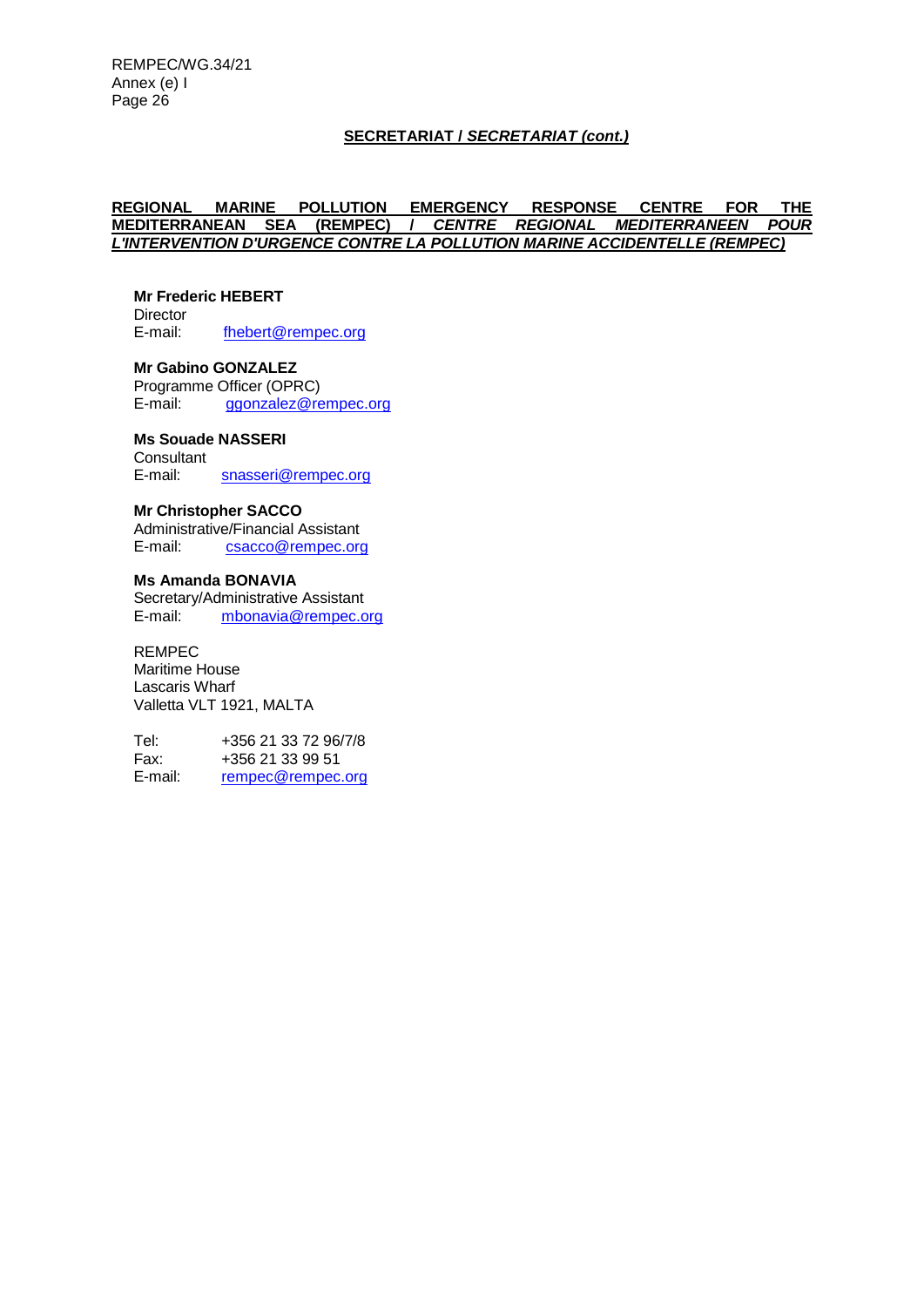## **ANNEX II**

## **ANNOTATED AGENDA**

#### **Introduction**

The Workshop on Regional Response Capacity and Co-ordination for Major Oil Spill in the Mediterranean Sea (MEDEXPOL 2013) will be held in Athens, Greece between the 10 and 12 December 2013. As announced at the  $1<sup>st</sup>$  Meeting of the ad hoc Working Group on the Offshore Protocol, MEDEXPOL 2013 will also address contingency planning and response operations in case of an offshore incident as well as progress made in the implementation of Decision IG.20/12.

The principal objectives of the Workshop will be:

- 1. To review regional arrangements and policies related to response and cooperation to major oil spill incidents in the Mediterranean Region;
- 2. To examine the identified recognized international best practices and regulations relevant to the implementation of the Offshore Protocol;
- 3. To review the assessment and analysis of the existing practical measures in place in the Mediterranean countries with regard to Offshore activities; and
- 4. To provide recommendations to be considered when drafting the Action Plan requested by Decision IG.20/12

All Mediterranean Action Plan (MAP) Focal Points have been invited to nominate jointly and in consultation with all national authorities concerned their representatives in the Meeting. The invitation to attend the Meeting was also extended to the specialized agencies of the United Nations, other governmental and non-governmental organizations, the international professional organizations and associations whose activities are relevant for the objectives of the Workshop as well as to the oil industry.

In order to assist the Meeting in its work, the Secretariat prepared the following annotations to the proposed provisional agenda of the Meeting.

# *Day I: 10th December 2013*

#### **08.30–09.00 Registration**

#### **09.00 - 09.15 Agenda item1 Opening**

MEDEXPOL 2013 will be opened on Tuesday,  $10<sup>th</sup>$  December 2013 at 09.00 hours and is expected to close on Thursday, 12<sup>th</sup> December 2013 at 17.00hrs.

Mr. Frederic Hebert, Director of the Regional Marine Pollution Emergency Response Centre for the Mediterranean Sea (REMPEC) will open the Meeting.

#### **Agenda Item 2 Organization of the Meeting**

The participant to the Meeting will be invited to agree on the annotated agenda presented in the current document as well as the timetable.

The working languages of the Meeting will be English and French. Simultaneous English/French/English interpretation will be provided during the Meeting. All working documents will be available in English and in French. Information documents will be available in their original language unless a translation has been provided in the second working language.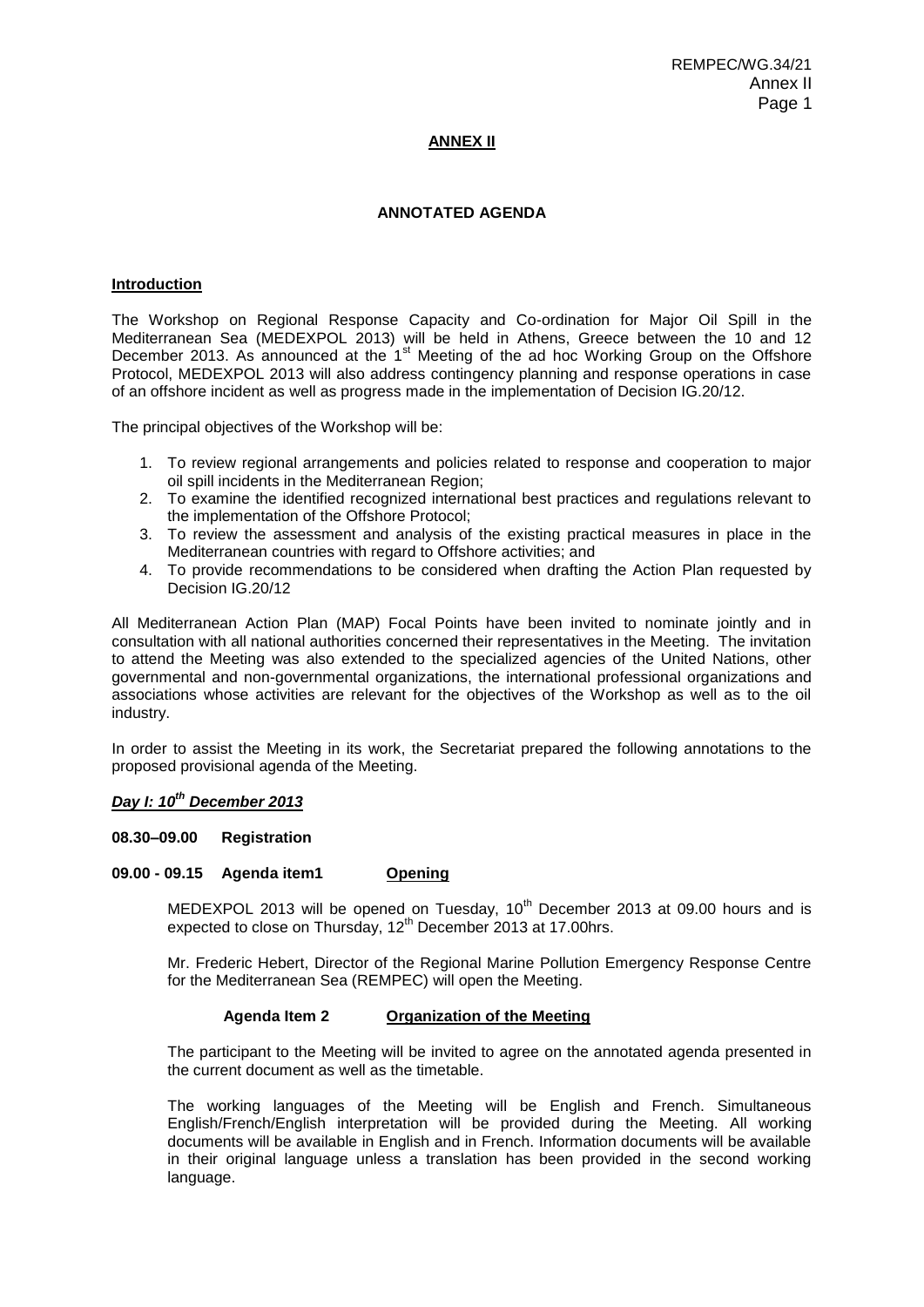**The Director of REMPEC will highlight the discussion scheme which will consist in expositions of relevant topics within the context of incident scenarios followed by immediate discussions through the active participation of the Meeting. The Workshop will identified gaps requiring future actions.** 

## **09.15 – 09.30 Agenda Item 3 Tier 3 Scenarios**

The Programme Officer of REMPEC will introduce two scenarios of major incidents occurring in the Mediterranean region. One scenario will describe a blow out from offshore platform, whilst the other scenario will focus on a tanker incident. The scenarios will be used all along the thematic discussions to set the context and encourage a dynamic dialogue on practical and operational issues.

**The Meeting will be invited to consider** these scenarios for the discussions in the following thematic sessions.

#### **SESSION 1: TIER 3 MONITORING**

## **09.30 – 10.00 Agenda Item 4 Forecasting platform**

Reliable forecasting models are critical to support decision makers in identifying the most efficient response and in defining the response strategies and the corresponding mobilisation of means and personnel. Forecasting model can be provided by private companies and through regional services.

The Multi-model forecasting platform currently developed within the framework of the Project Mediterranean decision support system for marine safety (MEDESS-4MS) as a follow-up to MEDEXPOL 2011 (Regional Workshop on Oil Spill Risk Assessment in the Mediterranean Sea (MEDEXPOL 2011), Barcelona, Spain, 29 November - 1 December 2011) will be introduced and discussed along other private services. The oil industry will also introduce forecasting model capacities.

**The Meeting will be invited to** take note of the information provided and to discuss forecasting models.

# **10.00 – 10.30 Coffee Break**

#### **10.30 – 11.15 Agenda Item 5 Satellite oil spill monitoring**

When a major incident occur, the prompt access to satellite images of the area concerned is crucial to obtain an overview of the extent of the pollution. The existing mechanisms (International Charter, CleanSeaNet, etc…) will be introduced and discussed.

**The Meeting will be invited to** take note of the information provided and to discuss any bottleneck or concern related to satellite image access.

## **SESSION 2: TIER 3 SPILL RESPONSE TECHNIQUES AND EQUIPMENT AVAILABLE**

In the midst of a catastrophic oil spill, having the right response equipment at the right time in the right location is crucial. Facility in acquiring essential equipment from one's own nation is not enough. There needs to be an efficient process to source critical resources worldwide. General experience has shown that in case of a request for assistance, the means to be rendered available by each country is determined on a case by case basis. However, having a clear overview on the existing stockpiles available in the region, can contribute to enhance the regional assistance mechanism and mobilization planning.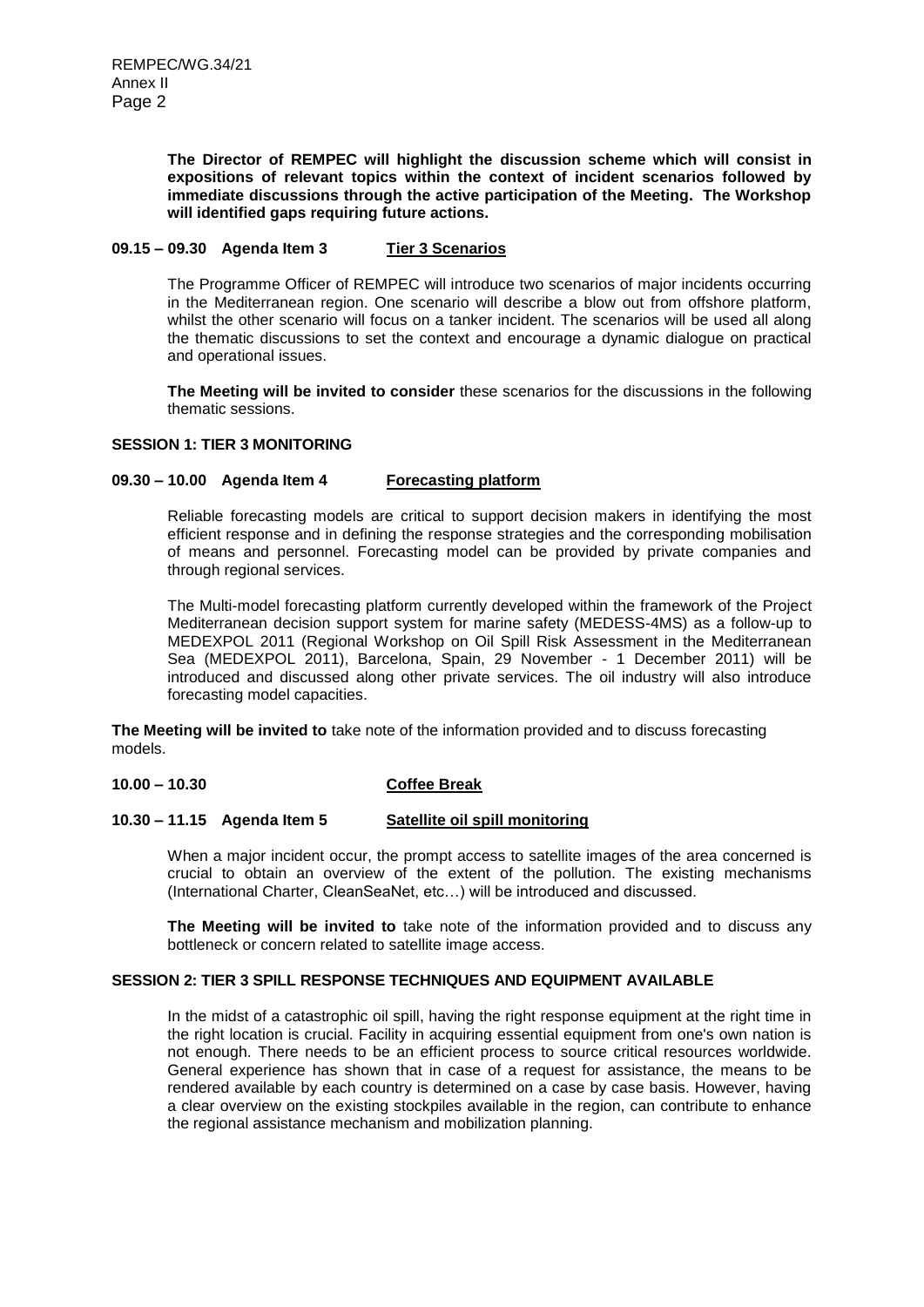## **11.15 – 12.00 Agenda Item 6 Well Capping System**

Following the incident affecting the oil rig Deepwater Horizon (also known as Macondo/MC 125), some 80 km off the coast of Louisiana, on 20 April 2010, the oil industry took a number of measures to prevent such incident and to respond to any possible similar accident. Amongst these measures, the worldwide Subsea Well Intervention Service (SWIS) has been set-up. This service will be introduced, whilst its deployment will be considered within the context of the scenario proposed for the purpose of the workshop.

**The Meeting will be invited to** take note of the information provided and to discuss the matter in the context of their country.

#### **12.00 – 13.00 Lunch**

#### **13.00 – 14.00 Agenda Item 7 At sea recovery**

At sea recovery requires large capacity and specialized means available from different public and private sources. The availability of these means will be briefly introduced, whilst their access and the mobilisation conditions will be discussed. The efficiency of this means will heavily depend on the capacity of unloading and treating the recovered oil inland.

**The Meeting will be invited to** take note of the information provided and to share their views on response at sea and storage/treatment facilities.

## **14.00 – 14.45 Agenda Item 8 In-situ Burning**

During the Macondo response operations, in-situ burning was used as one of the response techniques during several weeks. These operations will be introduced to discuss the possible use of this technique in the Mediterranean region.

**The Meeting will be invited to** take note of the information provided and to share their views on the application of in-situ burning in the Mediterranean region.

#### **14.45 – 15.30 Agenda Item 9 Lessons learnt on extended use of dispersant**

More than three years after the extended use of dispersants to respond to the Macondo spill, a scientific review will be introduced to the participants of the Workshop.

**The Meeting will be invited to** take note of the information provided and to consider these elements in the Mediterranean context.

#### **15.30 – 16.00 Coffee break**

#### **16.00 – 16.45 Agenda Item 10 Dispersant stockpiles and application means**

The use of dispersant to combat an oil spill can be considered within a limited time frame. In the case of a major incident such as exposed in the scenarios, the quantity available in the affected country may not be sufficient, in particular in the case of continuous release from a blow-out, whilst the production of dispersant and its delivery may require several weeks. Hence, cooperation in rendering available existing dispersant stockpiles from neighboring countries or from the private sector is essential to secure the chain of supply. The same applies to the means of application of the dispersant, as the availability of these systems may not be commensurate to extended applications. An overview of known stockpiles and means in the Mediterranean will be provided.

**The Meeting will be invited to** take note of the information provided and to provide recommendations on the required conditions to render available dispersant stockpiles and application means.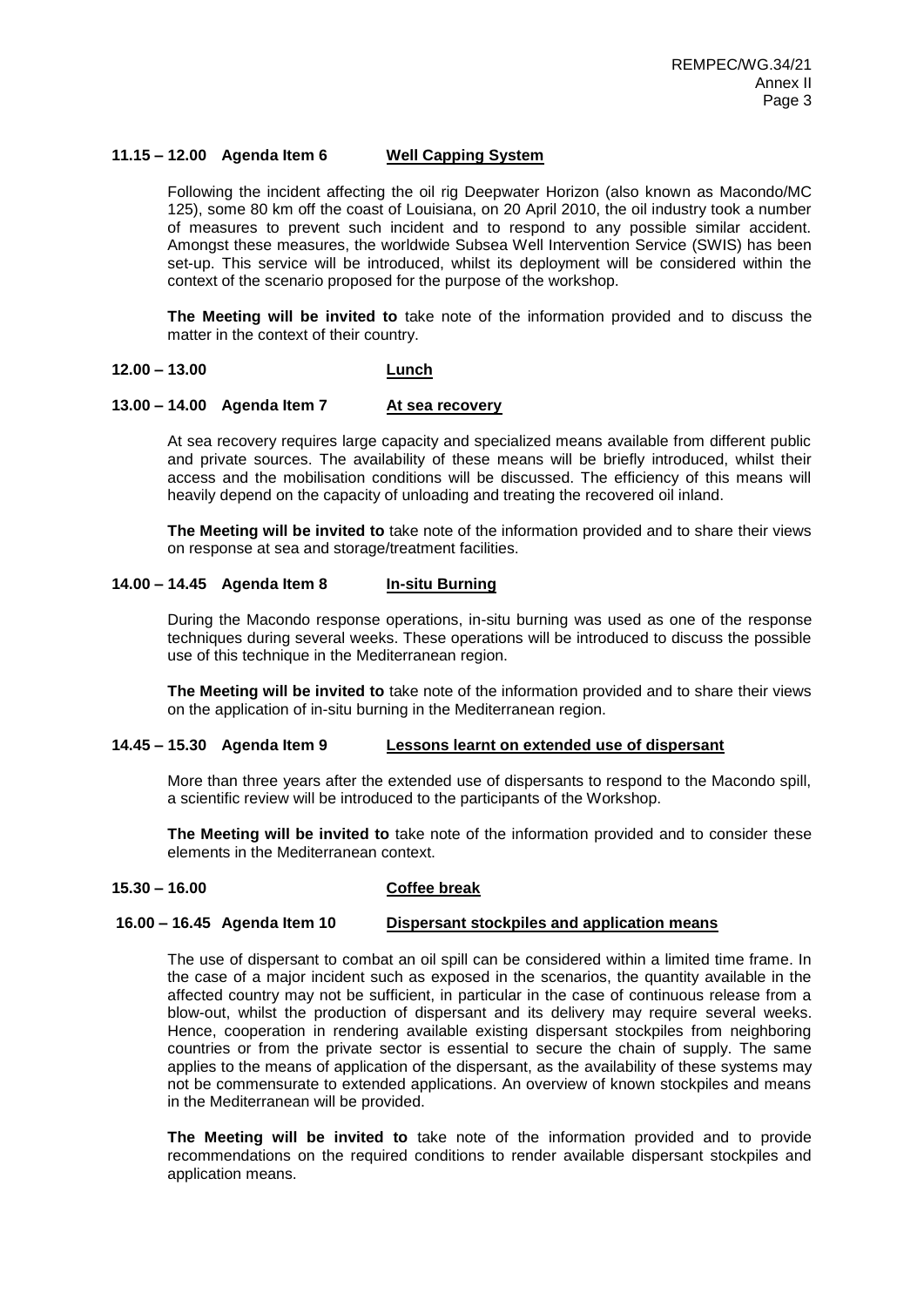## **16.45 – 17.30 Agenda Item 11 National versus Regional Dispersant Use Policy**

The decision to use or not to use dispersant could create tensions and could also be source of compensation claims if it is deemed that damage resulted from the decision taken.

**The Meeting will be invited to** discuss and provide recommendations for the possible establishment of a regional dispersant use policy in the Mediterranean.

## *Day II: 11 th December 2013*

#### **SESSION 3: TIER 3 COORDINATION**

## **09.00 – 10.30 Agenda Item 12 Sub-regional, regional, European, international, industry mechanisms and databases**

Large mobilisation can create difficulties and confusion due to the complexity of managing a multi-national and multi-organisation coordination and because of the quantity of information provided by different sources. The Macondo incident and the communication exercise carried out during the Marine Pollution Exercise TIFANI, held in Haifa, Israel, between 22 and 23 October 2012 have once again stressed the importance to establish, at the early stage of an incident, a coordination procedure in order to avoid duplication of efforts and increase the efficiency of international assistance.

An overview of the existing sub-regional, regional, European, international and industry mechanisms will be introduced for further discussion on possible improvements of multiorganisation coordination procedures/arrangements.

**The Meeting will be invited to** take note of the information provided, to discuss and provide recommendations on possible improvements of multi-organisation coordination procedures/arrangements.

## **10.30 – 11.00 Coffee Break**

## **11.00 – 11.30 Agenda Item 13 Procedures (offers, processing, evaluation)**

Once a nation and its appropriate authority determine the need for response resources beyond its existing capabilities, as well as those beyond which it can obtain through exiting bilateral and multilateral agreements, a clear procedure to process and evaluate offers shall be established. Best practices and proposed templates listed in the draft International Maritime Organization (IMO) International Offers of Assistance (IOA) Guidelines will be presented.

**The Meeting will be invited to** take note of the information provided, to discuss and provide recommendations on the possible future adoption of common Mediterranean practices and forms.

# **11.30 – 12.00 Agenda Item 14 Customs, Legal, Financial issues**

A Requesting Nation must decide that if the need for assistance from other nations exists, that Requesting Nation must determine how best it can facilitate the entry of the equipment, property or personnel from an Assisting Nation into its own territory. To that end, the Requesting Nation should facilitate the arrival of international environmental emergency assistance, including expeditious processing or complete waiver of customs and visa requirements. The Requesting Nation should also provide regular information to arriving experts or response teams with regard to entry points, customs and visa requirements and other arrival arrangements. Best practices and proposed templates listed in the IMO IOA Guidelines will be presented.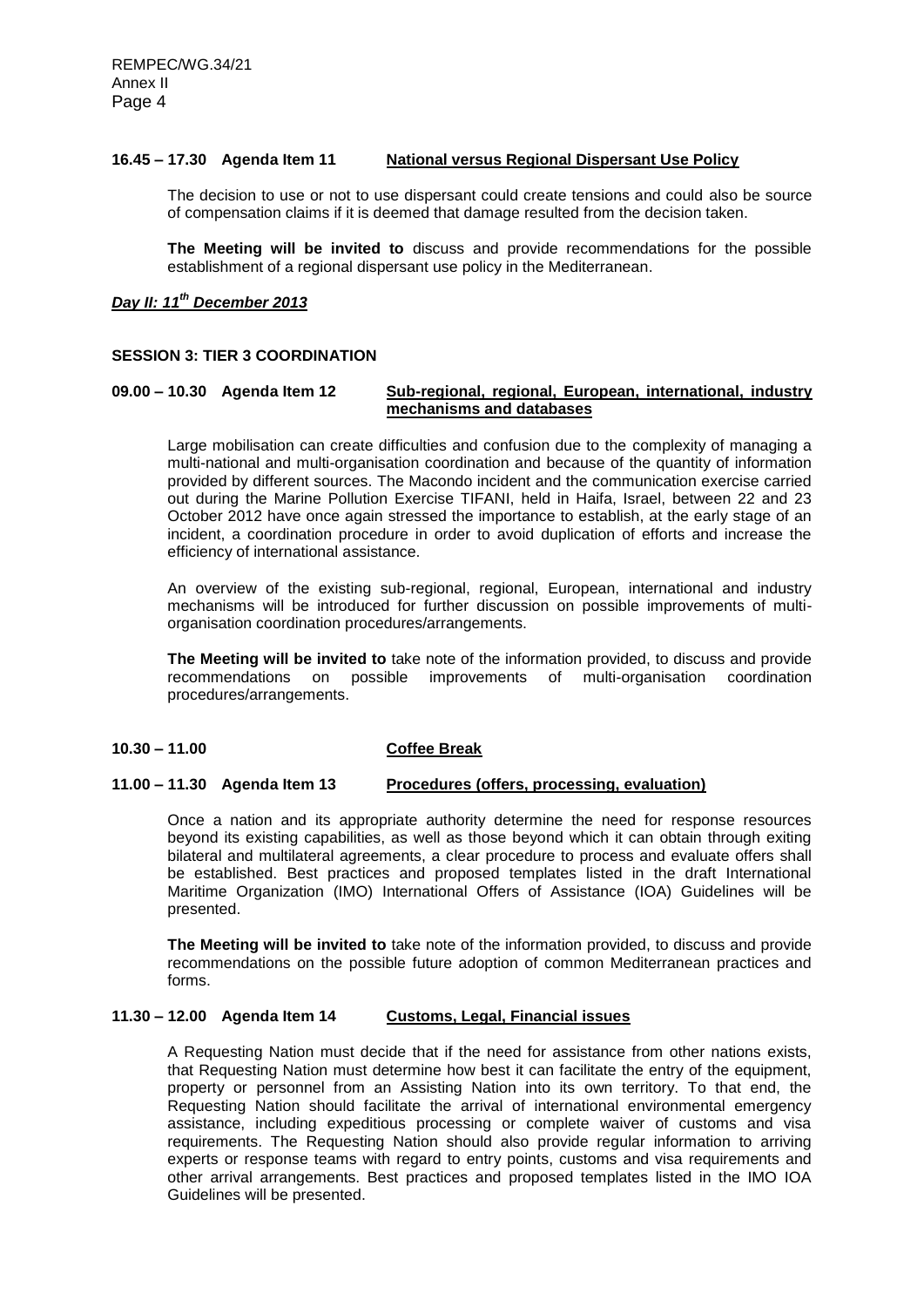**The Meeting will be invited to** take note of the information provided, to discuss and provide recommendations on the possible future adoption of common Mediterranean practices and forms.

## **12.00 – 12.45 Agenda Item 15 National and Offshore Contingency Planning and Exercises**

According to Article 16 of the Offshore Protocol, Contracting Parties shall in case of emergency implement mutatis mutandis the Prevention and Emergency Protocol, require operators to have contingency plan coordinated with the national contingency plan and establish coordination for the development of contingency plan. Article 11 of the Prevention and Emergency Protocol defines Parties obligations concerning emergency measures on board ships, on offshore installations and in ports.

**The Meeting will be invited to** discuss possible cooperation with the industry to ensure the integration of emergency measures on board ships, on offshore installations and in ports within the national contingency plan and their assessment through joint industry/government exercises.

# **12.45 – 13.15 Agenda Item 16 Conclusions and recommendations**

**The Meeting will be invited to** review and adopt the recommendations made during the previous sessions.

# **13.15 – 14.15 Lunch**

## **SESSION 4: THE OFFSHORE PROTOCOL**

## **14.15 – 15.00 Agenda Item 17 Progress in the implementation of Decision IG.20/12 and Decision of the 18th Ordinary Meeting of the Contracting Parties to the Barcelona Convention and its Protocols**

The Director of REMPEC will provide an overview of progress made in the implementation of Decision IG.20/12 and of the Decision of the 18<sup>th</sup> Ordinary Meeting of the Contracting Parties to the Barcelona Convention and its Protocols.

**The Meeting will be invited to** take note of the information provided and to initiate discussion on the requirement for the implementation of the Decision of the  $18<sup>th</sup>$  Ordinary Meeting of the Contracting Parties to the Barcelona Convention and its Protocols.

#### **15.00 – 15.30 Coffee break**

### **15.30 – 16.30 Agenda Item 18 Liability and compensation**

The representative of IMO will introduced on-going discussion at IMO on matters concerning liability and compensation for oil pollution damage resulting from offshore exploration and exploitation activities

**The Meeting will be invited to** take note of the information provided and to discuss liability and compensation for oil pollution damage resulting from offshore exploration and exploitation activities.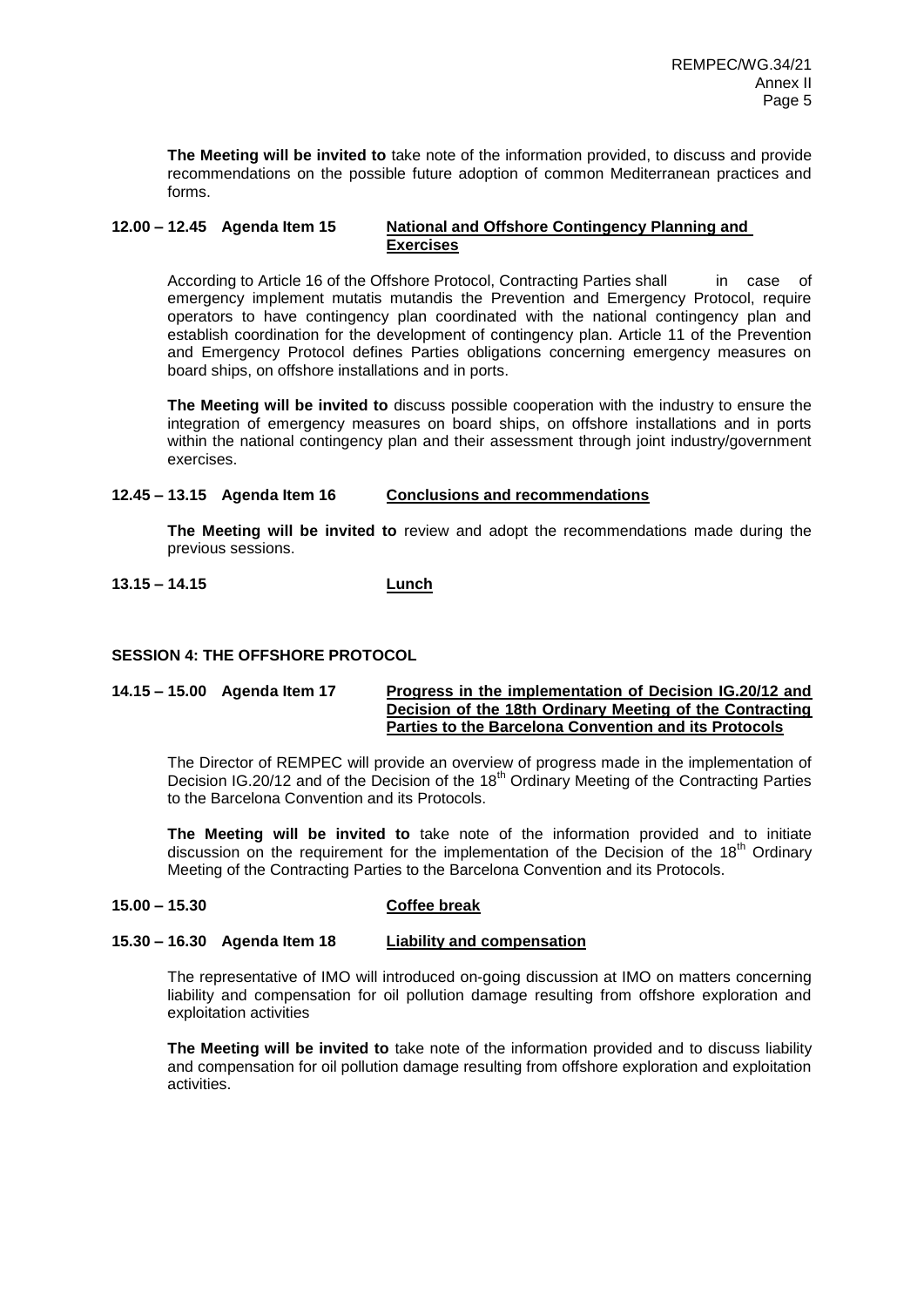# *Day III: 12th December 2013*

## **09.00 – 10.30 Agenda Item 20 Offshore Protocol Questionnaire Analysis**

Based on the outcome of the questionnaire submitted to the Mediterranean coastal States and other source of information, UNEP-MAP and REMPEC have carry out a comparative analysis of existing legislative and administrative framework in the region in order to highlight potential gaps between the Offshore protocol requirements and the existing laws or practices. The outcome of this analysis and the related recommendations will be introduced to the Meeting.

# **10.30 – 11.00 Coffee break**

#### **11.00 – 12.30 Agenda Item 19 Offshore Best Practices Review**

According to Article 23 of the Offshore Protocol on International rules, standards and recommended practices and procedures, UNEP-MAP and REMPEC with the technical and legal support of a consultancy firm have identify and analyse existing recognized international best practices and regulations either from a legislative or an industry point of view, relevant to the implementation of the Offshore Protocol. Whenever a topic addressed under the Offshore Protocol was also addressed by a relevant international instrument, this instrument has been identified to ensure consistency between the Protocol and the regional and international legislations in place. The outcome of this review and the related recommendations will be introduced to the Meeting.

**The Meeting will be invited to** take note of the information provided and to share their view on the proposed recommendations.

**12.30 – 13.30 Lunch**

**13.30 – 15.30 Agenda Item 20 Offshore Best Practices Review (cont.)**

**The Meeting will be invited to** take note of the information provided and to share their view on the proposed recommendations.

#### **15.30 – 16.00 Coffee break**

**16.00 – 17.00 Agenda Item 21 Conclusion and recommendations**

**The Meeting will be invited to** consider the elements provided in the previous discussions and to draw the final conclusions and recommendations for the preparation and implementation of the Offshore Protocol Action Plan.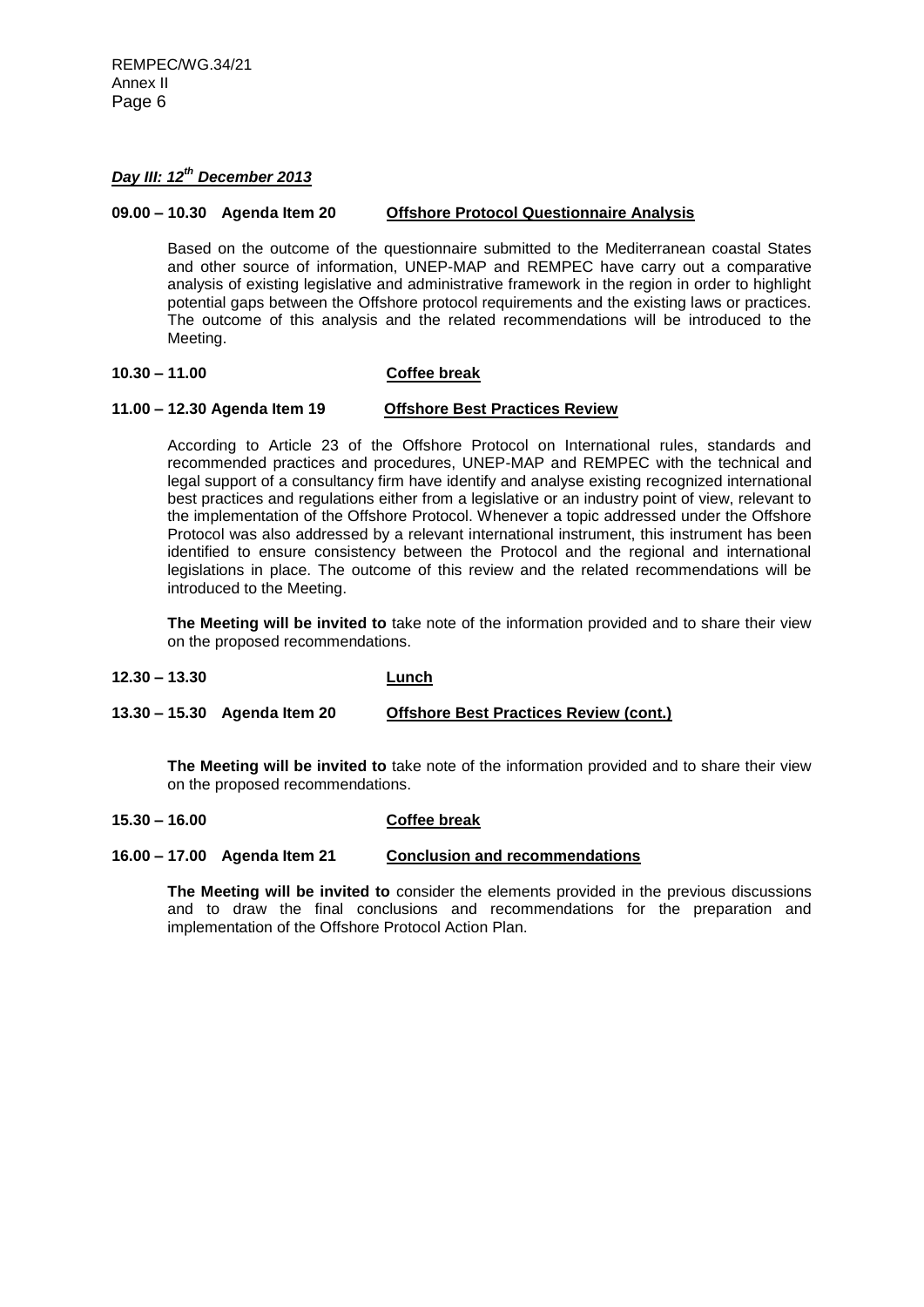7

# **PROPOSED TIMETABLE**

| Day I: Tuesday, 10 December 2013                                    |                                          |                                                |
|---------------------------------------------------------------------|------------------------------------------|------------------------------------------------|
| $08.30 - 09.00$                                                     | <b>Registration of the participants.</b> |                                                |
| $09.00 - 09.15$                                                     | Agenda Item 1                            | Opening                                        |
|                                                                     | Agenda Item 2                            | Organization of the Meeting                    |
| $09.15 - 09.30$                                                     | Agenda Item 3                            | <b>Tier 3 Scenarios</b>                        |
| <b>Session 1: Tier 3 Monitoring</b>                                 |                                          |                                                |
| $09.30 - 10.00$                                                     | Agenda Item 4                            | Forecasting platform                           |
| $10.00 - 10.30$                                                     | <b>Coffee break</b>                      |                                                |
| $10.30 - 11.15$                                                     | Agenda Item 5                            | Satellite oil spill monitoring                 |
| Session 2: Tier 3 spill response techniques and equipment available |                                          |                                                |
| $11.15 - 12.00$                                                     | Agenda Item 6                            | Well Capping System                            |
| $12.00 - 13.00$                                                     | Lunch                                    |                                                |
| $13.00 - 14.00$                                                     | Agenda Item 7                            | At sea recovery                                |
| $14.00 - 14.45$                                                     | Agenda Item 8                            | In-situ Burning                                |
| $14.45 - 15.30$                                                     | Agenda Item 9                            | Lessons learnt on extended use of dispersant   |
| $15.30 - 16.00$                                                     | <b>Coffee break</b>                      |                                                |
| $16.00 - 16.45$                                                     | Agenda Item 10                           | Dispersant stockpiles and application means    |
| $16.45 - 17.30$                                                     | Agenda Item 11                           | National versus Regional Dispersant Use Policy |

| Day II: Wednesday, 11 December 2013   |                |                                                                                        |
|---------------------------------------|----------------|----------------------------------------------------------------------------------------|
| <b>Session 3: Tier 3 Coordination</b> |                |                                                                                        |
| $09.00 - 10.30$                       | Agenda Item 12 | Sub-regional, regional, European, international & industry<br>mechanisms and databases |
| 10.30 - 11.00                         | Coffee break   |                                                                                        |
| $11.00 - 11.30$                       | Agenda Item 13 | Procedures (offers, processing, evaluation)                                            |
| $11.30 - 12.00$                       | Agenda Item 14 | Customs, Legal, Financial issues                                                       |
| $12.00 - 12.45$                       | Agenda Item 15 | National and Offshore Contingency Planning and Exercises                               |
| $12.45 - 13.15$                       | Agenda Item 16 | Conclusions and recommendations                                                        |
| 13.15 - 14.15                         | Lunch          |                                                                                        |

 $\mathbf{r}$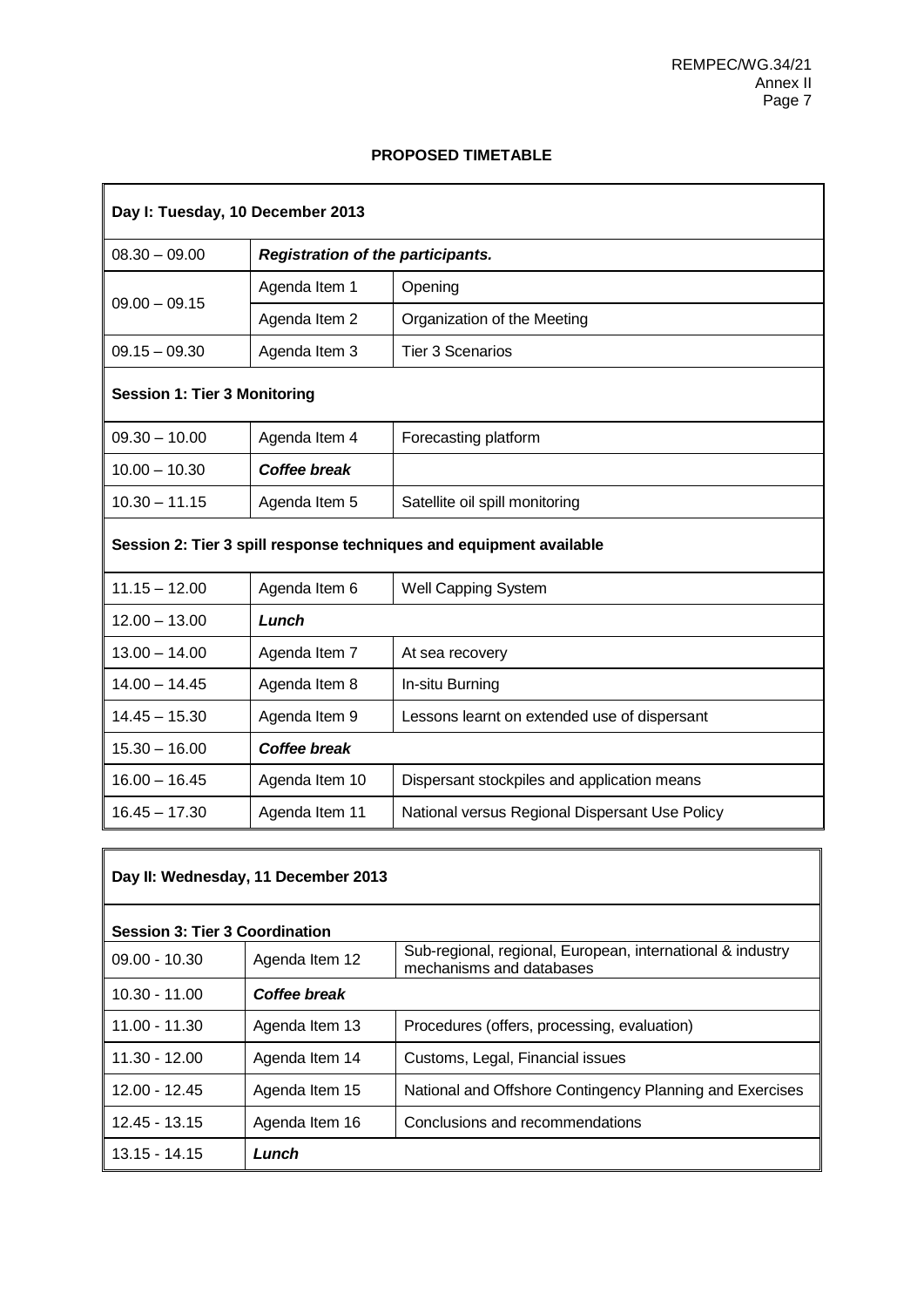| <b>Session 4: The Offshore Protocol</b> |                |                                                                                                                                                                                          |
|-----------------------------------------|----------------|------------------------------------------------------------------------------------------------------------------------------------------------------------------------------------------|
| 14.15 - 15.00                           | Agenda Item 17 | Progress in the implementation of Decision IG.20/12 and<br>Decision of the 18 <sup>th</sup> Ordinary Meeting of the Contracting<br>Parties to the Barcelona Convention and its Protocols |
| 15.00 - 15.30                           | Coffee break   |                                                                                                                                                                                          |
| 15.30 - 17.00                           | Agenda Item 18 | Liability and compensation                                                                                                                                                               |

| Day III: Thursday, 12 December 2013 |                |                                                 |
|-------------------------------------|----------------|-------------------------------------------------|
| $09.00 - 10.30$                     | Agenda Item 20 | <b>Offshore Protocol Questionnaire Analysis</b> |
| $10.30 - 11.00$                     | Coffee break   |                                                 |
| $11.00 - 12.30$                     | Agenda Item 19 | <b>Offshore Best Practices Review</b>           |
| $12.30 - 13.30$                     | Lunch          |                                                 |
| $13.30 - 15.30$                     | Agenda Item 19 | Offshore Best Practices Review (cont.)          |
| $15.30 - 16.00$                     | Coffee break   |                                                 |
| $16.00 - 17.00$                     | Agenda Item 21 | Conclusion and recommendations                  |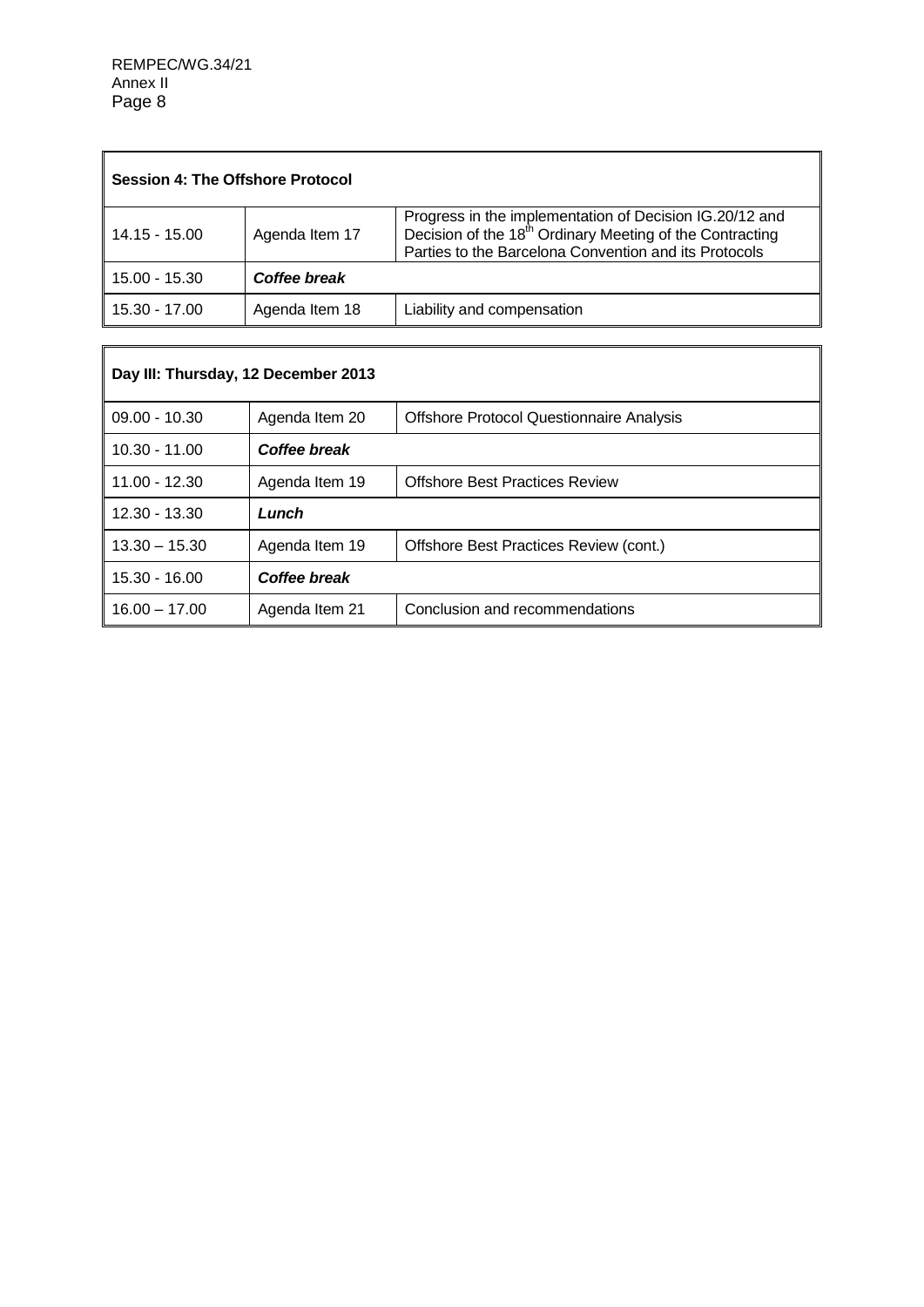# **ANNEX III**

# **FINAL LIST OF DOCUMENTS**

# **WORKING DOCUMENTS**

| REMPEC/WG.34/2       | Provisional Annotated Agenda.                   |
|----------------------|-------------------------------------------------|
| REMPEC/WG.34/2/Rev.1 | Annotated Agenda.                               |
| REMPEC/WG/34/19      | Study on International Best Practices           |
| REMPEC/WG/34/20      | <b>Offshore Protocol Questionnaire Analysis</b> |
| REMPEC/WG/34/21      | Report of the Workshop                          |

## **INFORMATION DOCUMENTS**

| REMPEC/WG.34/INF.1                                | List of documents.                                                                                                                                                         |
|---------------------------------------------------|----------------------------------------------------------------------------------------------------------------------------------------------------------------------------|
| REMPEC/WG.34/INF.1/Rev.1 List of documents.       |                                                                                                                                                                            |
| REMPEC/WG.34/INF.1/Rev.2 List of documents.       |                                                                                                                                                                            |
| REMPEC/WG.34/INF.1/Rev.3 Final List of documents. |                                                                                                                                                                            |
| REMPEC/WG.34/J/I                                  | Provisional list of participants.                                                                                                                                          |
| REMPEC/WG.34/J/l/Rev.1                            | Provisional list of participants.                                                                                                                                          |
| REMPEC/WG.34/INF.2                                | List of participants.                                                                                                                                                      |
| REMPEC/WG.34/INF.3                                | Draft IMO International Offer of Assistance Guidelines                                                                                                                     |
| REMPEC/WG.34/INF.4                                | On-going discussion at IMO on matters concerning liability and<br>compensation for oil pollution damage resulting from offshore exploration<br>and exploitation activities |
| REMPEC/WG.34/INF.5                                | Capping and containment - International Association of Oil and Gas<br>Producers/Global Industry Response Group recommendations                                             |
| REMPEC/WG.34/INF.6                                | Deep-water Wells - International Association of Oil and Gas Producers -<br><b>Global Industry Response Group</b>                                                           |
| REMPEC/WG.34/INF.7                                | Oil Spill Response - International Association of Oil<br>Gas<br>and<br>Producers/Global Industry Response Group recommendations                                            |
| REMPEC/WG.34/INF.8                                | Mutual aid in large-scale offshore incidents - a framework for the<br>offshore oil and gas industry - International Association of Oil and Gas<br>Producers                |
| REMPEC/WG.34/INF.9                                | Cancelled                                                                                                                                                                  |
| REMPEC/WG.34/INF.10                               | New challenges in oil spill response for Mediterranean States engaged in                                                                                                   |

offshore activities - Submitted by Cyprus